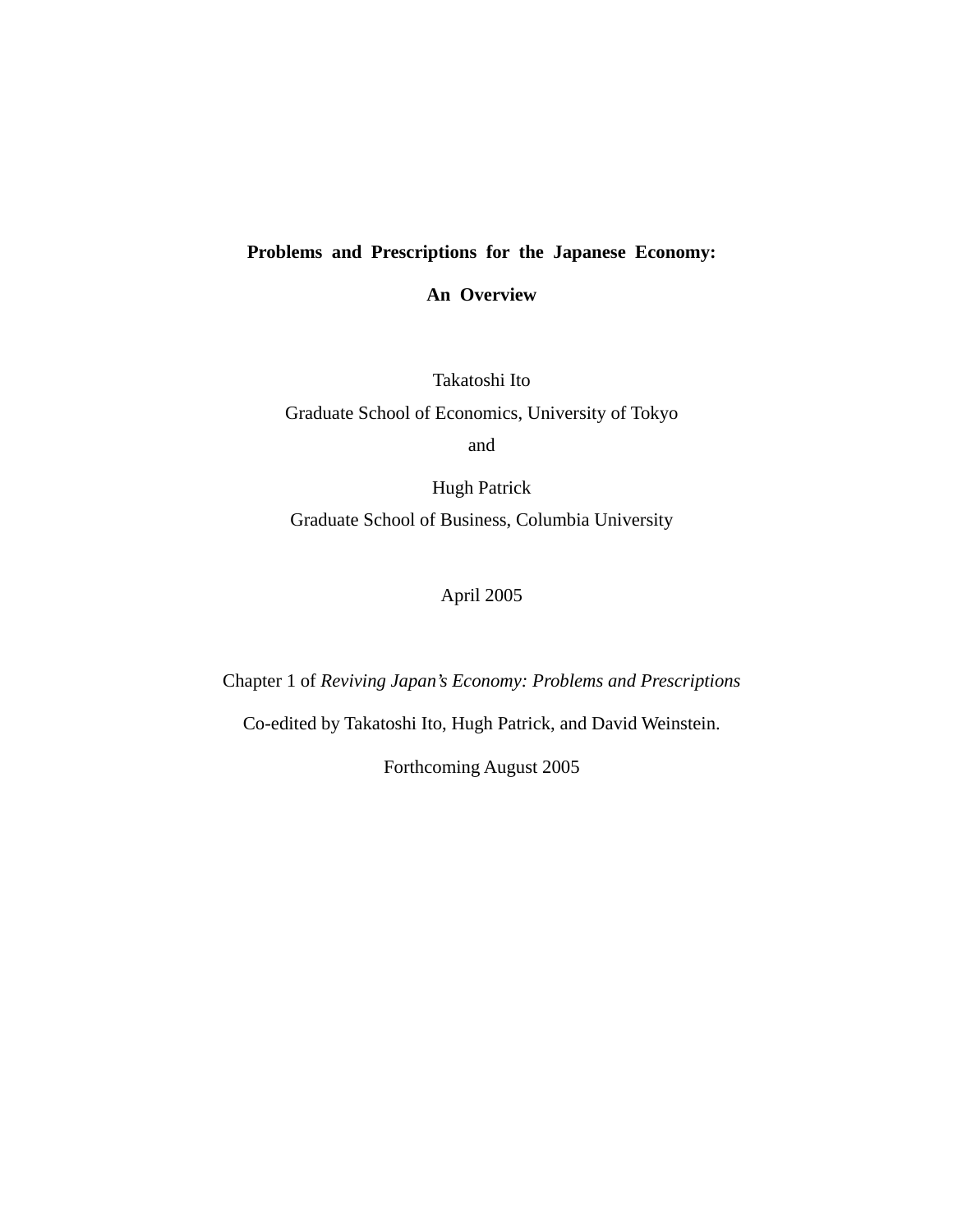# **Abstract**

The bursting of the asset and real estate market bubbles in 1990 and 1991 marked the conclusion of Japan's momentous postwar economic growth and ushered in a new period of economic stagnation and malaise. This paper serves as an overview of the forthcoming 11 chapter publication: *Reviving Japan's Economy: Problems and Prescriptions*, co-edited by Takatoshi Ito, Hugh Patrick, and David Weinstein. Here we provide a brief summary of the stagnation and offer some broad policy recommendations derived from the analysis contained in the volume. The 14 years, from 1991, of economic malaise characterized by falling prices, worsening deflation, failing banks and life insurance companies, and rising unemployment and underemployment must be understood in the context of a long-term, multifaceted, national transformation process- economic, demographic, social, and political. Economic underperformance was exacerbated by poor policy decisions, notably the premature tightening monetary policy in the midst of ongoing deflation. The very slow rate of corporate and government restructuring, and the protracted evolution of institutional and corporate governance also played a significant role. The economy recovered well between early 2002 and the first quarter of 2004 but subsequently stalled during the year. Japan's economy has yet to return to a path of full-employment and self-sustained growth. The highest priorities are to achieve sufficient aggregate demand, essential to restore full employment growth; to end persisting deflation; and to promote both private sector and governmental institution restructuring. There will be no economic basis for a fiscal crisis so long as Japan commits to restoring fiscal balance in the very long run. Because the nation's economic and social fundamentals remain strong, we are optimistic that Japan will emerge from this transformation stronger than ever.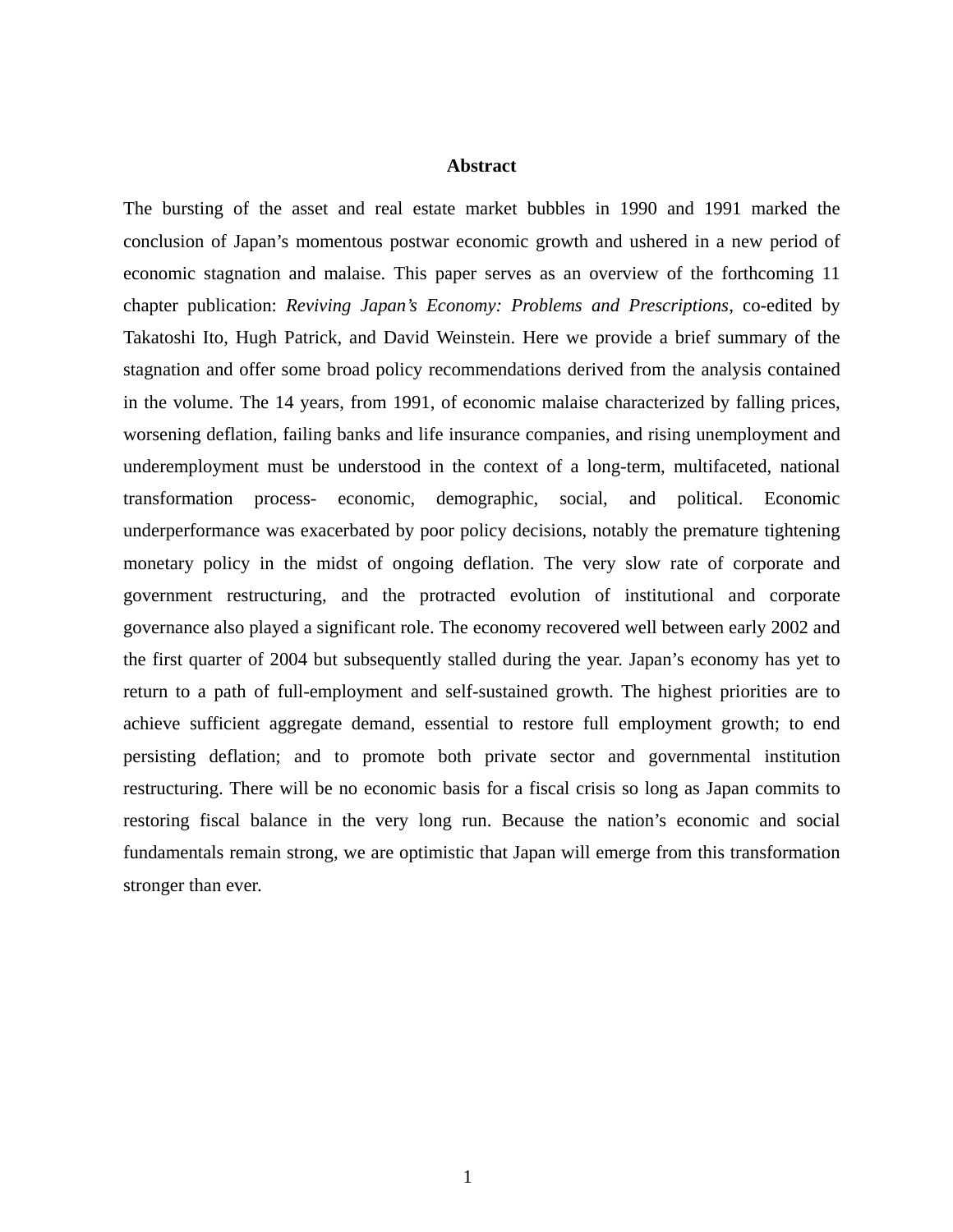Introduction

With the bursting of its asset and real estate market bubble in 1990 and 1991, Japan's economy entered into a long period of mediocre performance that by 2002 and early 2003 was accompanied by growing pessimism about Japan's future among scholars, policy makers, and economic commentators, both inside and outside Japan. This pessimism was shared by the Japanese public. The growth rate had become negative again, banks were failing, and stock prices were plummeting to the level of a decade earlier. Deflation seemed to be worsening, while the unemployment rate was increasing to an unprecedented level. Monetary policy seemed impotent after the benchmark interest rate became zero. Fiscal policy seemed to be powerless as large government spending and tax cut packages failed to lift the economy long enough to generate a self-sustaining recovery.

Moreover, Japan is in the midst of a profound transformation process—economic, demographic, social, and political—-that will take several decades to complete. These fundamental forces are deeply intertwined with the cyclical and structural roots of Japan's fourteen-year malaise.

By mid-2004 there was growing optimism that the economy was finally emerging from its 13 years of poor performance to return to sustained growth, but also nagging doubts persisted that this recovery was no more than a cyclical upturn. Earlier recovery attempts in 1996 and 2000 had been followed by disappointing recessions. This proved to be true once again, as a strong first quarter in 2004 was followed by three quarters of essentially flat growth. While the economy will probably recover once again in 2005, it seems unlikely that the recovery will be sufficiently strong or durable to get back onto the path of sustained growth to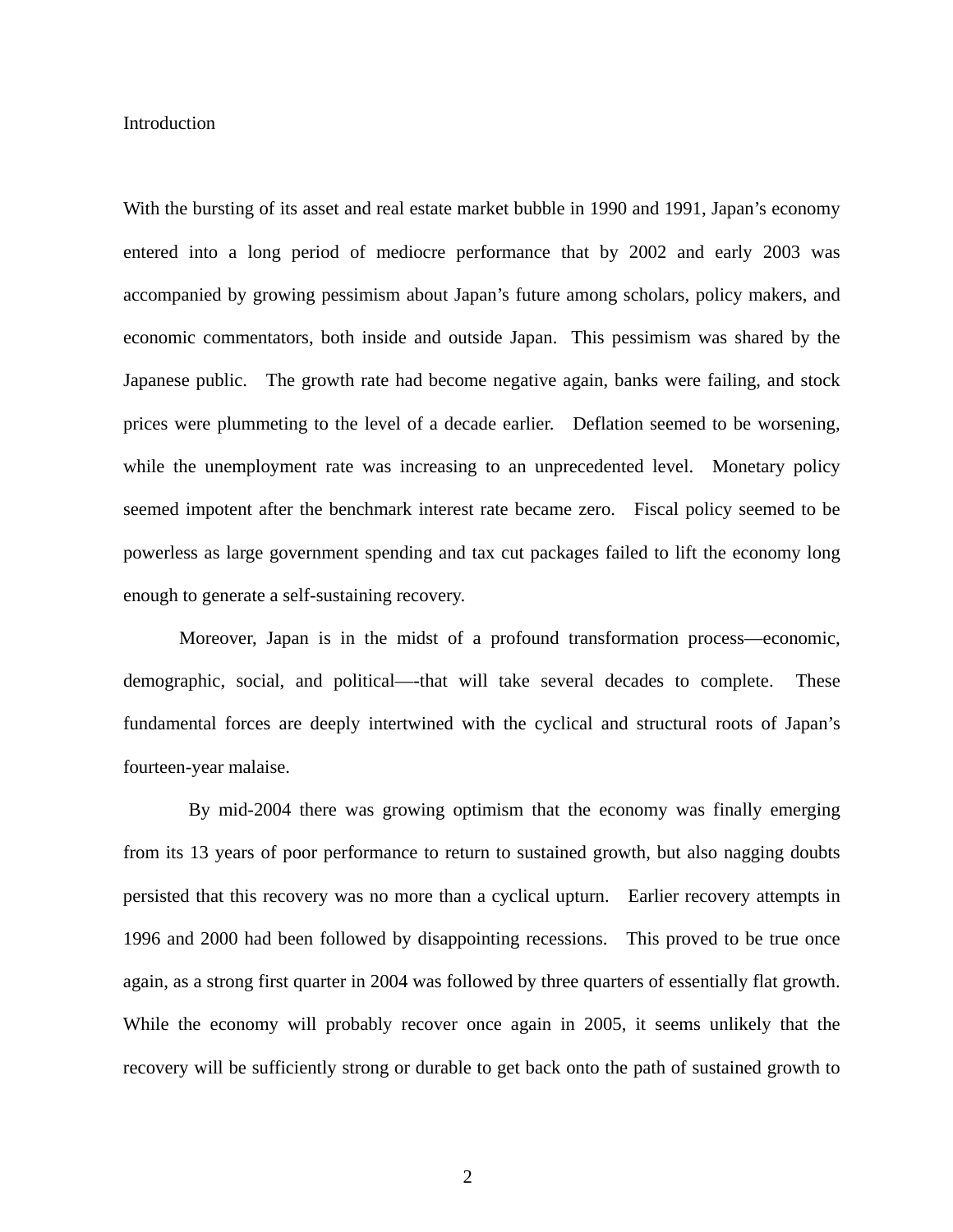achieve the economy's full potential. Our deep concern is that fundamental economic and institutional problems will remain inadequately address, possibly inducing another crisis (see Patrick, 2004).

Japan does have feasible, optimal economic policy solutions to the major economic problems and issues that have undermined its fundamental economic strengths since the early 1990s. Even if Japan has entered a period of improving economic conditions, and that is not to be taken for granted, it has not yet adopted the kinds of policies that would maximize its growth potential, improve its people's quality of life, and contribute to strengthening the global economy. The basic purpose of this book, and the two-year research project on which it is based, is to develop and recommend policy solutions to return Japan to long-run sustainable economic growth. The following chapters, written by outstanding Japanese and American economists are forward-looking, but founded on a careful analysis of Japan's recent economic history.

As general context for the following chapters, in this introduction we outline the long-term economic transformation now underway and relate the major economic problems in Japan's 14 years of malaise to that extended process. Subsequent chapters in the book cover the costs of the economic malaise, aggregate demand and macroeconomic policy, monetary policy, financial system difficulties, corporate restructuring and financing, and Japan's new trade policy. Some of the analyses found in subsequent chapters are incorporated into this overarching discussion, which ends by summarizing a few of the major conclusions reached by the authors.

This collaborative project has involved deep and sustained interactions among the 15 well-known Japanese and American economists who authored these 11 chapters. We share a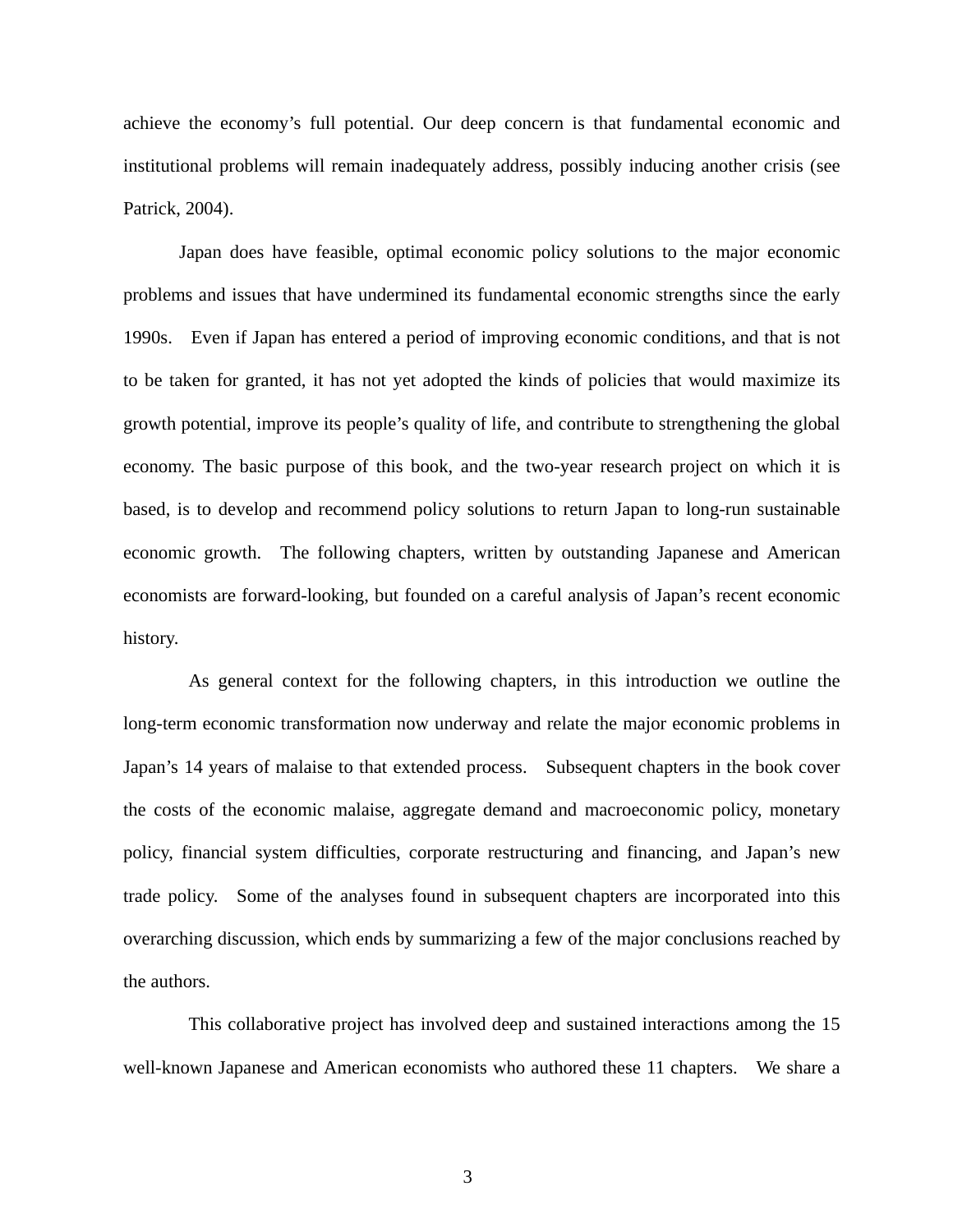high degree of agreement but certainly not complete consensus on all the proposed policy solutions to Japan's economic problems, and there has been no effort to force consensus. The authors are responsible for their own studies, and we bear sole responsibility for this chapter.

# 1.0 Japan's Ongoing Fundamental Transformation

While a great deal of analytical emphasis has appropriately focused on the cyclical and structural difficulties of Japan's malaise since 1990, it is important to recognize the more fundamental long-term forces at work. Three major economic transformations have been underway: the completion of the catch-up process of fast growth as Japan changed from a low income country to a mature economy with a high per capita GDP and standard of living; the ongoing demographic transition to long life expectancy, low fertility, and an aging population; and the evolution from a system of relational capitalism to market-based capitalism. (For an even longer-term history of the evolution of Japan's economic system, see Teranishi 2005.)

Japan's extraordinarily successful postwar economic growth was based significantly on its ability to close the huge gap between the Japanese level of productivity and technology and the world's productivity frontier. This was achieved through the effective utilization of an initially cheap, abundant and skilled labor force; entrepreneurial business investment that applied newly available technologies; a rapidly increasing (and ultimately) very high saving rate that provided domestic financing for the burgeoning rate of business investment, the development of synergistic postwar economic institutions and supportive government economic policies. By the mid-1970s, Japan had caught up with the West, becoming the world's second largest economy with European levels of per capita GDP and a high standard of living. From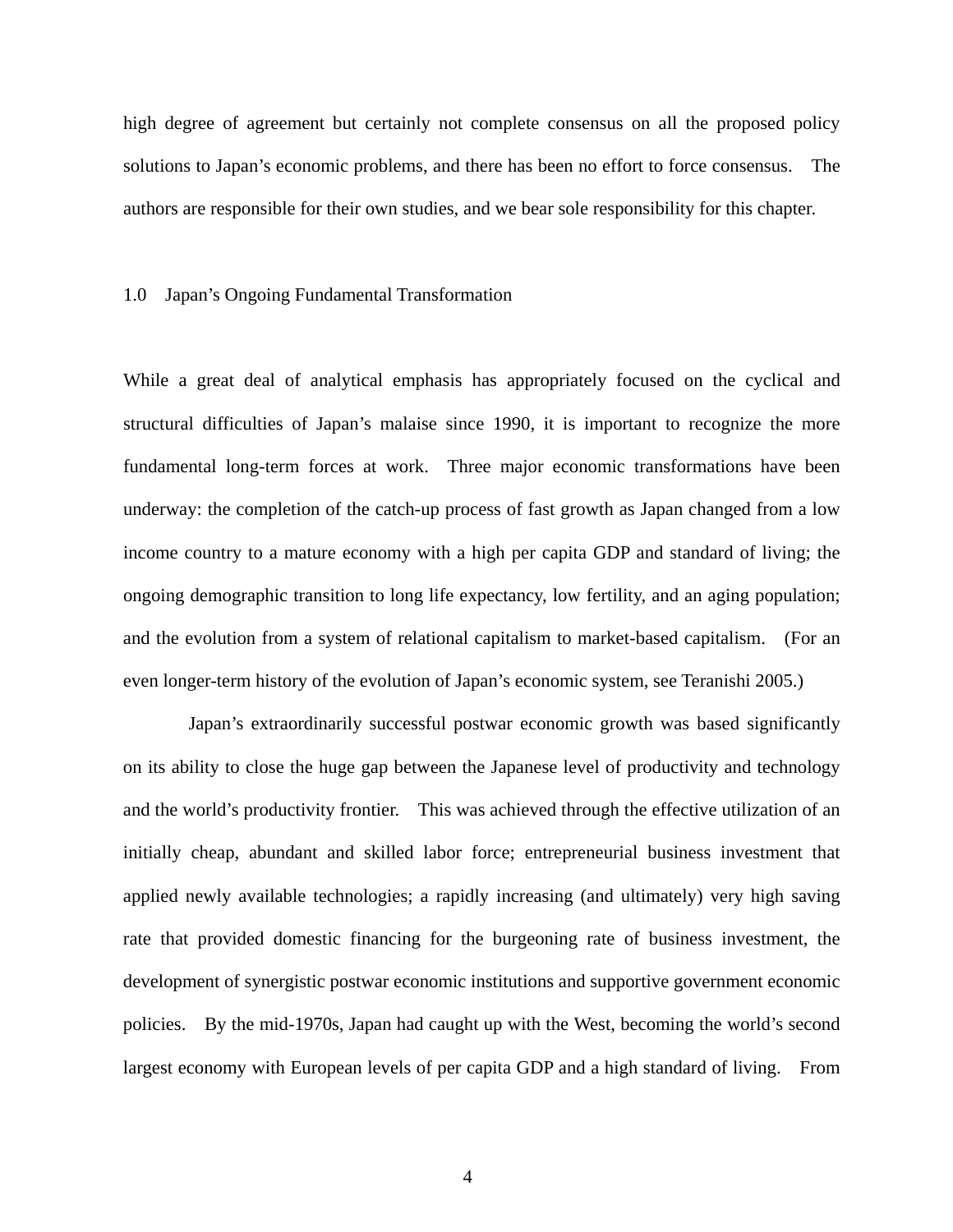1980 on, Japan became an increasingly large foreign investor, both direct and portfolio, and by the 1990s by a wide margin had become the world's largest creditor nation. Japanese banks were the largest in the world and had very high credit ratings, and Japanese institutions were buying prime properties worldwide. Now, after more than a decade of stagnation, there is a widespread sense in Japan that it has failed to make a transition from a super-effective manufacturing economy (exemplified by firms such as Toyota, Sony, and Nippon Steel) to a high-tech service-oriented economy (characterized by companies like Microsoft, Goldman Sachs and CNN).

In the high growth, catch-up era, from the early 1950s to the mid 1970s, Japan's postwar economic system developed and flourished. It was founded, especially for big business, on the permanent employment system of industrial relations, the bank-based system of corporate finance, and the separation of shareholder ownership and management control. Large firms then and still now are controlled by entrenched professional managers, trained and promoted from within to serve as chief executive officers and board members. Any weak firms and banks were merged with healthy ones through backroom discussions and the encouragement of regulators. Declining industries, such as coal, changed through a very gradual process; a few industries that were obviously uncompetitive, such as aluminum, shrank much more rapidly. The economic system was opaque and cozy, with power centered on business leaders, central government officials, and Liberal Democratic Party (LDP) leaders. The LDP was the sole governing party from its 1955 inception until 1993, and since 1996 has continued to be the dominant leader in a series of coalition governments.

In some respects, by the late 1980s Japan had become a victim of its own economic success. The economy grew too large to be managed effectively based on personal relationships.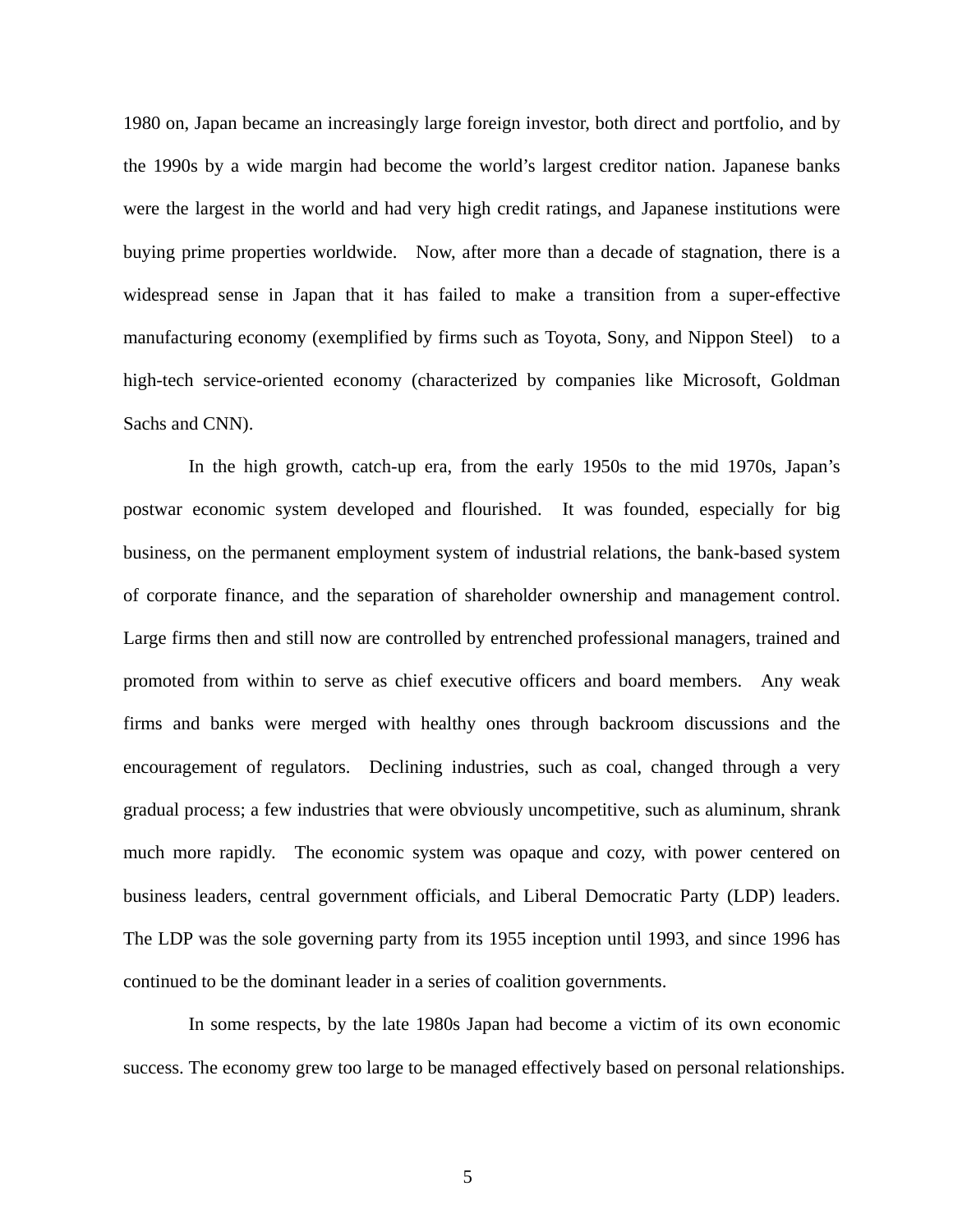Japan was gradually moving toward a more market-based, open economic system. For good domestic and foreign policy reasons, the government initially reduced its early postwar controls over prices, then foreign exchange rates, foreign capital flows, and trade in manufactured goods. Piecemeal financial deregulation, a twenty-year process, began in the mid-1970s. Many government enterprises were partially or totally privatized in the 1980s. Airlines are now 100% privately owned; railway companies are partially private; and the formerly monopolistic domestic and international telephone companies are substantially privatized and compete against private communication companies. Other deregulation has taken place, though many regulations persist.

In Japan, as in other countries, development and growth brought major changes in the economic structure. Agriculture declined to minor economic significance (but remains politically potent); the share of the manufacturing sector rose sharply and then gradually declined; and the portion of the economy centered on business and personal services naturally rose. With wages increasing continually and the yen appreciating, by the 1980s Japan no longer was a cheap-labor economy; labor-intensive industries, facing the onslaught of cheap imports, increasingly invested abroad while declining at home. One of Japan's major anomalies is that the productivity gap between manufacturing, especially of exports, and services, mostly non-tradables, has remained very wide, and still is the most extreme of any major OECD economy. This wide gap suggests both a potential for better growth through more effective resource reallocation and the real difficulties of major structural adjustment for low-productivity service industries, especially retail and wholesale trade, and construction.

It is our view that Japan successfully overcame several economic challenges in the past, but since the 1990s Japan has really stumbled. We should not forget how Japan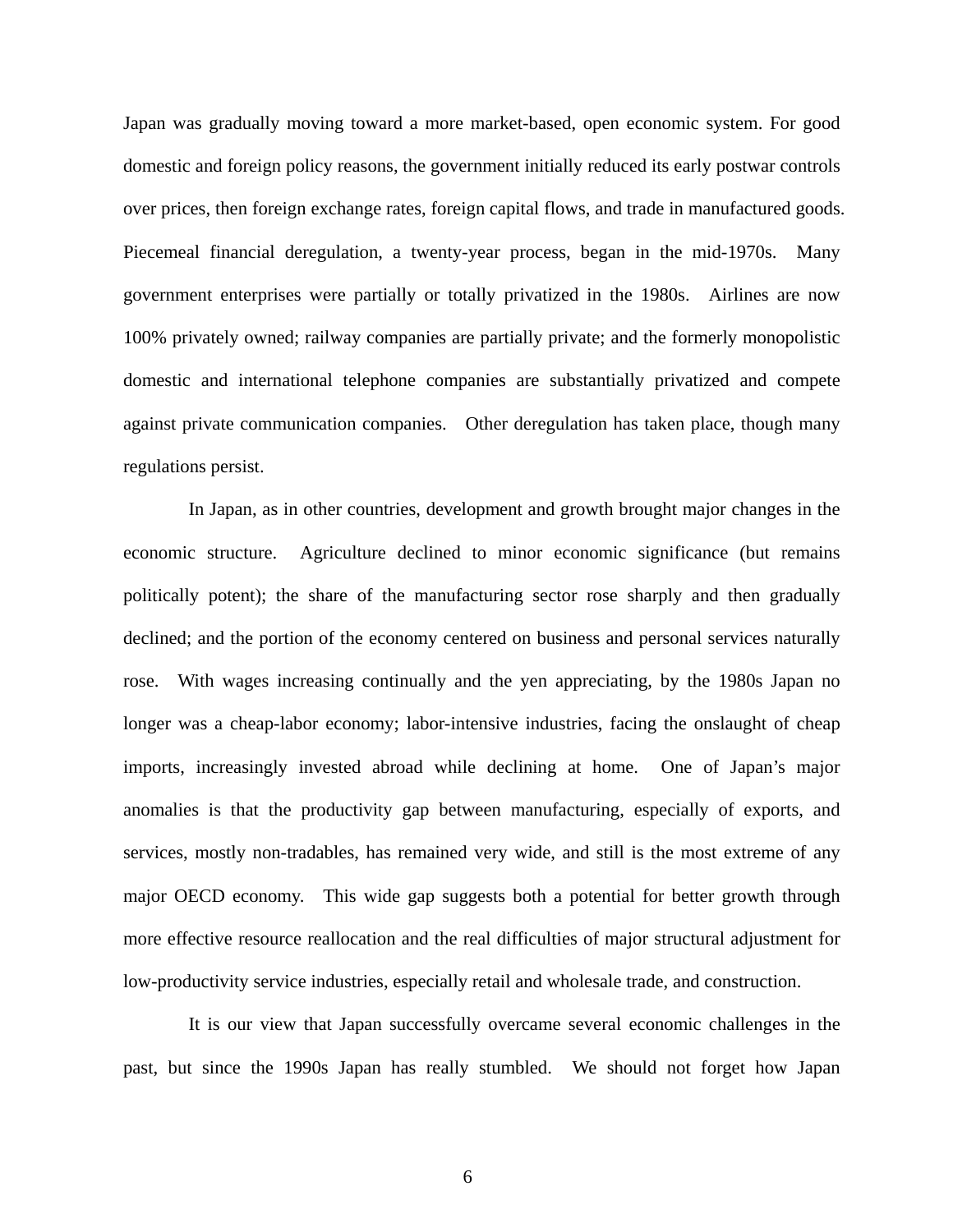overcame difficulties in the 1970s and 1980s (for a comprehensive review of the Japanese economy before the bubbles burst in 1990 and 1991, see Ito 1992). The economic turmoil of the 1970s brought on the first set of challenges, and the mid-1970s was the first inflection point for the Japanese economy. The yen had just been floated for the first time since World War II. Inflation reached 30% in 1973, due partly to monetary easing the year before but particularly due to the quadrupling of oil prices. Strong tightening to halt inflation caused negative growth in 1974 for the first time in the postwar period. Following the first oil crisis, business optimism and investment slowed more than the gradual reduction in household saving rates. The energy resource constraint and increasingly obvious pollution problems put a brake on the overwhelmingly growth-oriented focus of corporate management and government policy.

 Deficit-financing government bonds were issued in increasingly large amounts for the rest of the 1970s to help the economy regain its growth path. Private sector aggregate demand was no longer excessive relative to supply, and weakened sufficiently to require government macroeconomic stimulus. Credit rationing was no longer necessary, and credit became easy; the Keynesian paradox of excess saving, initially perceived to be cyclical, became long-term and structural. Japan, as the world's second largest economy, has from the 1980s been unable to export all of its excess domestic savings because the requisite concomitant huge trade (and current account) surpluses were and are unacceptable to the United States and Europe.

The second big challenge the Japanese economy faced was in the mid-1980s, when yen appreciation brought about another big shock to the Japanese economy. The first half of the 1980s were marked by dollar appreciation vis-à-vis all other currencies. Japanese exports soared and the economy enjoyed rapid growth. By 1984 Japan's current account in its balance of payments had turned to substantial surpluses, while that of the United States had turned to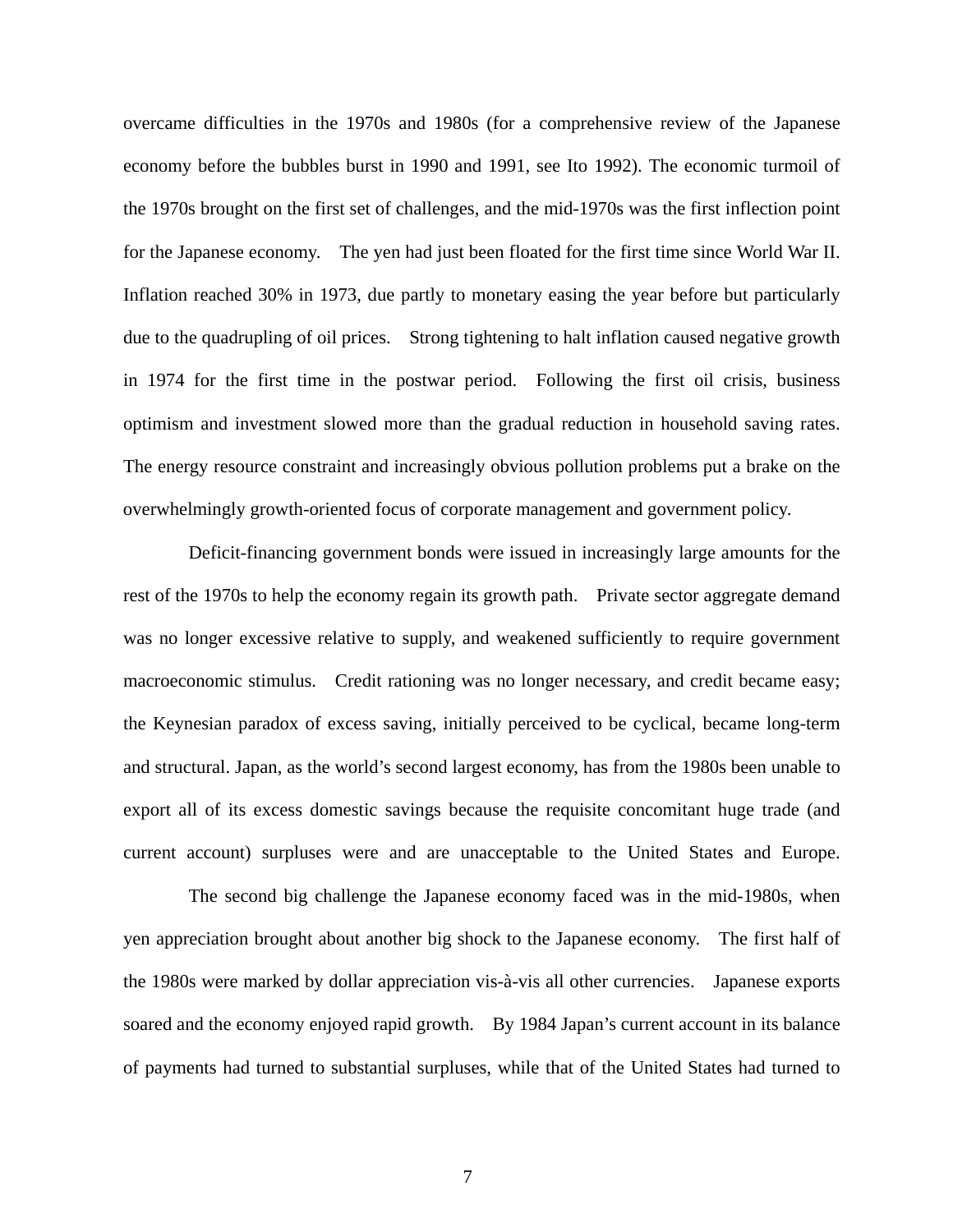large deficits. The Plaza Accord of September 1985 was supposed to correct exchange rate misalignments and restore equilibrium exchange rates for the major OECD countries. The yen appreciated from 260 per dollar in February 1985 to 240 just before the Plaza Accord in September, and to 200 in December 1985. It then kept appreciating, in part because of the collapse of oil prices, and reached a then record high of 150 yen per dollar by the fourth quarter of 1986.

Given the severe appreciation in the yen's value, fears arose about the collapse of Japanese exports and the economy in general, but the economy was more resilient than expected. Monetary policy was greatly eased from 1985, and the economy embarked on rapid growth based on private demand. Accordingly, the government was able to pursue fiscal consolidation throughout the 1980s, and achieved a balanced, even surplus, budget by the end of the decade. Japan recovered from the yen appreciation of 1985-86, and from spillover effects from the American stock-price declines of late 1987 (Black Monday, October 19, and its aftermath). At the end of 1989, the Japanese economy was at the peak of its asset-price and real estate bubbles. Land and stock prices had risen four-fold in 6 years. No one would dare to forecast those gains would be erased in the following 13 years.

The bursting of the bubble and the ensuing stagnation of the 1990s through 2004 has been the third and biggest challenge faced by postwar Japan, and it has been much more protracted than necessary. Asset price declines resulted in huge amounts of non-performing loans, giving rise to the banking crisis of 1997-98. After the basic interest rate became zero, monetary policy was a much less effective tool since 1995. Fiscal deficits and government debt have become so large that further fiscal stimulus has not seemed feasible to policy makers.

Japan's decades of success led to some fundamental assumptions that attained the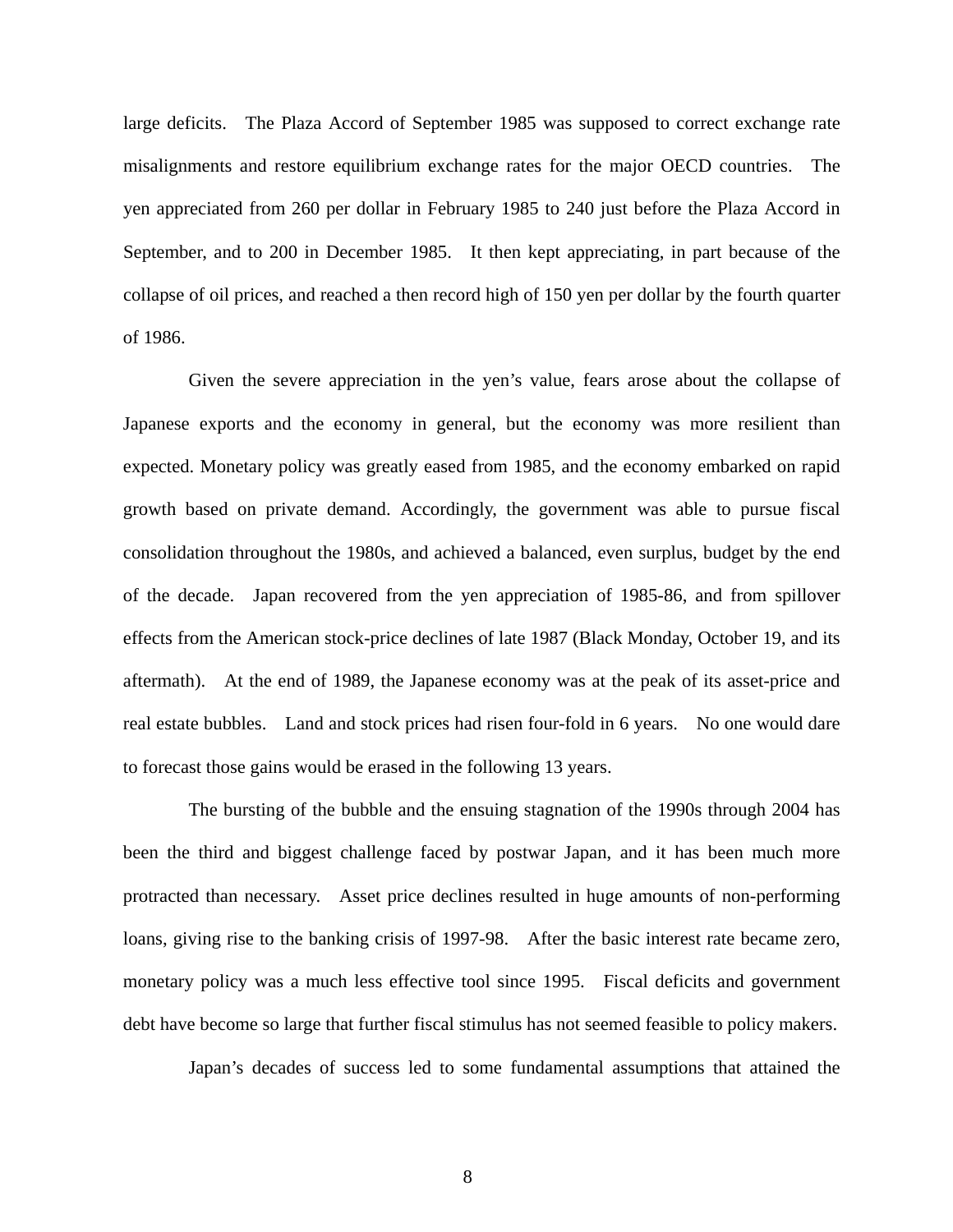status of myth before being seen as mistaken. The two myths of the late 1980s were that land prices would never decline, since they never really had for the entire 40-year postwar period; and that rapid GDP growth would continue indefinitely. The 1990-91 bursting of the twin bubbles shattered the land price myth, and raised doubts about maintaining an annual growth rate greater than 4%. Nonetheless, faith in naturally renewed growth led to mythical expectations during the 1990s that growth would be restored fairly soon and the economy would recover; thus it was felt that painful business and government structural adjustments could be postponed until conditions improved, and that was how decision makers behaved through much of the 1990s. We are concerned that excessively optimistic perceptions are widely voiced once again in early 2005.

## 1.1 Demography

Japan's long-term demographic transformation is as profound as its economic one. Over the course of its modern economic development, Japan has transited from relatively high birth and death rates, low life expectancy, a young population, and moderate population growth to a nation of very low death rates, even lower birth rates, and the longest life expectancy in the world. As a result, Japan has a rapidly aging population. Since 1995 there has been an absolute decline in the working-age group (15-64), and by 2007 population size will peak. Population stability occurs when the completed fertility rate is about 2.1; currently it is only 1.29. The Japanese level is comparable to Italy's very low fertility rate, both of which are among the lowest of OECD countries.

In this volume Broda and Weinstein cogently point out how unrealistic is the common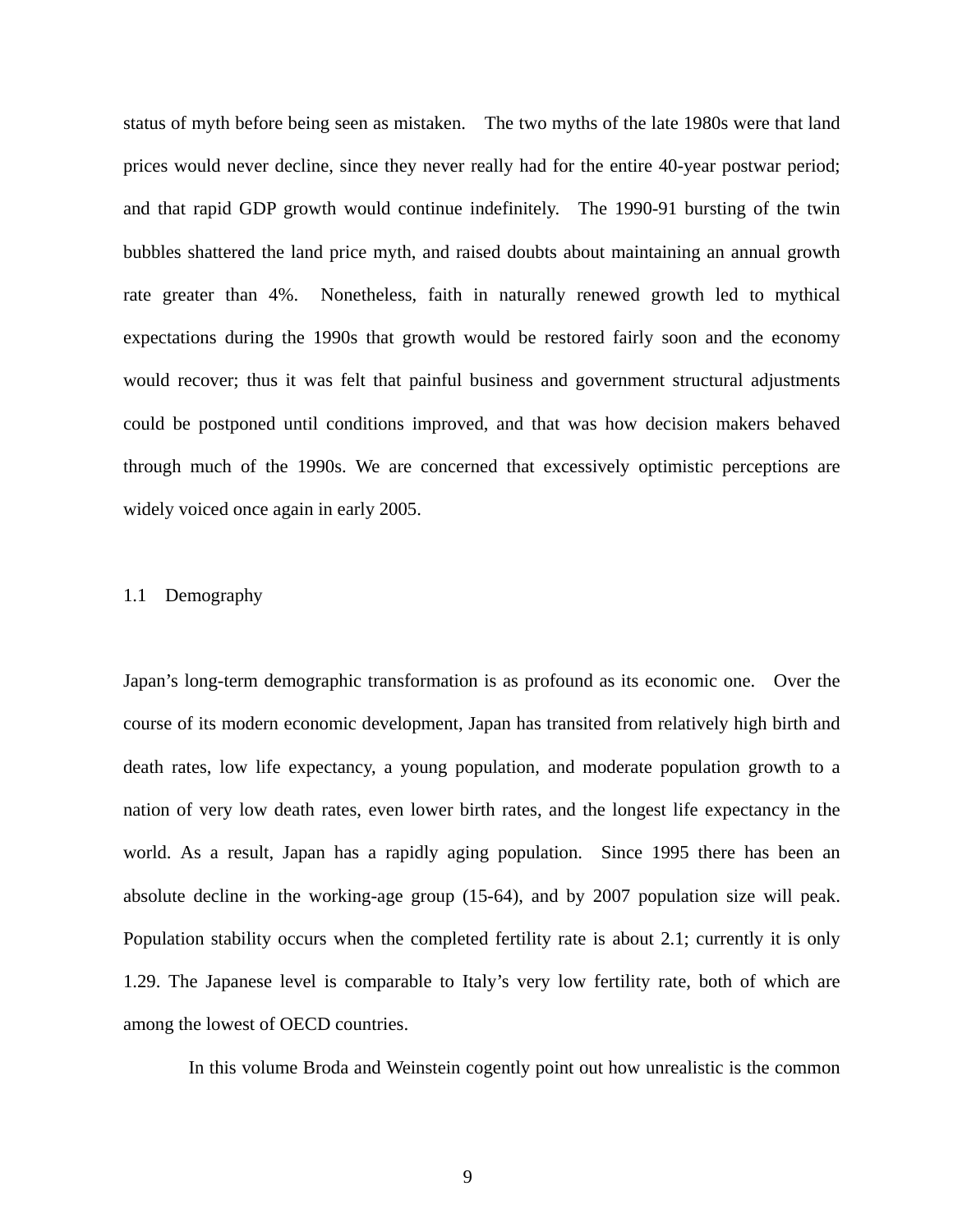assumption that Japan's low birth rates will persist indefinitely; that means that the Japanese eventually will disappear. Changes in demographic behavior are typically long run, but it is reasonable to assume that some decades hence, the ever-richer Japanese will desire to have more children and the population will stabilize. Or perhaps Japan will decide to give up ethnic homogeneity and accept large numbers of permanent immigrants, as Higuchi and Hashimoto suggest in their chapter. Demographic assumptions are important in analyzing long-run issues of fiscal sustainability, namely how much government revenues will have to be raised as a share of GDP to meet social security commitments to the elderly.

High or low dependency rates -- the number of children and elderly as a percentage of the working-age population -- provide information on growth prospects and the needs for government expenditures (including income transfers), but depending on the characteristics of the social security system these dependency rates do not necessarily imply fiscal and economic problems. However, the current Japanese social security system, designed as a pay-as-you-go program, is already in deep trouble. Too many of the young are not paying in premiums, and corporations are exiting the corporate part of the social security system when possible. Clearly the institutional arrangements and the implementation of policies have to be improved, an issue we stress even though it transcends the topics of this book.

#### 1.2 Transformation Policy Choices

One key issue for Japan's long-term economic performance is the degree and nature of the factors determining potential growth: changes in labor supply, capital investment per worker, and technological change (total factor productivity increase). Another key issue is what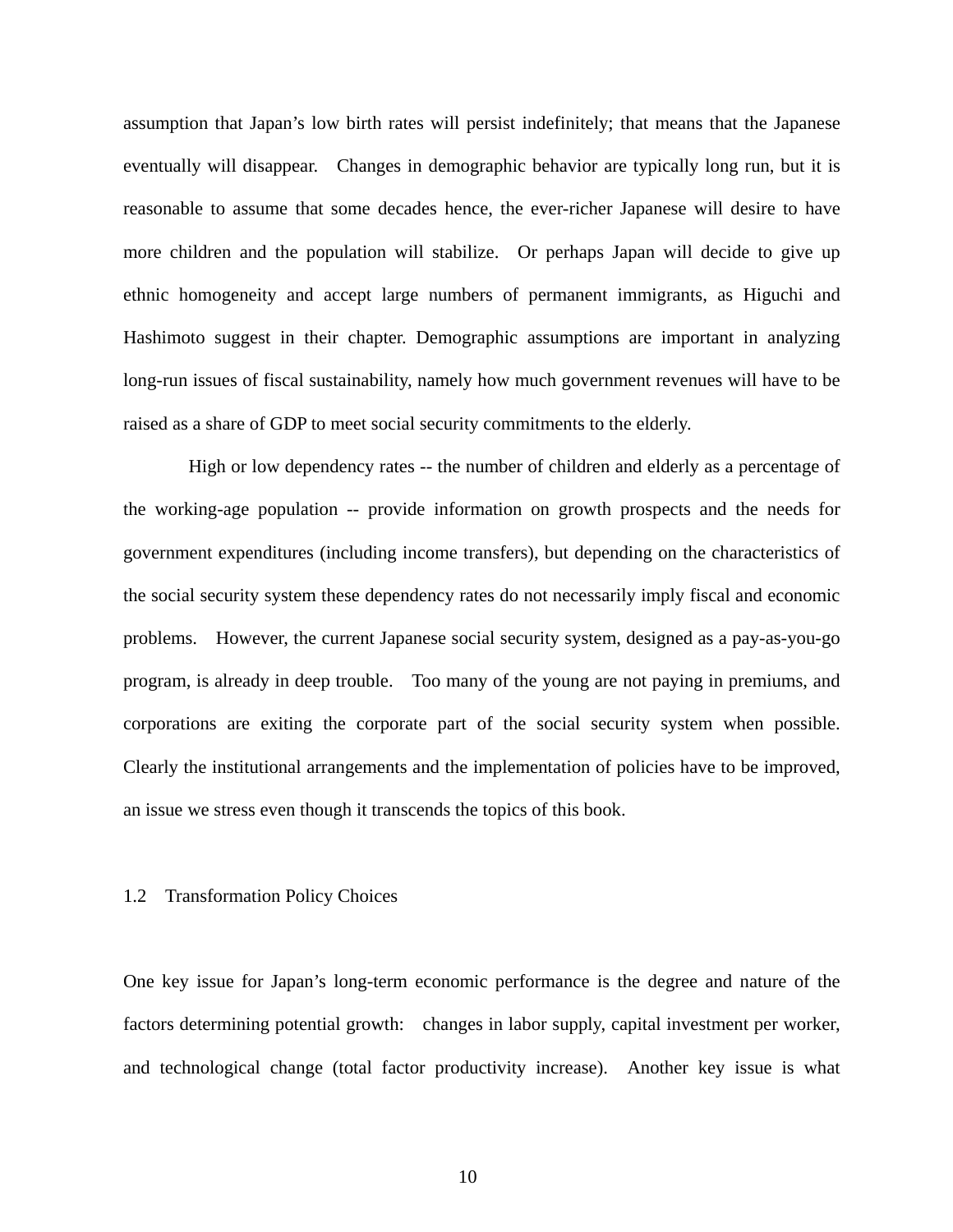portion of GDP society decides to have the government spend on its people – elderly, young, and those of working age. The ratio can be high as in Scandinavia, quite high as in many European countries, or more modest as in Japan and the United States. A third issue is how to pursue policies that assure labor, capital, and other resources are fully and efficiently utilized.

What proportion of GDP will the Japanese be willing to transfer to their elderly in the form of public pensions and health care? Should Japan maintain high ethnic homogeneity, or should it encourage substantial permanent immigration? Should it provide incentives to increase fertility, including more adequate support structures for working mothers and their children? How much should politically-important but economically-inefficient sectors and activities be subsidized, and how can such programs be made more efficient given appropriate transfer programs? As economists, we are good at making recommendations on efficiency issues, but are hesitant to make recommendations about these important social choices.

While beyond the scope of this study, social and political changes are a major component of the transformation process. We note several important trends. Today's young Japanese grew up in relative comfort, in contrast to their grandparents' experiences in a war-ravaged 1940s Japan and their parents' experience in the 1950s and 1960s. In contemporary Japan young adults are considerably better educated, have more international awareness and experience, and aspire to realize their own career goals. Today's young adults have a wide range of interests and lifestyle opportunities, although they have been constrained by their poor employment situation. We do not know what figures most importantly in their life-cycle decisions, but the fact is that they are postponing marriage: half the Japanese women and men aged 30 are not married.

Given that the current young adult generation is affluent and behaves quite differently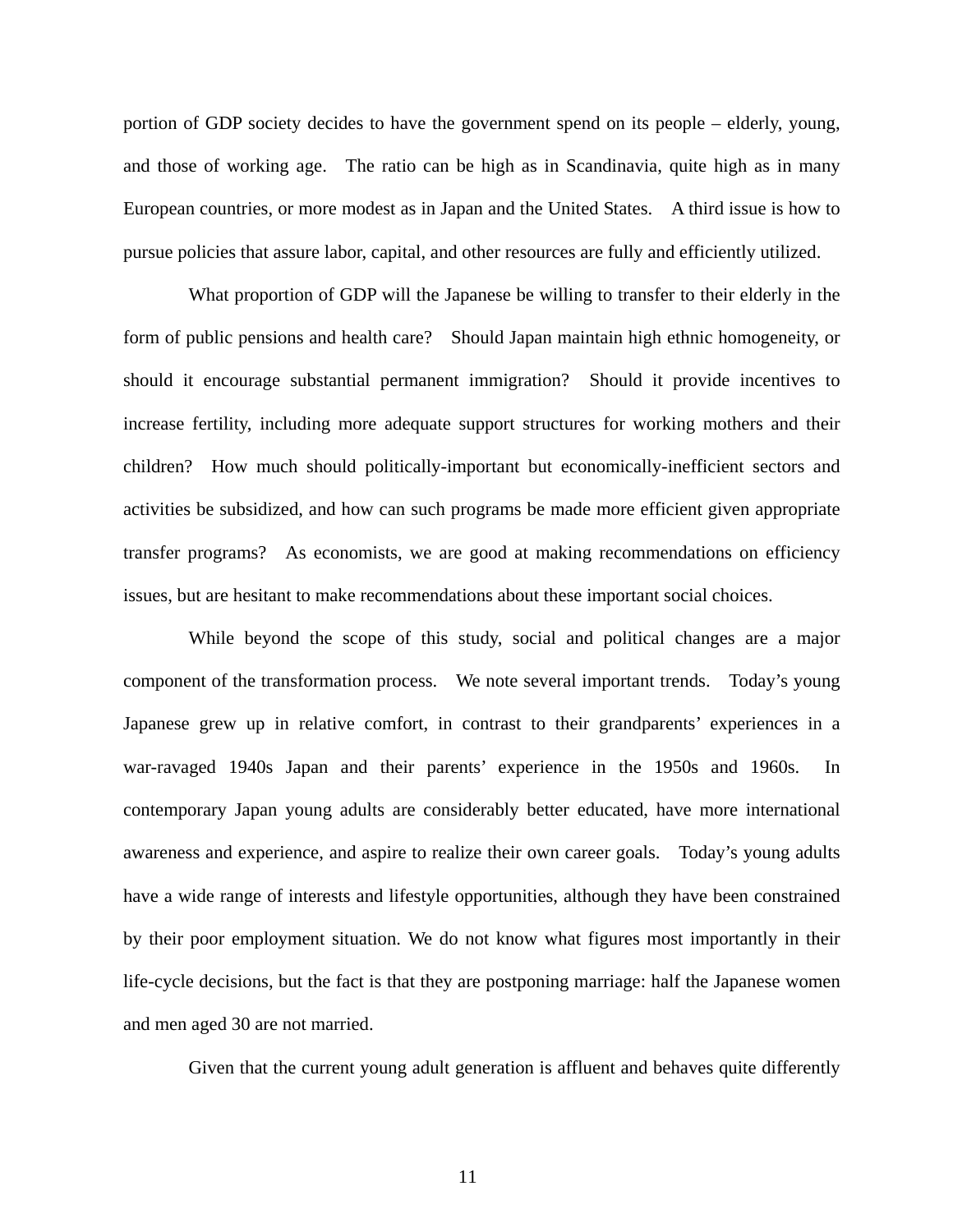than previous generations, Japan's economic structure, as well as its social structure, may well change in the future. The saving rate may drop in addition to a natural decline due to an aging society, and employment practices may change as more young people, voluntarily and involuntarily, find only temporary, part-time jobs as their first professional positions. Higuchi and Hashimoto find this trend very unsatisfactory for effective career development, as discussed in chapter 10.

The postwar Japanese family model -- analogous to the American model of the 1950s -- of the husband working permanently for a large organization and the wife at home raising their two or three children was always an inaccurate stereotype. Most Japanese men have always worked for small- or medium-sized enterprises and changed jobs from time to time; some two-fifths of married women re-enter the work force, usually part-time, once their children start school. However, Japan is the only advanced country that has had a significant drop in the female labor force participation rate for the child-bearing and child-caring age group. It is debatable whether this is a voluntary choice or involuntary.

#### 1.3 Political Change

In the 1990s there was a significant change in the political environment. The Liberal Democratic Party (LDP), always a collection of factions, began to split. In the July 1993 elections, the LDP lost its majority in the Lower House. LDP splinter groups formed coalitions with other parties to obtain a majority in the Diet, and in August Morihiro Hosokawa became the first non-LDP prime minister since 1955. However, that coalition collapsed after 20 months. The LDP first managed to form a coalition with the Socialist Party (now the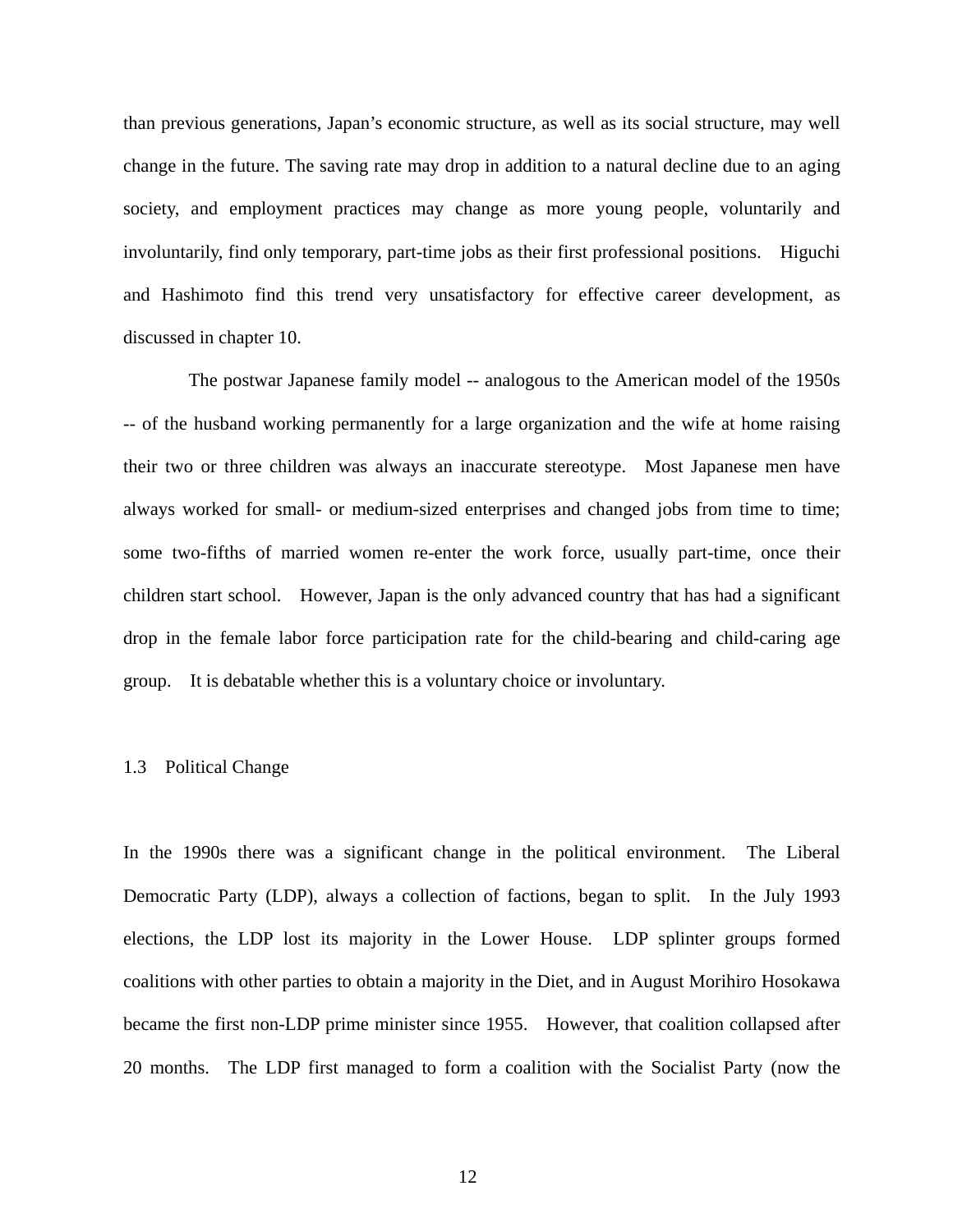Social Democrat Party of Japan) yielding the prime ministership to its leader, Tomiichi Murayama. Since January 1996 the LDP has formed coalitions with several smaller parties, including now the New Komei Party, and regained the prime ministership.

The major opposition party in the 1950s through 1970s, the Socialist Party [later renamed the Social Democrat Party (SDP)] participated in the coalition government in the early 1990s, but later essentially disappeared. By 2003, the Democratic Party of Japan (DPJ) had emerged as a rival to the LDP. The DPJ is an amalgam of members of most pre-1993 opposition parties (other than the SDP and Communists), newly elected members, and those LDP splinter groups that did not rejoin the LDP.

In the November 2003 House of Representative election and the July 2004 House of Councilors election, the DPJ actually gained more votes in total than the LDP, but these victories did not convert to control of either house. For both houses, most members are elected by districts, the rest proportionally. For the lower house since 1994 the districts are single-seat (replacing multi-member districts); for the upper, they are prefectual.

While many commentators observe that Japan is approaching a "two-party system" like the United States, one conspicuous difference is that currently the small, but well organized New Komei Party holds balancing power in the Diet. Prime Minister Junichiro Koizumi's term as LDP president and hence as prime minister ends in September 2006. His successor is far from certain. The possibility of further party member realignments based more on common policy positions than on history is real.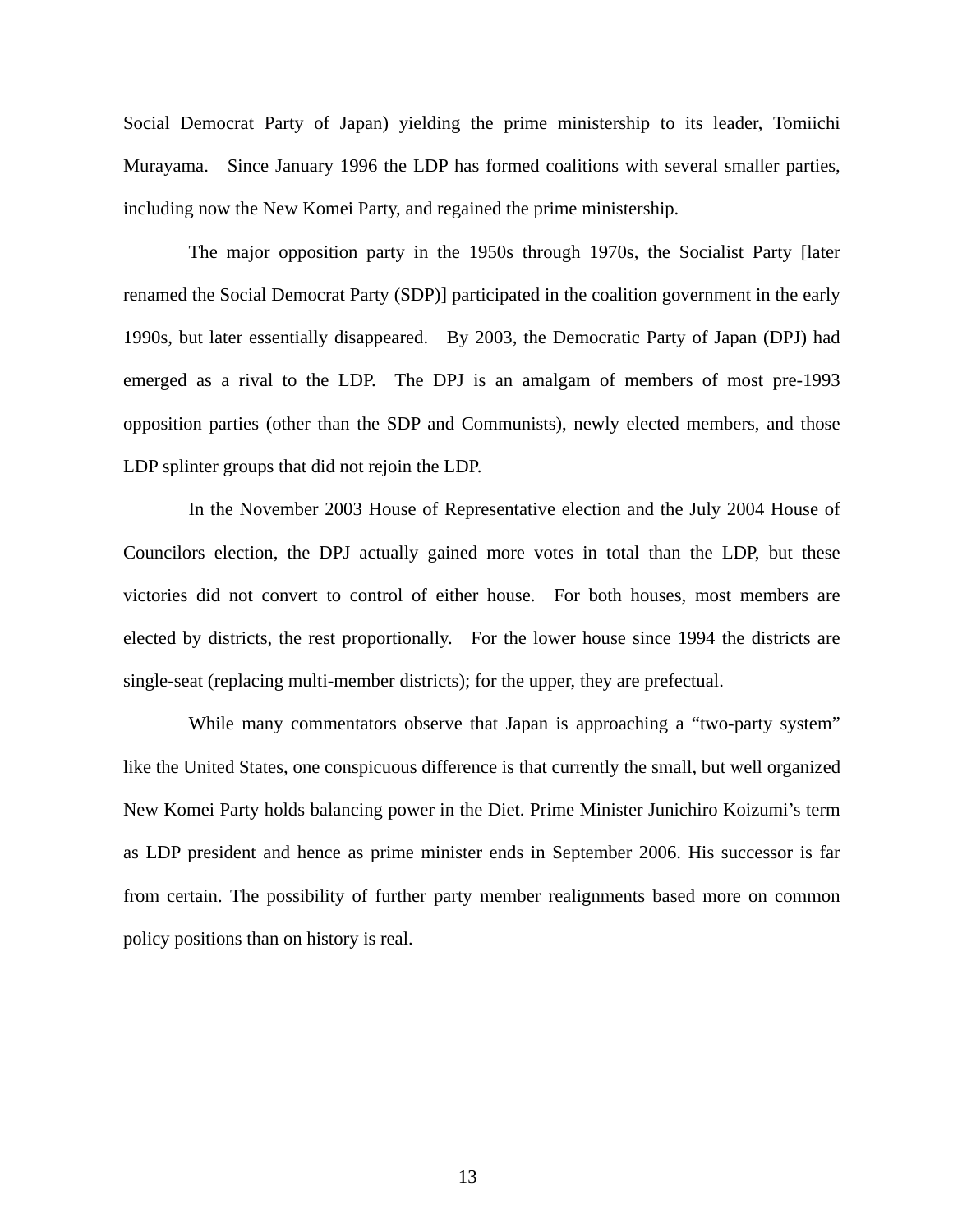## 1.4 International Context

Japan's demographic and political transformation is not unique, and not isolated. The world has changed dramatically as well. The cold war confrontation between the United States and the former Soviet Union ended in the late 1980s, and the United States has emerged as the sole military hegemon. The September 11, 2001 terrorist attacks on New York and Washington fundamentally altered American foreign policy, with repercussions for all countries.

The world trading system has been strengthened by the creation in 1995 of the World Trade Organization (WTO) out of its forerunner, the General Agreement on Trade and Tariffs (GATT), despite its remaining limitations. Global financial markets have become increasingly important: huge short-term and long-term capital flows, exchange rate movements, and expectations about interest rates, now strongly affect the economic policies of all major nations. The creation of the system of arbitration panels under the WTO has significantly decreased the chance of unilateral actions in bilateral trade disputes. Some prominent trade disputes between Japan and the United States, such as the Fuji versus Kodak film case, were settled under the WTO panel in favor of Japan.

In addition to these global multinational approaches, regional approaches to trade have proliferated. One of the most important of these is the North American Free Trade Agreement among the United States, Canada, and Mexico. Moreover the Free Trade Agreement of the Americas (FTAA) is being negotiated. The FTAA will cover the entire western hemisphere from Canada to Argentina. An even more important regional trading group is the European Union; with its 2004 expansion from 15 to 25 members, most of Europe and much of its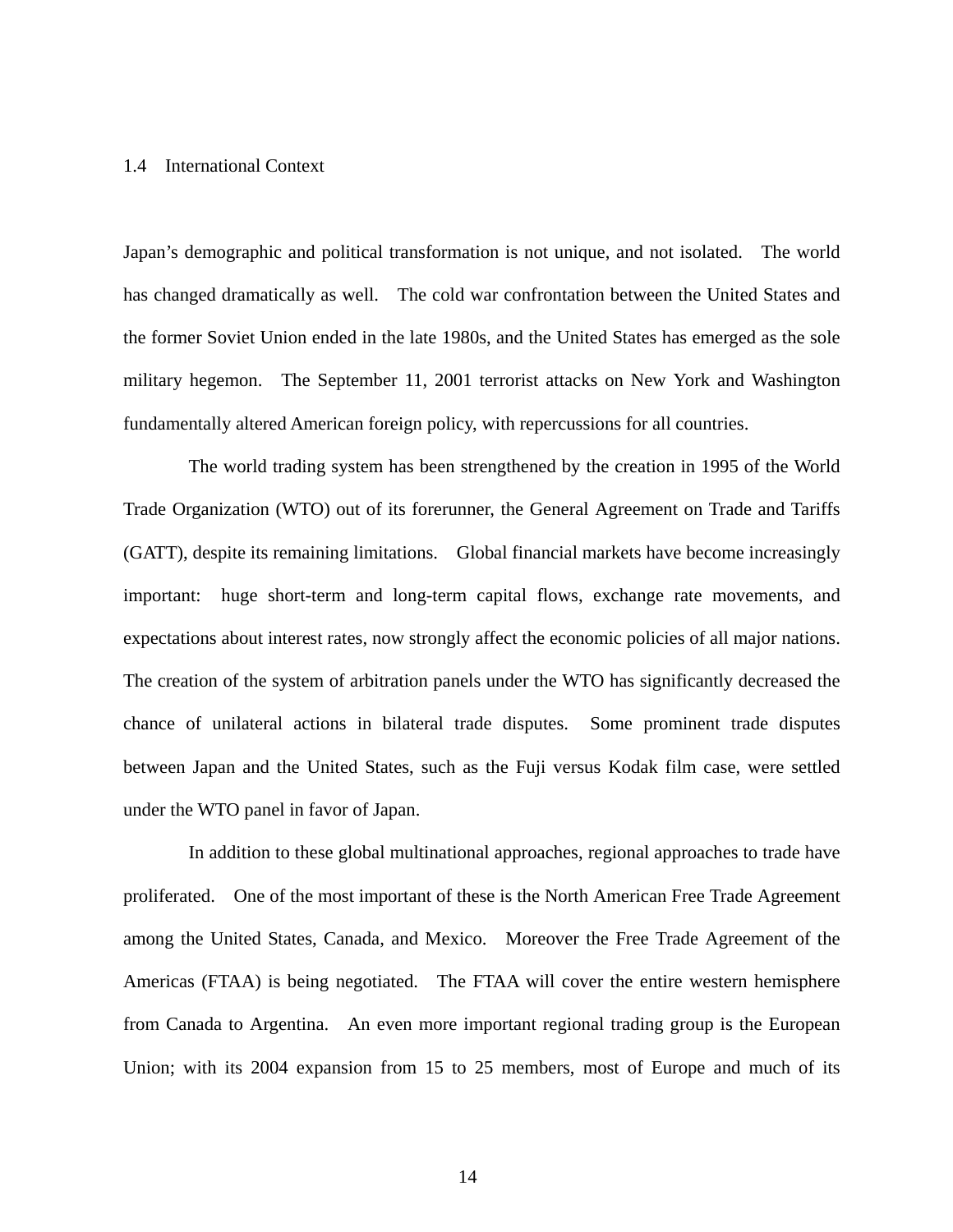periphery are now one market.

In East Asia, while Japan remains the largest and by far the most technologically sophisticated economy, the big change is the economic rise of China. The Chinese economy has grown at almost 10 percent annually over the past two decades, just like Japan in the 1950s and 1960s. China has joined the WTO, and has become a major factor in regional and global trade. Given its still low level of income and its still huge numbers of rural workers, China has the potential to continue to grow rapidly for another two decades. China provides Japanese companies with both great economic challenges and opportunities. As the Japanese experience over the past two decades well demonstrates, a rapidly growing large economy is better for the world economy than a slowly growing one.

The prospects of North Korean nuclear capability have added a new security dimension to regional cooperation. If anything, the North Korean issue has strengthened the security alliance between Japan and the United States. At the same time, the six-party talks under Chinese leadership are a new approach to regional security cooperation. However, each country— North Korea, China, the United States, Japan, South Korea, and Russia—has its own interests and anxieties. With a strong economy, many South Koreans now have little sense of military threat from North Korea and are increasingly sympathetic to their North Korean brethren, as reflected in the last presidential election. We live in an uncertain world and, as various pundits have articulated, the future of East Asia is more uncertain than its past.

## 2 Economic Malaise Since 1990

The Japanese economy has performed poorly over the 14 years since 1991. It has suffered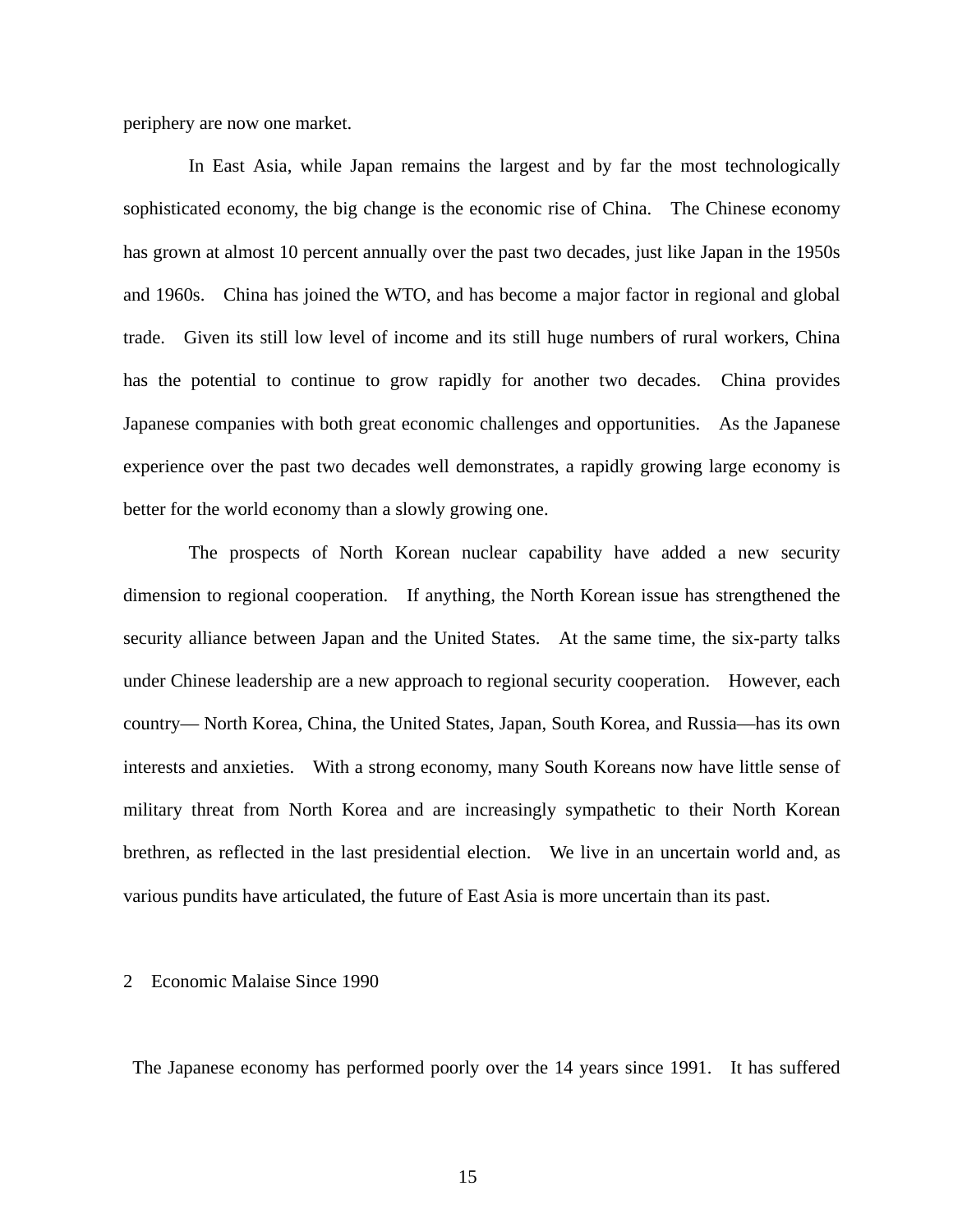the malaise of inadequate growth, a soaring unemployment rate and deepening under-employment, bank failures, slow and inadequate corporate restructuring, sub-optimal resource allocation, and slow, protracted institutional and structural reforms. Despite immense macroeconomic stimulus, policies of forbearance, relationship-based inertia and policy mistakes have contributed to the lengthy persistence of this poor performance. Termed by many as stagnation, though certainly not collapse, the "lost decade" became a popular nickname for this stalled period of economic growth. We prefer to term the 1990s as a decade of underperformance and malaise, since in fact many institutional and other changes took place. (There are many studies of the Japanese economy in the 1990s; see for example, Blumstrom et al, 2003; Cargill et al 1997, 2001; Katz 1998, 2003; Lincoln 1999; OECD, 2004; Porter et al, 2000; Posen 1998; and Saxonhouse and Stern, 2003.) Indeed, the succession of recoveries and recessions in the first five years of the  $21<sup>st</sup>$  century undermine predominant focus on the 1990s; we now have to think of Japan's underperformance extending at least 15 years rather than 10.

While certainly influenced by the specifics of Japan's long-run transformation process, all the problems recounted above have been made substantially worse by poor economic performance since 1991. A variety of forces have been at work to undermine Japan's economy. The bursting of the huge real estate and stock market bubbles in 1990-91 resulted in severe balance sheet and non-performing loan problems for banks, other financial institutions, and corporations. Given the excess of borrowing and irrational exuberance over real estate and stocks in the 1980s, the collapse of asset markets was inevitable, but major policy mistakes were made in handling the bursting of the bubbles. An increasingly huge non-performing loan problem was hidden for too long, and has been addressed in wrong ways; a new financial regime, based on an arm's length relationship between the regulator and the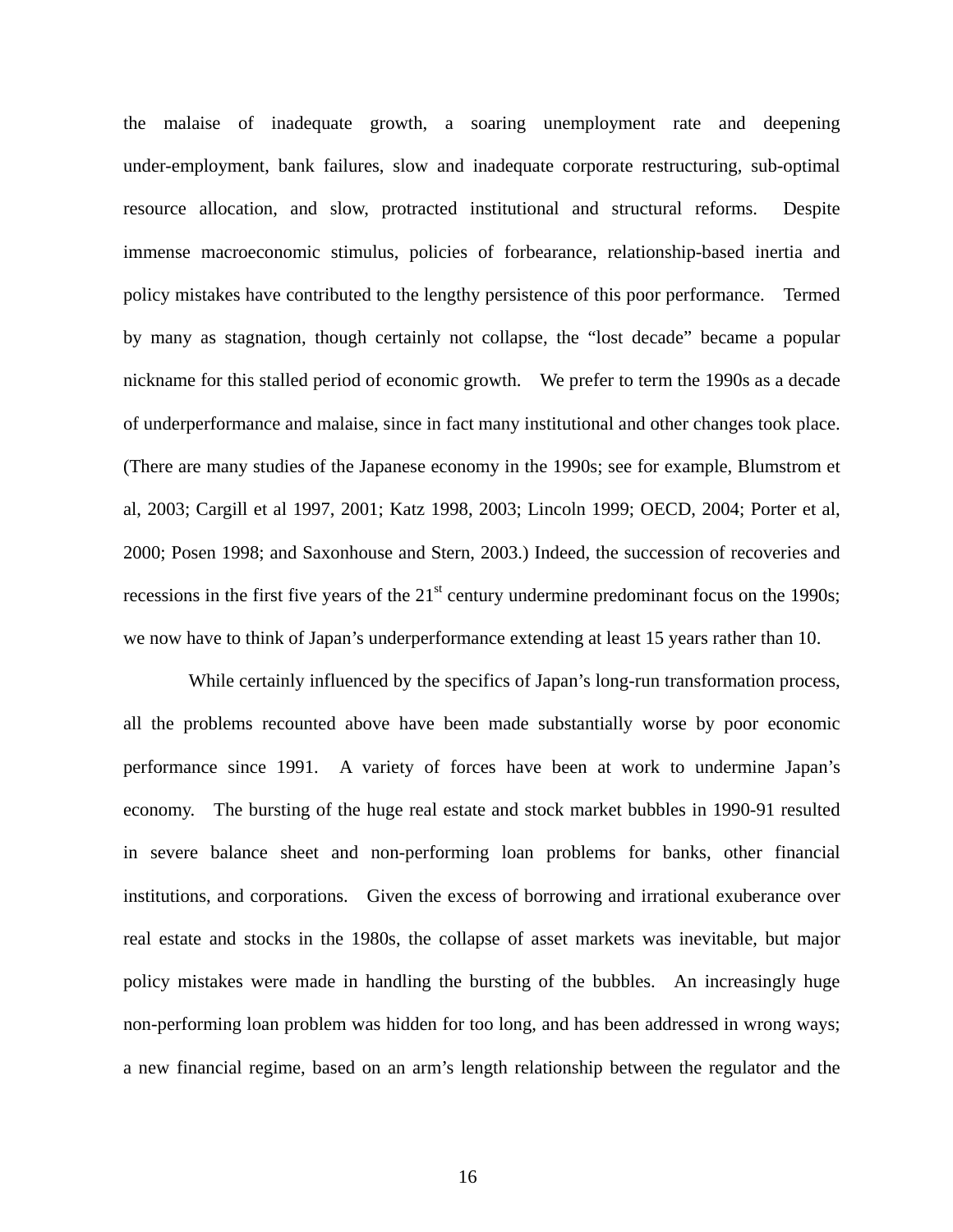regulated, has been very slow to emerge. In 1995 the Ministry of Finance declared that none of Japan's 20 major banks would fail, but Hokkaido Takushoku Bank suddenly failed in November 1997. Subsequently, the Ministry of Finance's regulatory functions were separated out into the new, cabinet-level Financial Supervisory Agency (FSA). Several more big banks failed, and others merged. Japan will soon have three major banking groups representing most banking sector assets, in addition to the still huge postal savings system.

Japan has been caught in the combination of these inadequacies and of the long-run fundamental transformation discussed above. While the economy cyclically rebounded between the early 2002 trough and the first quarter of 2004, the subsequent abruptly stalled economic performance for the rest of 2004 is indicative of the reality that major economic problems persist. As discussed below, aggregate demand remains inadequate; deflation has yet to end; land prices continue to decline; corporate, financial institution, and public sector restructuring is far from completed; and unemployment, under-employment, and misallocated labor and capital are particularly serious.

It is clear that solid aggregate demand and good, sustained growth will contribute significantly to the solution of Japan's economic problems. Growth reduces adjustment costs, undergirds financial restructuring, and enhances the effectiveness and efficiency of markets for goods, services, labor, land, and capital. However, growth alone is not enough. Supply-side improvements – efficiency-enhancing deregulation and restructuring – must go hand in hand with development and maintenance of inadequate aggregate demand, in both the near-term and the longer-run. Corporate restructuring destroys jobs in the short-run while creating them in the long-run. This means social safety nets need to be better designed and deployed.

Japan's macroeconomic difficulties have been deeply intertwined with the weakening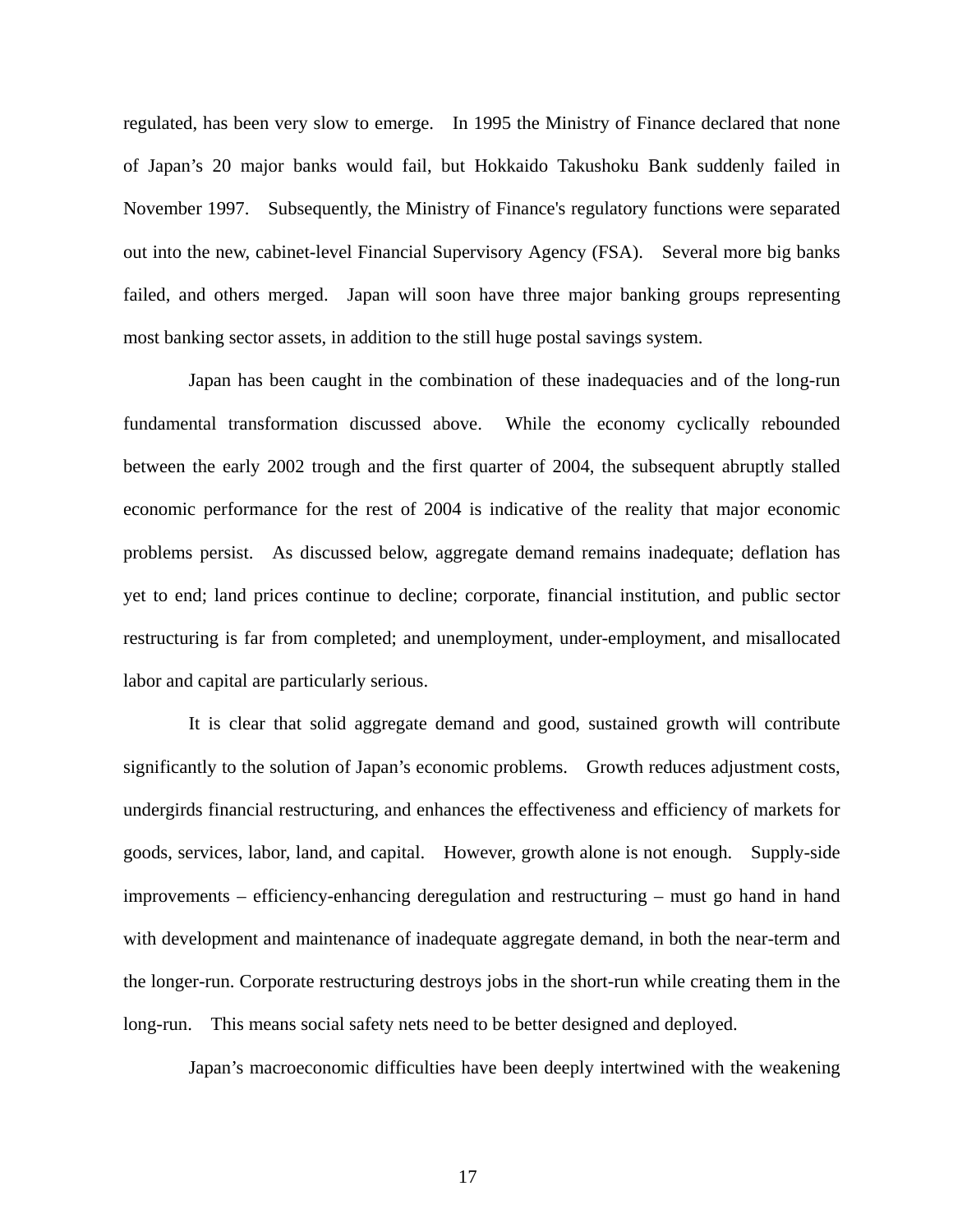of the Japanese financial system. In 1990 Japan's banks and life insurance companies were considered to be not only the largest but the strongest in the world. Today, these financial institutions are still huge, but recognized as the weakest of any advanced industrial nation. Bank lending to business has declined steadily. Banks hold a large amount of government bonds and equities, but have failed to develop fee businesses sufficiently. Their balance sheets are still greatly at risk from securities market fluctuations. Japan's government is an exceptionally large financial intermediary, crowding out private-sector institutions, rather than complementing them by serving areas characterized by market failures. Government financial institutions, with a huge share of household deposits and life insurance policies held in the postal savings system, account for some 40% of all loans, and are especially important mortgage lenders to households and to smaller business enterprises. As Japan's private sector financial system has been fundamentally deregulated and liberalized, many government financial institutions have been rendered weak and redundant as their economic rationale has evaporated.

While moving ahead slowly and cautiously on domestic structural reform, the Japanese government has embarked on a bold new foreign trade policy, initiating negotiations for bilateral (and perhaps eventually regional) free trade areas (FTAs) or more comprehensive, regional trading agreements. These new policies and the issues they raise are discussed by Urata in chapter 11. Whether this new approach is an appropriate trade strategy, and whether it will be complementary to, or competitive with, Japan's global commitments and objectives under the WTO remains to be seen; certainly it is parallel to the earlier North American and European Union regional trade policy commitments. The major stumbling block for Japanese trade policy continues to be the still-high degree of protection provided small and very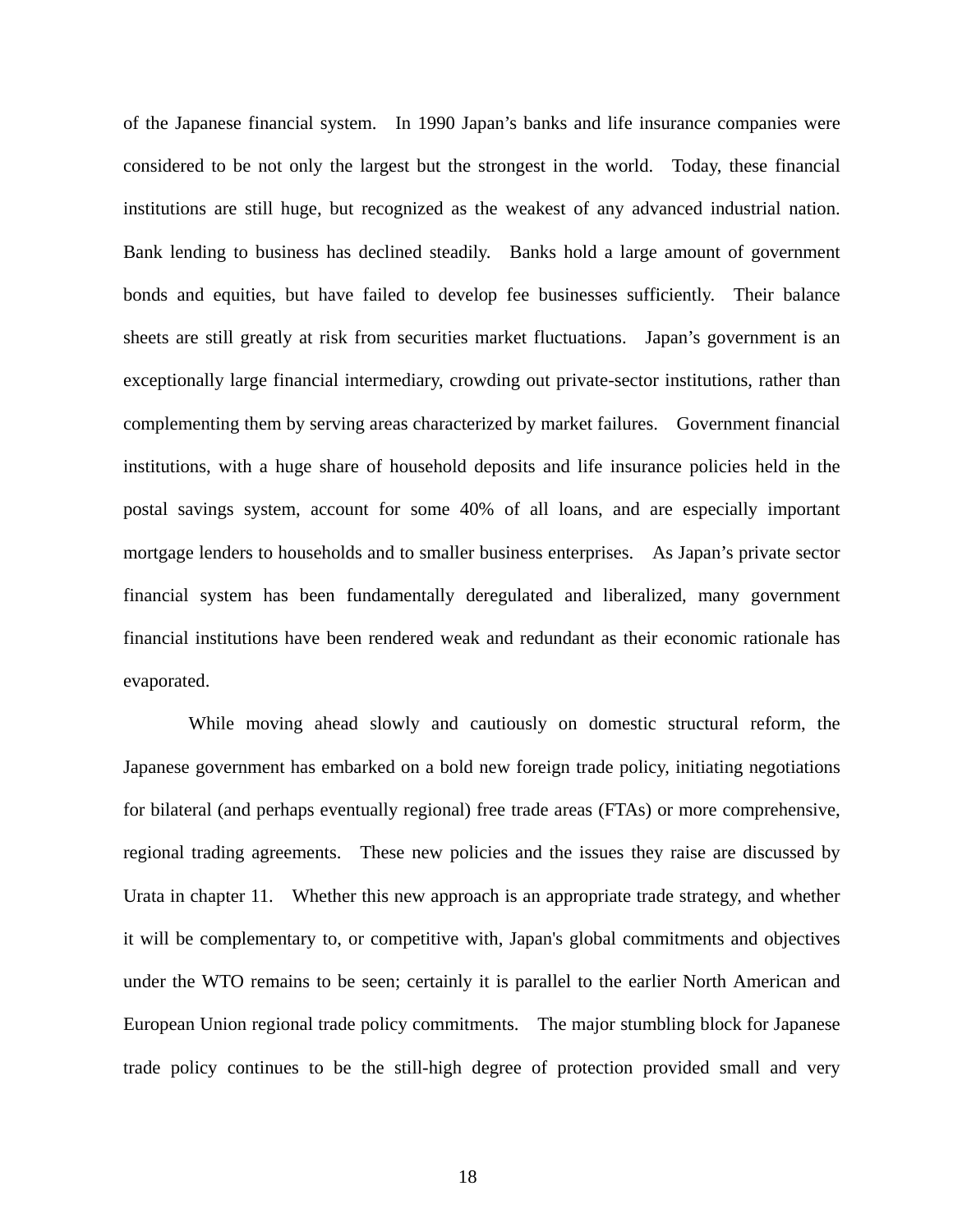inefficient, but politically powerful, agricultural, forestry, and fishery interests.

# 2.1 The Costs of Japan's Long Malaise

The costs of Japan's poor economic performance and slowness to adjust since 1991 are not hidden but are not necessarily obvious. Despite widespread fears and even dire predictions, the economy did not collapse. While there certainly have been crises for individual companies and even some government institutions, no systemic crisis has occurred. The closest call was in the banking and financial systems between September 1997 and March 1998, but a full-fledged crisis, such as a widespread bank run, was averted. Nonetheless, we can conceive of possible adverse scenarios in which large unexpected shocks could create conditions that might precipitate a collapse, such as another major Tokyo earthquake, hyperinflation, or war.

Probably the greatest cost of the economic malaise has been the GDP foregone due to below-potential growth for so many years. Japan's GDP could be on the order of 25% higher today if the economy had achieved its growth potential. Its high standard of living could be significantly higher.

In human terms, Japan's most serious problem is a combination of unemployment, under-employment, and misallocated labor. The recent reduction in the reported unemployment rate from the 5.5% peak in 2002 to 4.5% in January 2005 is an improvement, but it masks major declines in the quality of jobs and in the withdrawal of persons of working age (15-64) from the labor force. As Higuchi and Hashimoto emphasize in chapter 10, between 1997 and 2003 the labor force participation rate dropped to its lowest level ever.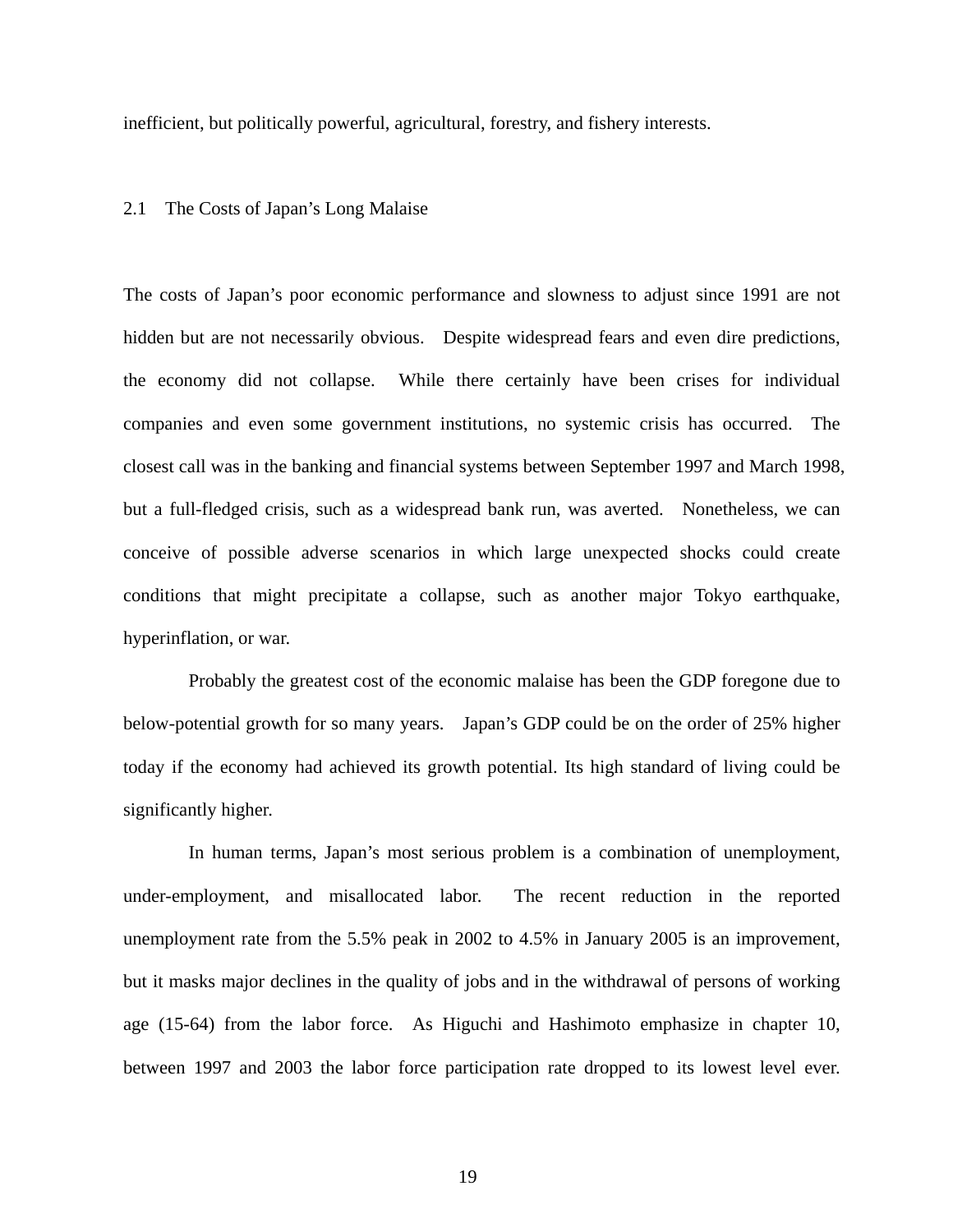During this period, employment declined by 2.4 million persons: 1.2 million withdrew or never entered the labor force, and 1.2 million became unemployed. Worse, from 1997 full-time regular employment until the beginning of 2005 continually decreased, while part-time and temporary employment has risen steadily and now comprises more than a quarter of total employment. Compared to full-time male employees, the hourly wages of part-time male workers are only 51%, full-time female workers only 66%, and part-time female workers only 44%. Large department stores now rely predominantly on part-time workers. More broadly, firms with more than 1000 employees are replacing retiring full-time workers with part-timers; whereas part-time employees comprised 3.9% of their workers 1995, this ratio increased to 8.6% in 2002, and is even higher today. The Japanese economy has been experiencing de facto wage reduction, reflecting weak labor demand and slow productivity growth. This wage reduction is good in the sense that the unemployment rate is less high than otherwise, but bad in the sense that the full potential of the work force is not being realized because of inadequate demand for labor.

In longer-term perspective, the weak labor market has harmed the young - those aged 15 to 24 years - disproportionately. The unemployment rate for 20-24 year olds not in school in 2002 was 9.3%, but in 1990 this rate was only 3.8%; for those aged 15-19 years, the corresponding figures are 12.8% in 2002 versus 6.6% in 1990. The "idle labor" rate, measuring those neither in school nor in the labor force, for those aged 20-24 years was 17.0% in 2002, up from 11.3% in 1990; for those aged 15-19 years, 24.3% in 2002, up from 14.6% in 1990. Equally serious has been the increase in young part-time workers. In 2003, male part-timers aged 20-24 comprised 28.3% of their employed age group, up from 14.9% in 1990 and even lower levels from earlier periods. Some 35.2% of female workers aged 20-24 were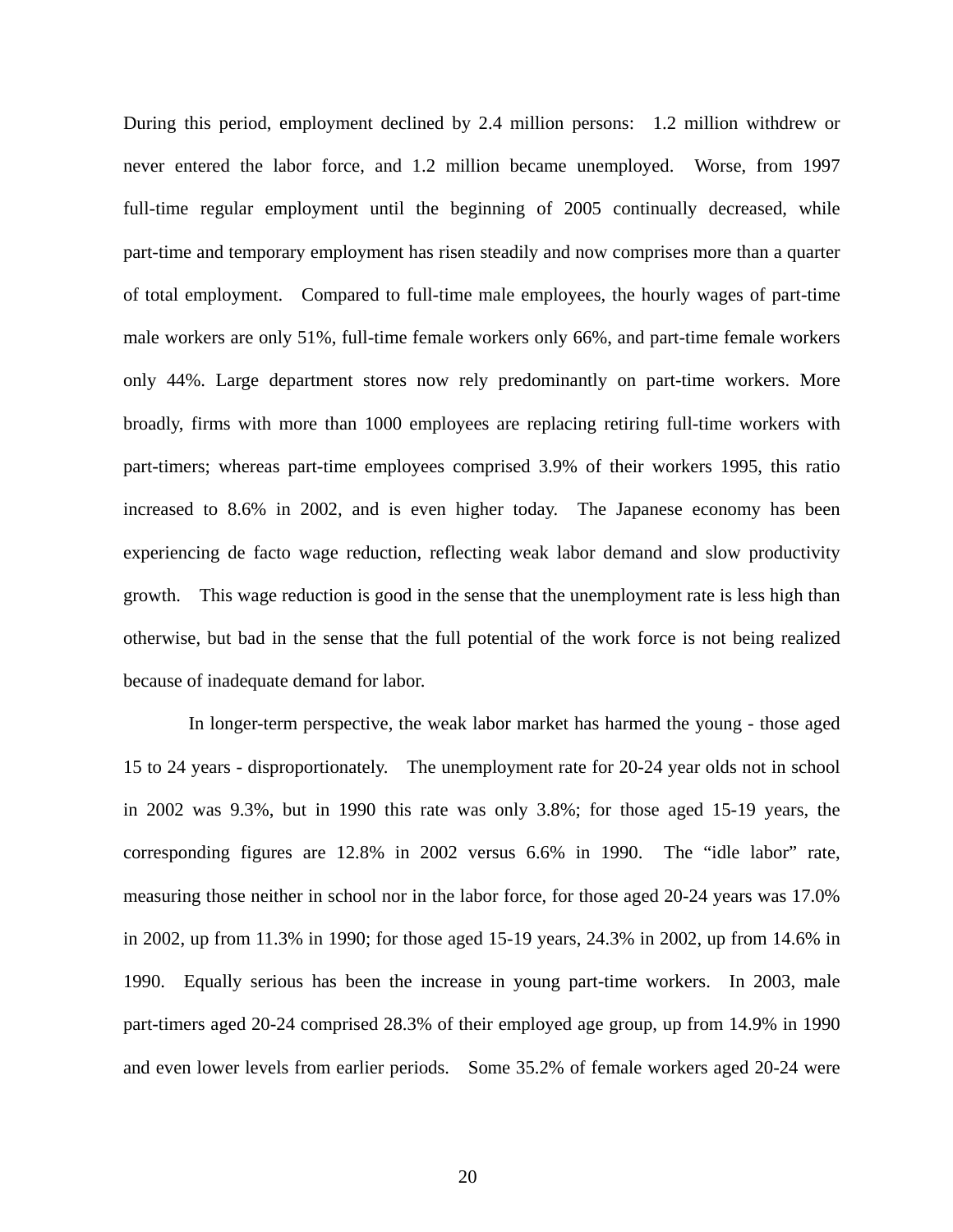part-timers in 2003, up from 18.4% in 1990 and lower ratios earlier. 54.5% of these young part-time workers are female.

Some of these young people have voluntarily chosen alternative lifestyles made possible by high wages in an affluent society. The estimates of the non-accelerating inflation rate of unemployment (NAIRU) has risen from its exceptionally low earlier levels, but at about 3.5% it remains significantly below the actual unemployment rate. Survey data indicate most young people would prefer full-time regular jobs. The significant rise in the proportion of part-time workers, a category especially comprised of young people, reflects the still weak demand for labor. In the longer run, this underemployment means that young workers are not obtaining the benefits of skill development through on-the-job training. This is a major hidden cost of Japan's mediocre economic performance since 1991 (in addition to the Higuchi and Hashimoto chapter, see Sato and Sato, 1997).

#### 3 Aggregate Demand and Macroeconomic Policy

All the studies contained in this book make it clear that Japan's most important economic policy objective is to achieve good, sustained, full employment growth. This theme runs throughout this chapter as well. Certainly, while some of Japan's slower growth has been due to changes on the supply side, a main thesis of this book is that Japan's poor macroeconomic performance has been largely due to inadequate aggregate demand necessary to maintain full utilization of labor and other resources (see, for example, Amyx, 2004; Ihori and Sato, 2002; Mikitani and Posen, 2000; Posen, 1998).

Japan's macroeconomic policy since 1991 has been one of extraordinary stimulus, but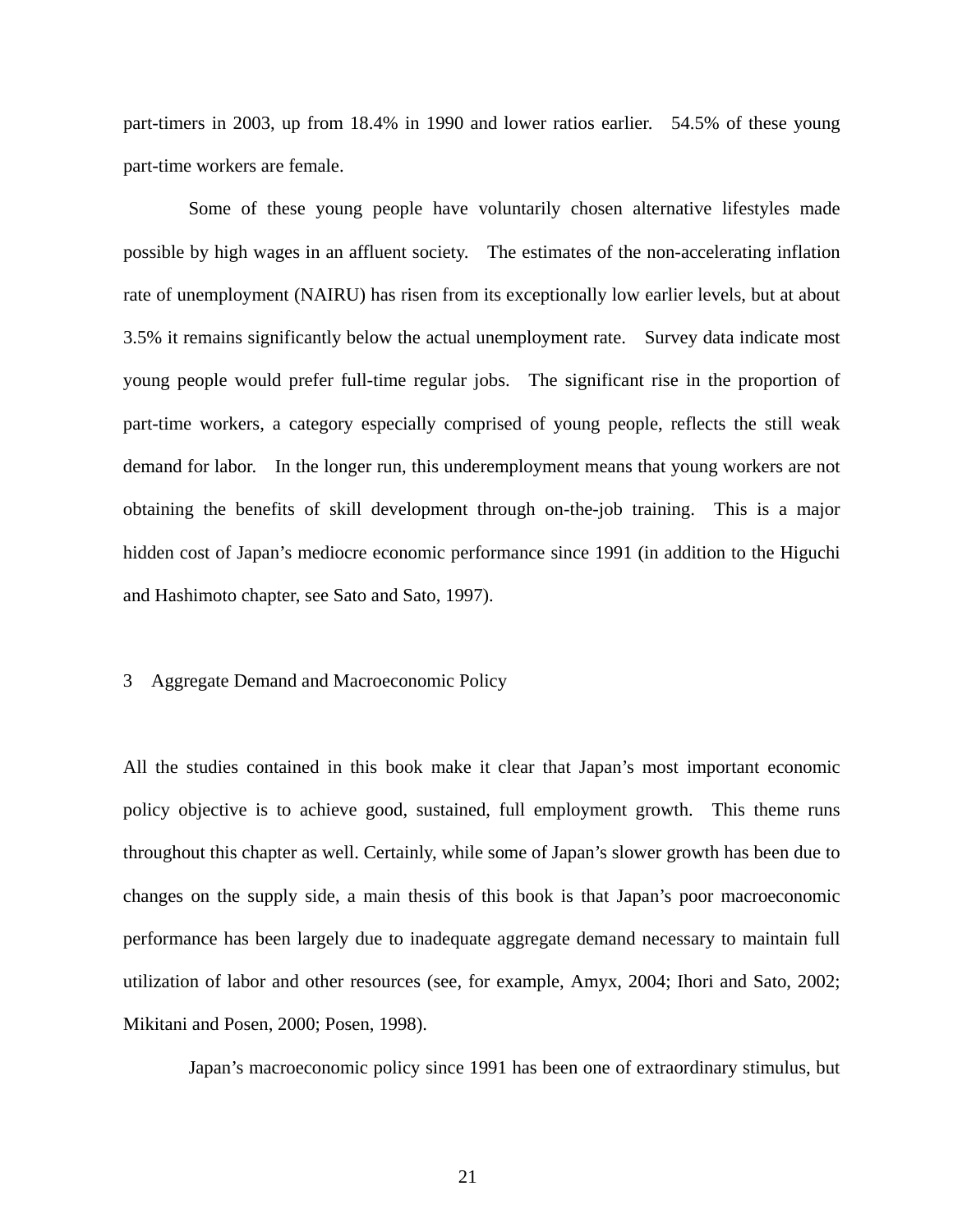even this has been insufficient in what have become even more extraordinary circumstances. The government has run budget deficits of close to 6 - 8% annually since 1997. Gross government debt now exceeds 161% of GDP though importantly, as Broda and Weinstein stress in chapter 2, the net debt actually is much lower because the government both owns substantial financial assets and on a consolidated basis owns a significant proportion of its own debt. Nonetheless, both gross and net debt levels will continue to rise for some time. The Bank of Japan has reduced interest rates as much as possible, with the benchmark overnight bank call rate, analogous to the American federal funds rate, at zero. Yet these macroeconomic policies have not been sufficient to prevent deflation, albeit mild, since the mid-1990s. Even more importantly, between 1992 and 2003 Japan's GDP averaged only 1.2% annual growth, substantially below its potential. During that time there were three recessions followed by inadequate recoveries, including slightly negative growth (technical recession) for the middle two quarters of 2004, and only a slightly positive fourth quarter (though Japan's quarterly GDP data are weak, and subsequent adjustments so substantial, that they are only rough indicators).

While it is true macroeconomic stimulus prevented a full-fledged financial crisis and collapse into a 1930s-style depression, that is no great achievement. Other rich, advanced nations have gone through difficult economic times in the last half-century, but relative to its potential none has done so poorly for so long as Japan. The lack of a successful macroeconomic policy has harmed all parts of the economy, and continues to do so.

The Japanese economy was particularly hurt by two major macroeconomic policy mistakes involving premature tightening. The first, in early 1997, raised the consumption tax and other taxes while cutting government expenditures, a fiscal tightening swing of some 2% of GDP. The second misstep occurred in August 2000 when the Bank of Japan raised interest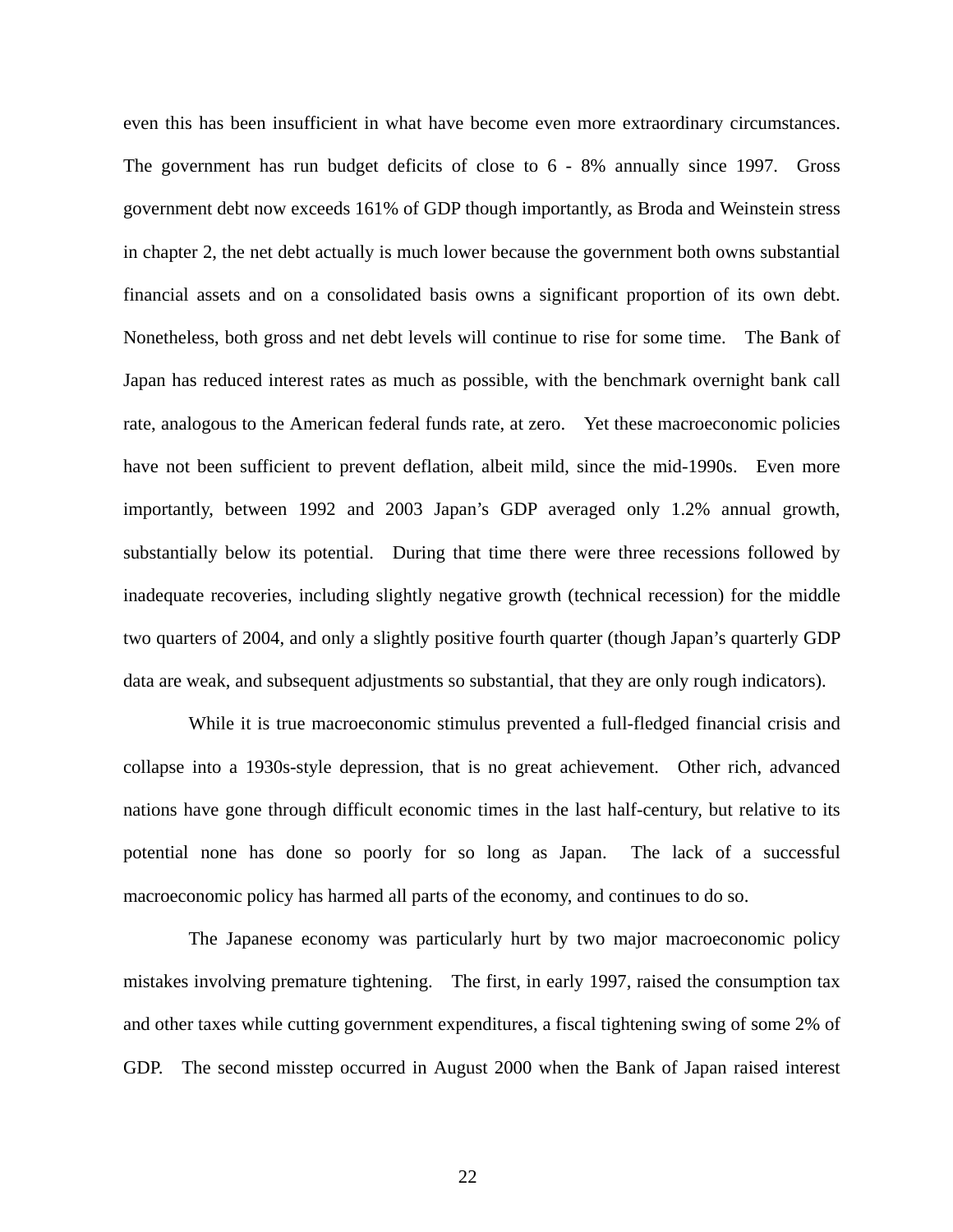rates in the midst of deflation, ending monetary ease; while the size of the rate increase was small, that action had a huge adverse effect on expectations.

Expanding aggregate demand continues to be essential. Only this will narrow the supply-demand gap, restore true full employment, and foster more positive expectations about Japan's economic future, the key to ending deflation. Growth, as must be repeatedly stressed, is necessary both to affect the short-term contractionary effects of industrial restructuring and to provide the foundation for restructuring still weak banks, life insurance companies, and other financial institutions.

Although some policy analysts have continued to propose an even more aggressive short-term cyclical fiscal stimulus in order to revitalize the economy and ensure sustained recovery and growth, many observers consider increased government spending economically very inefficient, with too many wasteful pork-barrel public works projects. Building bridges, tunnels, dams, and reclaimed land in sparsely populated areas with little future demand for these services is worse than tax cuts, because the infrastructure investment not only results in construction debt but requires maintenance costs and labor misallocation for years to come. Overspending on public works, partly due to collusion in bidding, is widespread in Japan; most voters, even in areas where the proposed infrastructure is located, have become skeptical of the value of public works. There has been little domestic call for fiscal stimulus through public works and, indeed, the share of GDP devoted to public infrastructure investment has declined steadily since the mid-1990s.

Fiscal stimulus proposals through tax cuts have gone nowhere because of deep Japanese anxiety about the persistent huge government budget deficits and the high gross government debt-to-GDP ratio. The specter of a fiscal crisis sooner or later looms large in the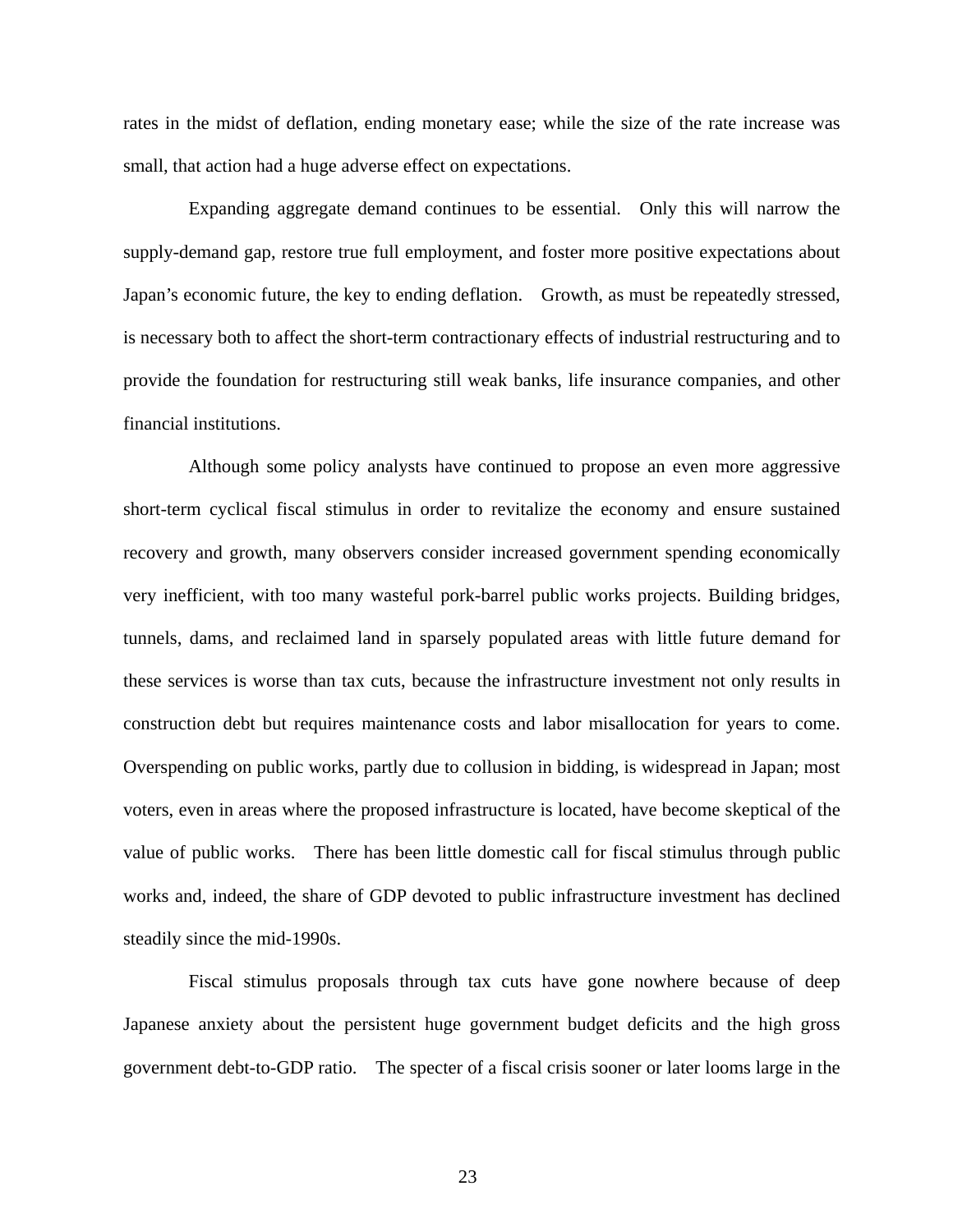media and the public consciousness, but apparently not in the presumably more sophisticated financial markets, where long-term interest rates on 20 year government bonds remain very low, around 2% or less.

A key policy dilemma is how to increase aggregate demand while curbing government budget deficits and the high government debt-to-GDP ratio. Essentially this task is a matter of timing between the near-term versus the long-term. Over the longer term Japanese saving rates will continue to decline and private business investment and personal consumption demand will rise sufficiently to end the output gap, restoring normal aggregate demand and full employment growth without requiring huge budget deficits. Eventually as well, further near-term increases in the government debt ratio will end and then decrease. These problems are manageable, both in the near- and long- term. A key fiscal issue is whether in the long run the Japanese government will be able to achieve fiscal sustainability, namely to finance increasing expenditures as a proportion of GDP for the rising elderly share of the population while providing government services to the rest of its citizens as well. The economic issue is how much government tax revenues will have to increase as a share of GDP to meet societal commitments; or how much these existing commitments will have to be cut in order to maintain incentives for firms and workers to stay in Japan; or how to alter income distribution.

In one of the most important and controversial studies in this volume, Broda and Weinstein in chapter 2 present a careful empirical analysis that argues Japan does not face a future fiscal crisis. They found that the potential tax burden of long-term fiscal sustainability is much less dire than the Japanese government currently projects. Broda and Weinstein estimate that, in due course, government revenues as a share of GDP will have to increase only modestly unless Japan decides to increase welfare levels to the equivalent of current European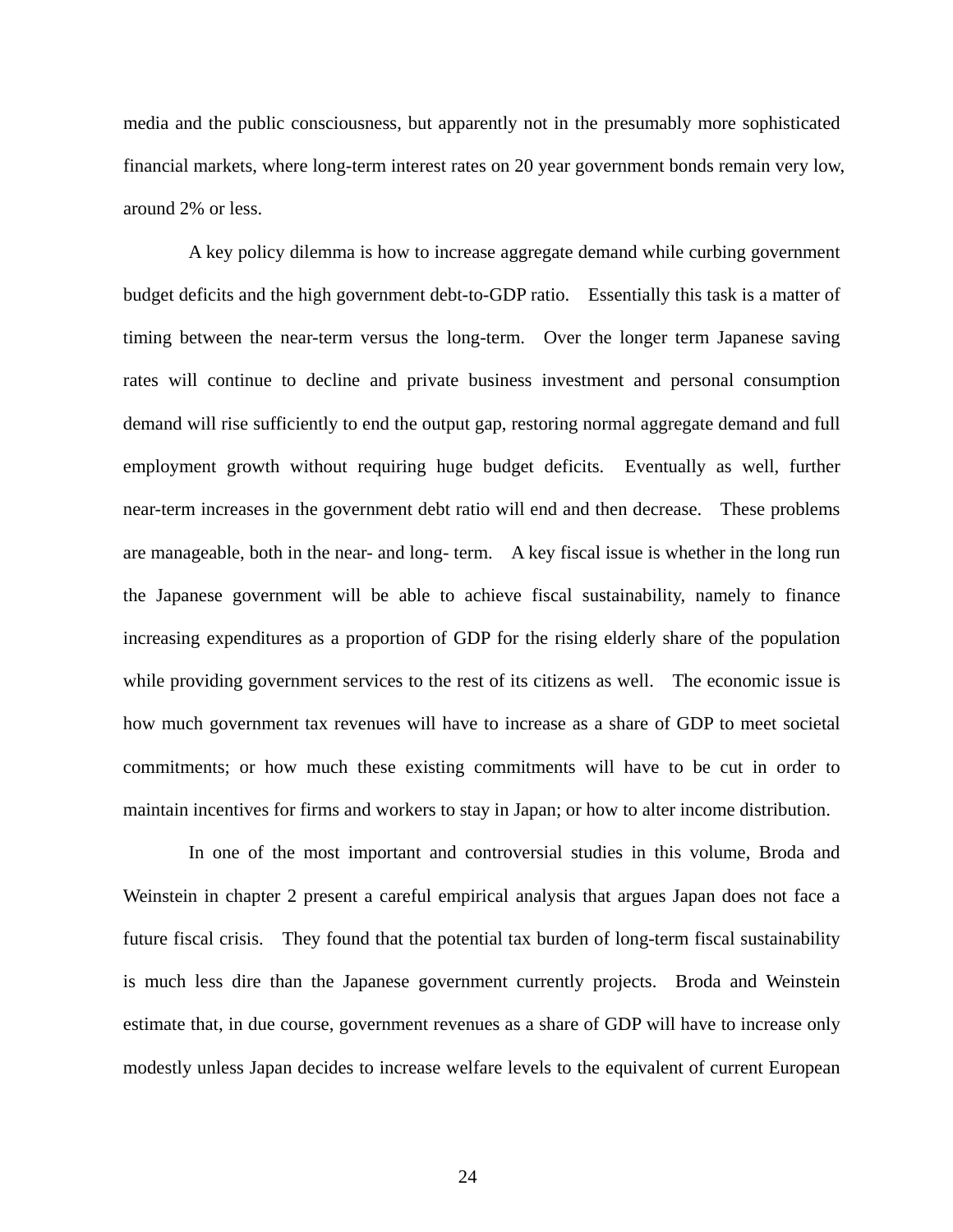levels.

Broda and Weinstein base their analysis on several key points. First, net government debt, not gross, is the correct measure of the government's financial position. It is necessary to subtract the Japanese government's financial assets from its liabilities, and Japanese government institutions hold more than half the outstanding gross government debt. For example, the government holds some \$840 billion in foreign exchange reserves, which represents about 18% of GDP; these reserves are financed by government borrowing; and are basically a wash on the balance sheet of the government special accounts. Broda and Weinstein estimate that the government's net debt as of March 2002 was 64% of GDP. They then use a more comprehensive public sector definition of the net debt, consolidating the central bank's assets and liabilities (which reduces the net debt ratio to 46%) and the government's unstated liabilities (based on the estimates of Doi and Hoshi, 2003) to arrive at a net public sector debt of 62%, which they use as their baseline estimate for long-term sustainability. They argue there is no need to reduce this level; net debt can rise as rapidly as nominal GDP without causing problems.

In order to have government expenditures for all Japanese, old and young, increase at the same rate as GDP growth, Broda and Weinstein estimate that in the long run government revenues will have to be only 34.6% of GDP, almost the same ratio as in 1990 before tax cuts were enacted. The OECD estimates that the average ratio of Japanese government revenues to GDP for 1980-2000 was 30.9%, and forecasts the ratio for 2004 to be 29.8%.

The Broda and Weinstein estimate of fiscal sustainability is based on reasonable assumptions. These include the population projections made in an IMF study that fertility rates will eventually rise, that population decline will level off by 2060 and that the share of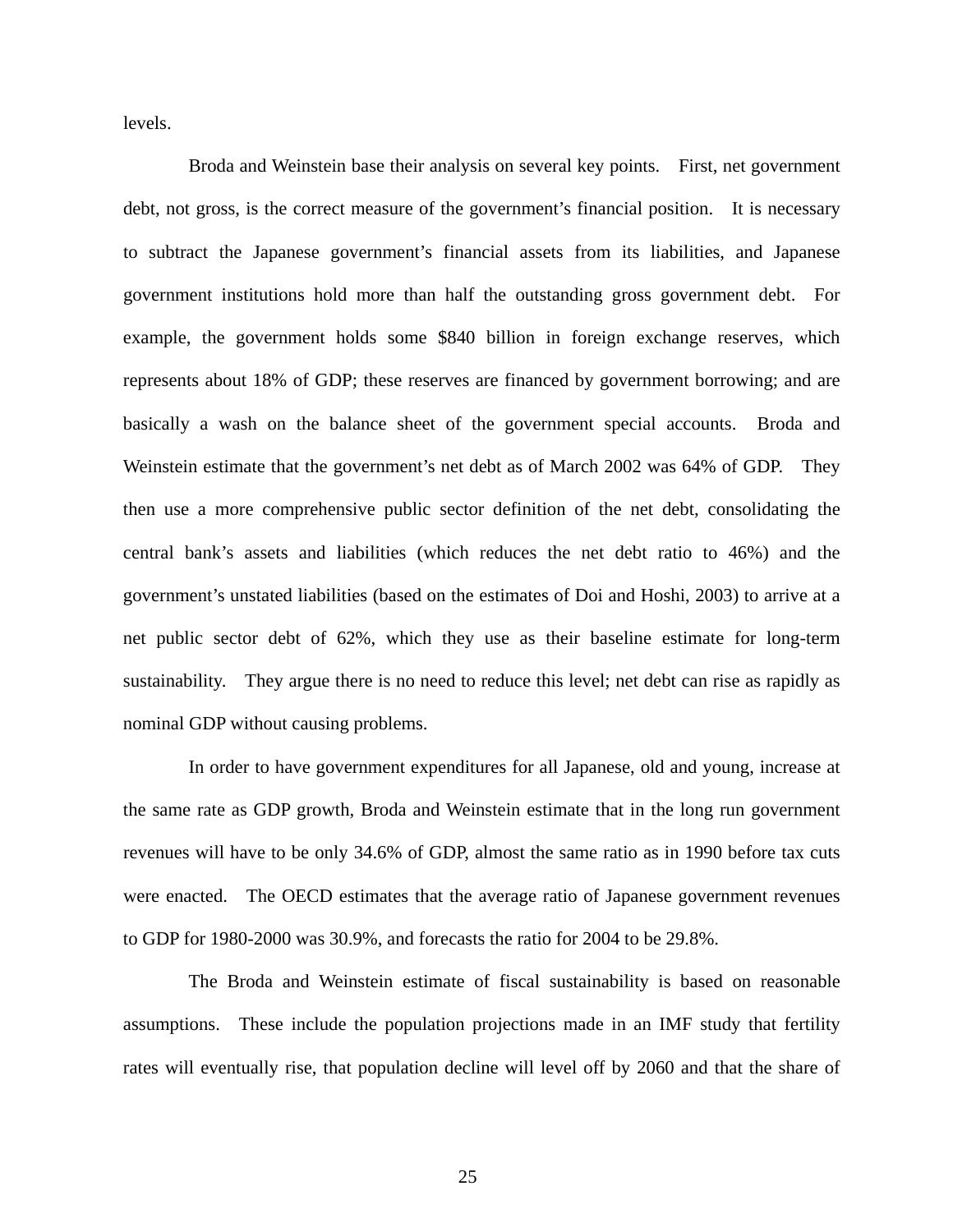elderly will then remain constant. The fiscal costs of paying benefits to the elderly during the period of demographic transition will be spread over 100 years, meaning that several Japanese generations will share these costs. This assumption implies that the ratio of net (and gross) government debt will continue rising for some years before beginning to decline, but this increase is manageable. Broda and Weinstein note that while the share of expenditures on the elderly will increase as they become a larger part of the population, total government expenditures on children will decrease as their numbers decline. They also estimate sustainable tax rates under alternative, more stringent assumptions.

These relatively optimistic projections are indeed good news. A fiscal crisis will not occur so long as people and institutions continue to believe that Japan can restore fiscal balance in the long run. Tax revenues will have to rise, but only moderately, as a share of GDP. Normal growth will help to increase tax revenues from their current cyclical downturn, but tax rates will have to increase somewhat, though not a great deal unless Japan moves to a European-style welfare state or decides to finance the transition process for the elderly in a much shorter time frame.

Broda and Weinstein also make the important point that inflation has only a temporary effect upon reducing government debt, everything else remaining equal. Inflation does not solve the long-run government debt problem since it only reduces the value of accumulated past government debt, not the government's future liabilities embedded in its commitments to all Japanese, but especially to the elderly. Moreover, although an inflationary doubling of the price level would halve the government's gross debt, because so much debt is held by the government itself, the net reduction would be relatively small.

While fiscal stimulus may be desirable in the short-run, it is difficult to cut taxes now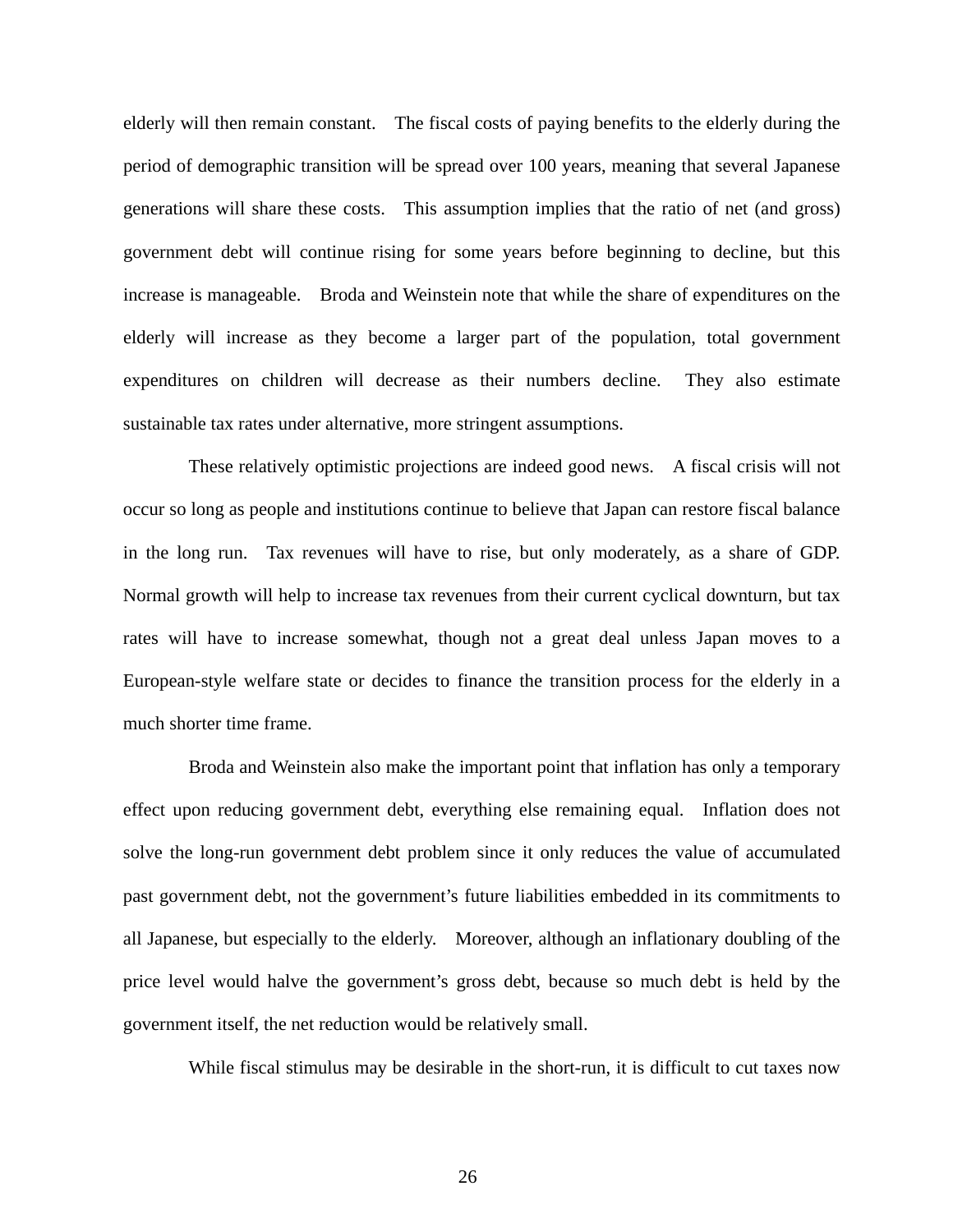while planning to raise them later. The political reality is that the LDP coalition government, which seems likely to remain in power until 2007, has rejected any additional fiscal stimulus measures. Instead it has consistently attempted to keep the annual budget deficit to GDP level more or less constant, and has announced a medium-term goal of achieving a primary budget balance by 2012. Broda and Weinstein assert that this goal is too extreme a tightening path, especially if the economy grows below potential. As with all long-term policy pronouncements, this may well be altered by changing events or new analyses.

## 4 Monetary Policy

This volume includes two important complementary chapters on monetary policy. Inadequate monetary policy is one of the most important factors in understanding the Japanese economy's malaise in the 1990s and early 2000s. The Bank of Japan was consistently behind the curve from 1993 to 2000, and made a key policy error in August 2000 by tightening money while deflation persisted. Harrigan and Kuttner in chapter 3 convincingly argue that the Bank of Japan could have done better, if only it had known what the United States Federal Reserve would have done in a similar situation, as did indeed begin to occur in America in the early 2000s. Ito and Mishkin in chapter 4 provide a comprehensive set of policies for ending Japan's sustained deflation (see also Cargill et al, 1997 and 2000; OECD, 2004; and Mikitani and Posen, 2000).

As the Japanese economy fell into mild deflation in the mid-1990s, the need for more effective monetary policy increased. Most mainstream economists believe that inflation and deflation are monetary phenomena in the long-run, and that a central bank can influence the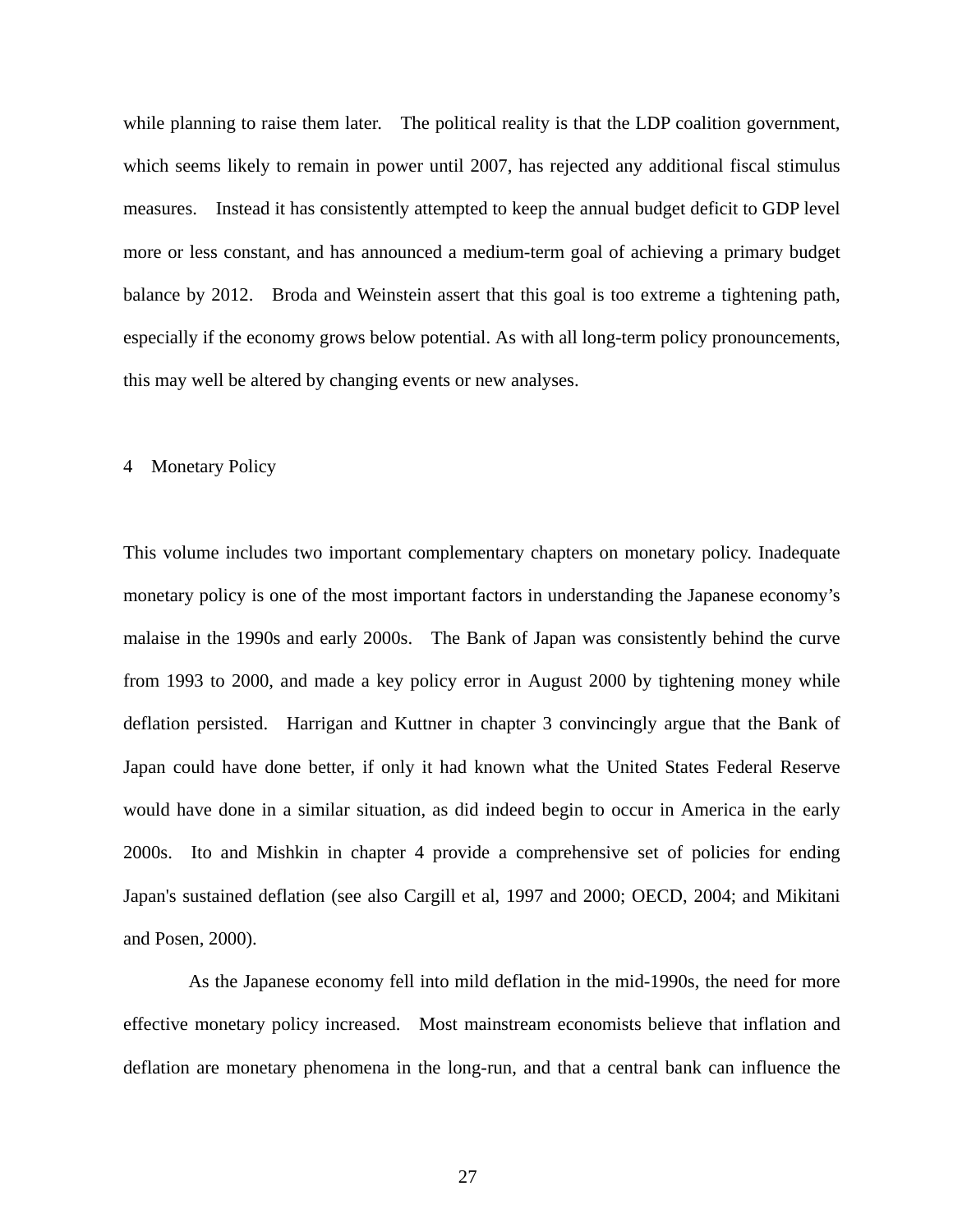course of the inflation rate, not by fine-tuning, but by achieving a medium-run average. From this general viewpoint, the Bank of Japan's failures to prevent deflation from setting in and then allowing it to remain for a prolonged period represent mismanaged monetary policy. Specifically, the timing of adopting the zero interest rate policy (ZIRP) was late; additional actions while ZIRP was in place were taken too late, only sending tentative and at times inconsistent messages; and premature tightening in the midst of ongoing deflation was a major mistake. Even with a zero interest rate, a central bank should influence expectations by promising a credible course of monetary policy and target inflation rates.

Harrigan and Kuttner compare the macroeconomic situations and monetary policy responses to the ending of asset price bubbles in Japan in 1991 and in the United States in 2000. Growth acceleration and stock price increases prior to the burst bubbles were similar in both countries. Japanese fiscal balances improved during the boom years, but deteriorated in the down years, and the United States showed a similar pattern with even less favorable fiscal consequences. One substantial difference is that Japan has been running current account surpluses in its balance of payments while the United States has been running increasingly large current account deficits in the years following the peak of its bubble.

Harrigan and Kuttner argue that monetary easing by the Bank of Japan after the bubble's peak was slower than in the United States when measured by the respective actual interest rates adjusted for the inflation. Japan's delay in cutting the interest rate in the early post-bubble stages very likely contributed to the start of the long stagnation. One mitigating factor is that in 1991 and 1992 actual disinflation exceeded expectations, so that failing to cut the interest rate more aggressively may be somewhat excused. However, this excuse does not hold after 1993. In particular, the Bank of Japan's decision to keep the call rate unchanged at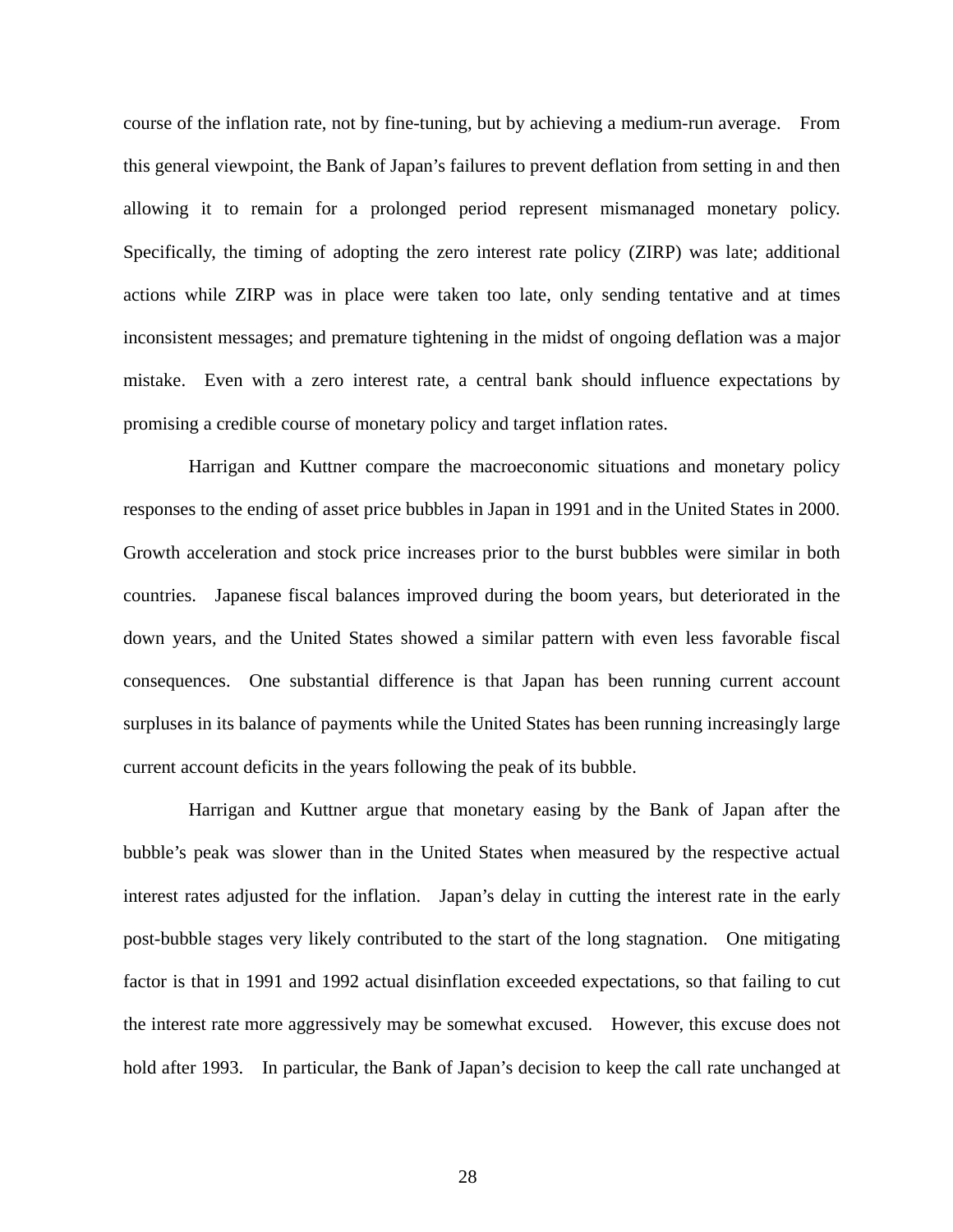2.25% in 1994 and in the first quarter of 1995 actually contributed to a further decline in economic activity by slightly tightening monetary policy in real terms. If in 1991-94 the Bank of Japan had acted like the Federal Reserve in 2001-04, disinflation may not have set in as rapidly as it did, and more aggressive interest rate cuts in 1994 and 1995 might have even prevented the eventual deflation that occurred and still persists.

Harrigan and Kuttner apply an econometric model of a central bank setting the interest rate in reaction to the gap GDP and the expected inflation rate, the so-called Taylor equation. Then they fit the Japanese data with the estimated American coefficients to determine what would have happened if the Bank of Japan had acted like the Federal Reserve. They find that the interest rate would have been reduced to zero by mid-1993, and remained there at least through 1995. They also critically review the Bank of Japan's monetary policy from 1995 to 2003 and find its response to deflation has been misguided, notably the rate hike in August 2000, or long overdue, as evinced by the quantitative easing beginning only in March 2001.

There is no question the Bank of Japan's very easy monetary policy currently in place should continue until sustained growth is restored and deflation ends. Once sustained good economic performance is achieved, the appropriate monetary policy—when and how to exit the current policy of quantitative easing and zero overnight call market interest rates—is addressed in the chapter 4. Ito and Mishkin argue for price-level targeting to catch up with the hypothetical trend line of 1% core CPI increases extending from the 1997 level. (Given the upward bias of the CPI, a 1% rise in fact maintains price stability.) This policy is history-dependent: the longer deflation continues, the higher the average inflation rate will need to be during the catch-up period. By committing to such a strategy, inflationary expectations will become higher as deflation persists (since the requisite "catch-up" will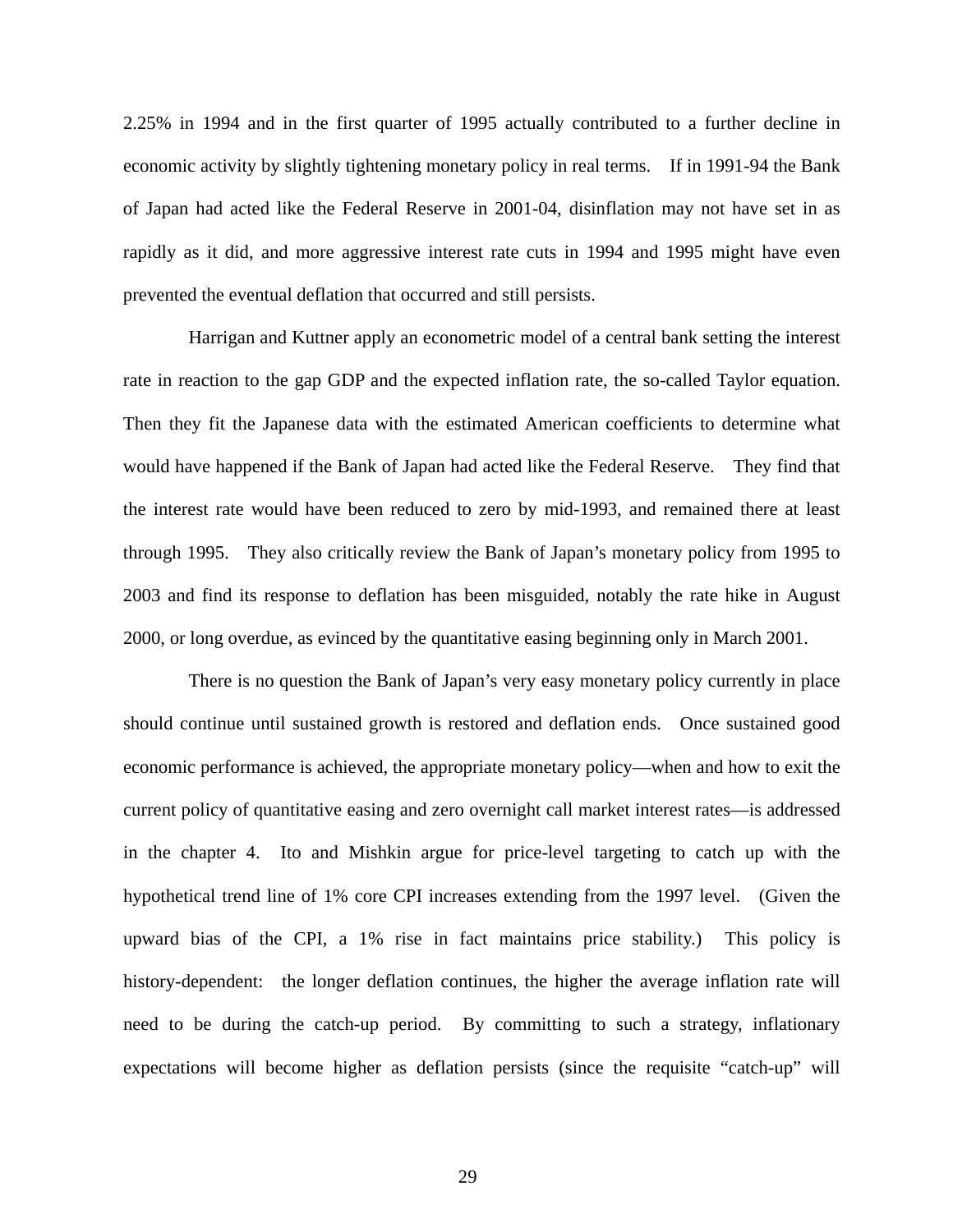become greater). This aspect of price-level targeting is particularly attractive in a period of deflation. Once the price level catches up with the targeted trend line, Ito and Mishkin propose that the Bank of Japan shift to regular inflation-rate targeting, for the sake of simpler communication to the public.

The effective coordination of fiscal policy and monetary policy is a key for success in maximizing policy efforts. In the early years following the Bank of Japan's independence in 1998, especially under Governor Masaru Hayami, relations between the Bank of Japan and its former master, the Ministry of Finance, were not smooth (see Ito, 2004). Bank of Japan executives resisted suggestions from the Ministry of Finance to ease monetary policy more aggressively as a threat to its independence, arguing instead that the Ministry's fiscal policies should be more expansive. However, the Ministry of Finance's monetary policy suggestions turned out to be correct, and resisting them was a costly mistake. Since April 2003, under Governor Toshihiko Fukui, the relationship has improved. When the same message is sent both from the government and the Bank of Japan, and when fiscal policy and monetary policy actions are presented as a coordinated package, the effects on the economy will be maximized.

# 5 Financial System Difficulties

Japan's macroeconomic difficulties have exacerbated the prolonged and profound weakening of it's financial system, and this problem is analyzed in three related chapters: Hoshi and Kashyap consider the banking system, Fukao examines the life insurance industry, and Doi focuses on the government financial institutions. What once was considered to be an extraordinarily large, strong and effective financial system has become one of the weakest among advanced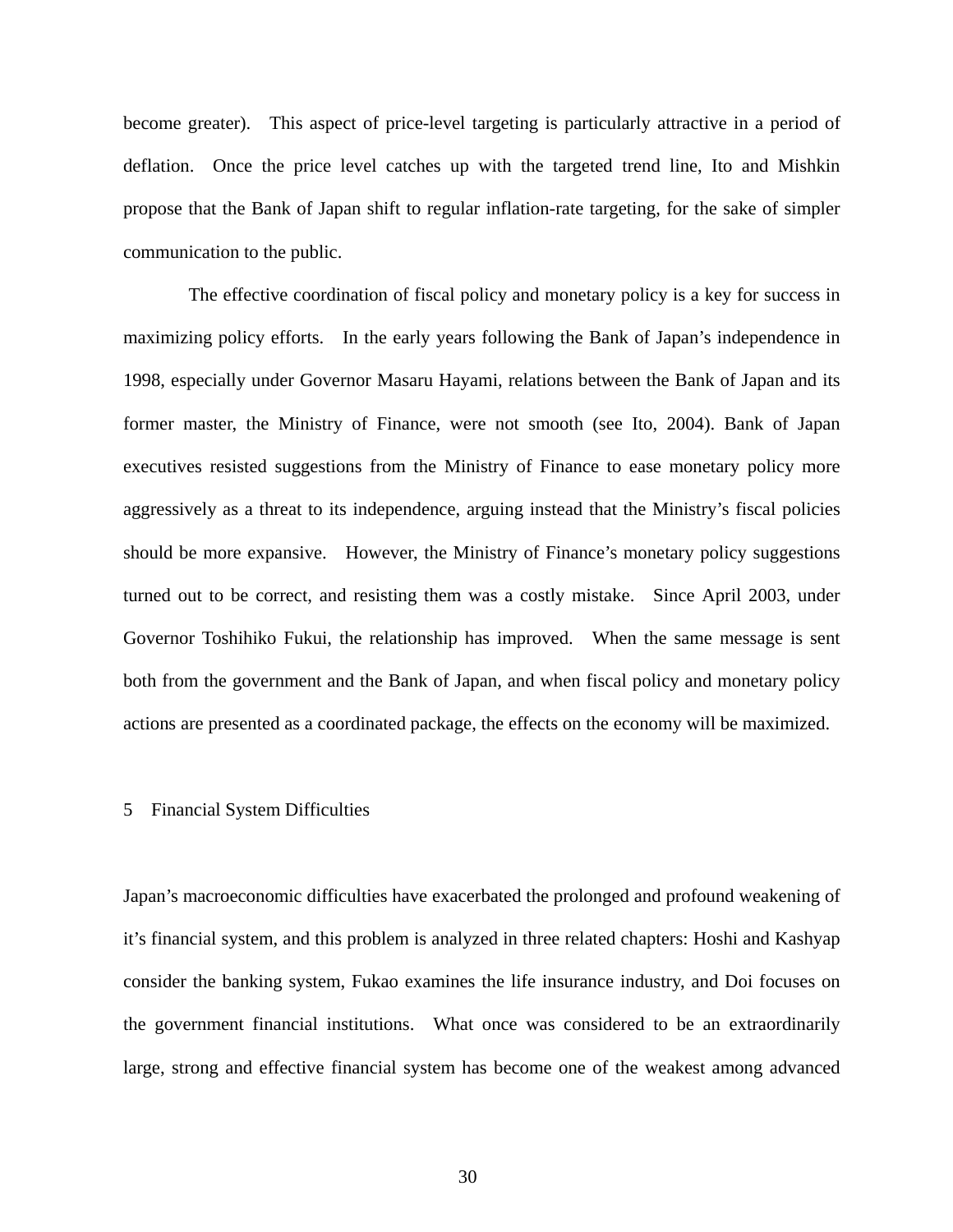industrial nations. Virtually every Japanese financial institution has been overwhelmed by the major declines in stock and real estate prices, non-performing loans, very low interest rate spreads for banks, negative carry for life insurance companies, persistent if mild deflation, and the consequences of management mistakes.

In chapter 5 Hoshi and Kashyap stress that, despite huge write-offs of non-performing loans and improvements in the last few years, the capital position of almost all Japanese banks remains extraordinarily weak. Through mergers and failures the reduction from 20 big banks in 1990 to 8 in 2004 has created even larger but not stronger banks. Mergers have not yet resulted in substantial cost cutting or in the development of new, more effective business models. Moreover, bank lending policies have worsened asset quality. While total bank loans have decreased significantly, loans to very weak, large borrowers (called "zombie firms") have been maintained and in some cases even increased. Hoshi and Kashyap emphasize that under Minister Heizo Takenaka supervisory and regulatory reforms by the Financial Services Agency (FSA) to restructure bank balance sheets and identify and deal with non-performing loans have been a substantial improvement over the past, but should be further strengthened and pursued even more vigorously. Nonetheless, these are only the first steps to restoring competitiveness and strength to Japanese banks. Hoshi and Kashyap stress the reality that many banks remain undercapitalized and need to be recapitalized. Several ways to capitalize banks have been proposed and implemented. The government can inject capital into weak but solvent banks that are essential to the financial system's stability or in regional banks to support the local economy, as has been done in the past. If injected as shares, the government can sell these in the market, rather than having the bank pay the capital back to the government, in order to maintain capital.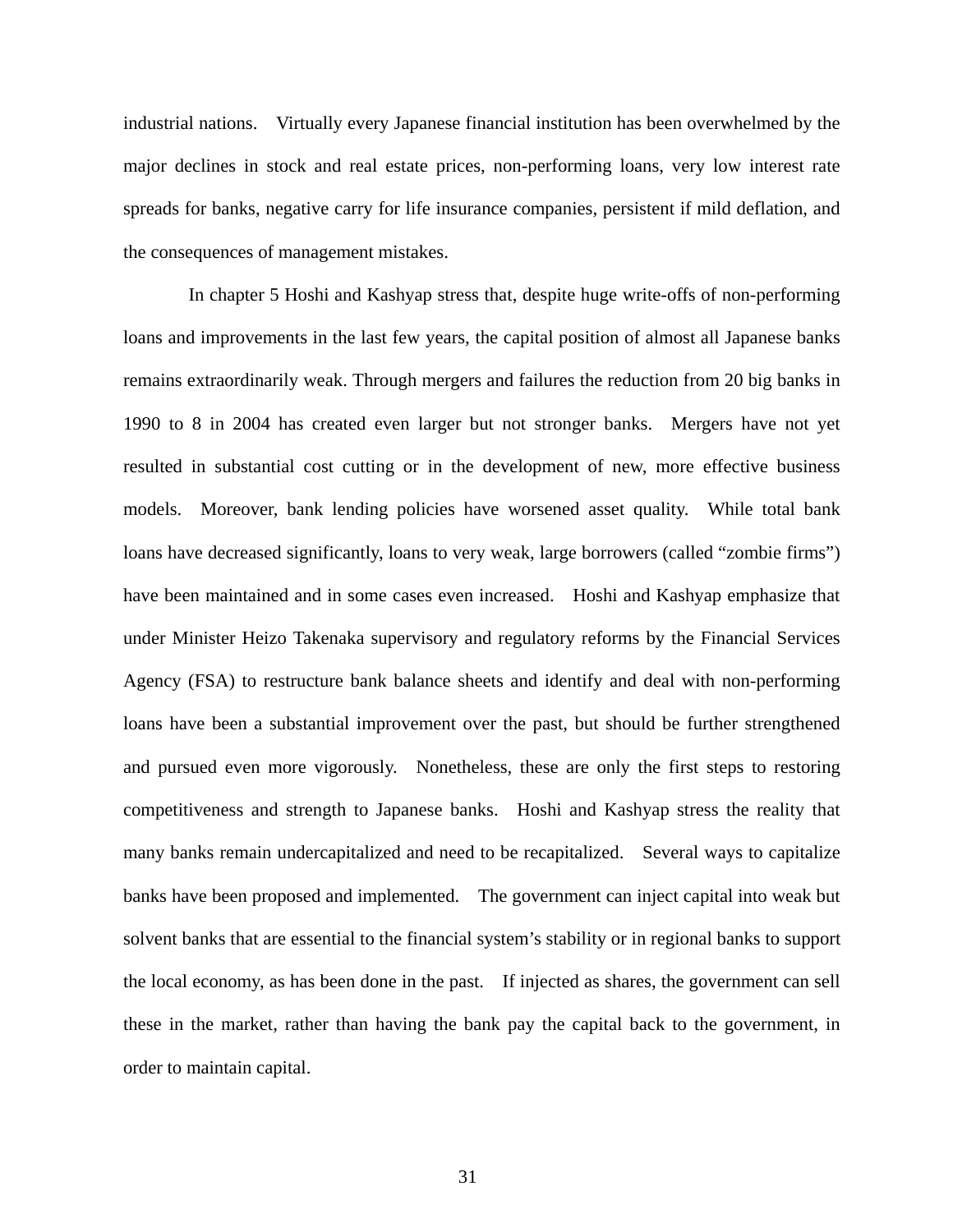Japan's banking system continues to be plagued by overbanking, resulting in very thin lending spreads and low profitability. As Hoshi and Kashyap make clear in their policy recommendations, even ending deflation and restoring good economic growth will not be sufficient to create a competitive banking system within a reasonable time period. Moreover, once the economy returns to normal and interest rates rise, Japanese banks will suffer losses on their immense government bond portfolios; it is not certain that gains in their stock holdings will be sufficient to cover these losses. The major Japanese banks need both to improve their information technology infrastructure and to develop new, fee-based sources of income, still extraordinarily low by international comparison. The traditional bank model of accepting deposits and lending these funds is no longer profitable since large, sound firms can raise funds and borrow through the capital market. Japan's banks are slow to adapt to a new deregulated environment by changing their business model, and this needs to change (see Hoshi and Kashyap, 2001; Hoshi and Patrick, 2000; and Ishigaki and Hiro, 1998).

Bank restructuring has progressed more slowly for regional and local banking institutions, especially second-tier banks and credit associations, many of which continue to have severe non-performing loan problems. The June 2004 legislation providing 2 trillion yen (about \$18 billion) of government funds to facilitate bank rescues and mergers by injecting needed capital without declaring them insolvent signals that the Financial Services Agency is finally prepared to tackle regional bank balance sheet problems. How strongly and effectively this agency will move, and how the politically powerful local banking institutions will respond, remains a serious concern.

In Japan the government is an exceptionally large financial intermediary. The post office system, through postal savings accounts, holds some 30% of total household deposits and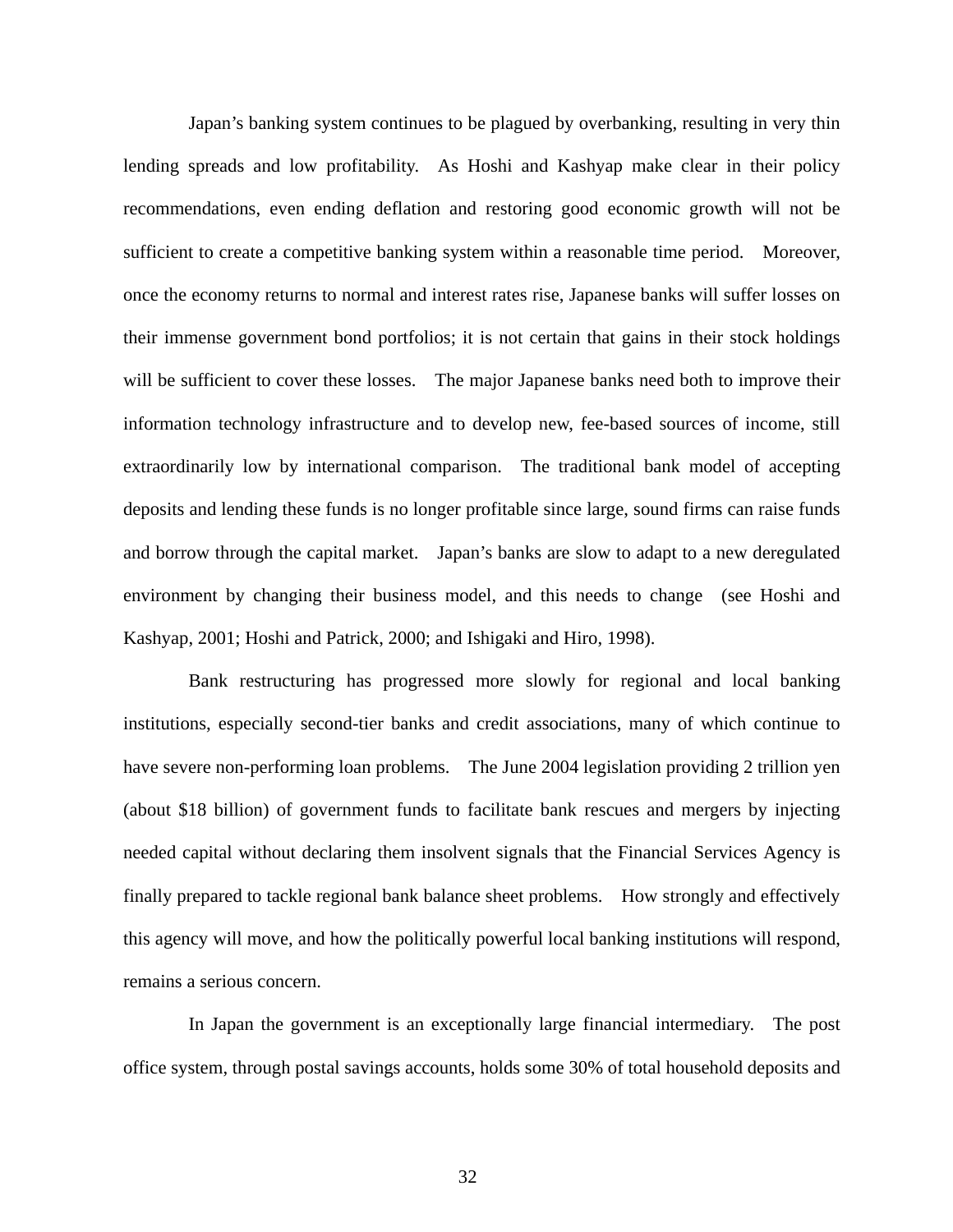37% of the life insurance industry's gross assets, both far larger amounts than held by any private financial institution. Some of these funds are invested in government bonds, but a significant portion, together with government-controlled monies, are transferred to a host of government financial institutions and special public corporations through the Ministry of Finance's Fiscal Investment and Loan Program (FILP) and other channels which have recently been put in place by FILP reforms introduced in April 2001. Nonetheless, these financial flows, and government financial institutions and special public corporation activities, have been very opaque.

In chapter 6 Doi provides the first careful, detailed English-language analysis of government financial institutions and special public corporations, each of which is a major source both of the burgeoning government debt and increases in government financial claims on the private sector. However, these entities have huge non-performing loans (on the order of 36 trillion yen) which are yet to be addressed. Doi focuses on 10 major government financial institutions and special public corporation, which together make about 20 % of total loans to the private sector and an even larger share for small business and for household mortgages.

As the economy has matured and the financial system has been fundamentally deregulated and liberalized, Doi stresses that many government financial institutions have become weak and redundant, and their economic rationales have evaporated. Government financial institutions distort markets by competing unfairly with the private sector. They are inefficient because their activities are explicitly or implicitly guaranteed by the government; this soft budget constraint means that deficits are inevitably covered by government subsidies. The potential liabilities of the government are open-ended, as there are no clear bankruptcy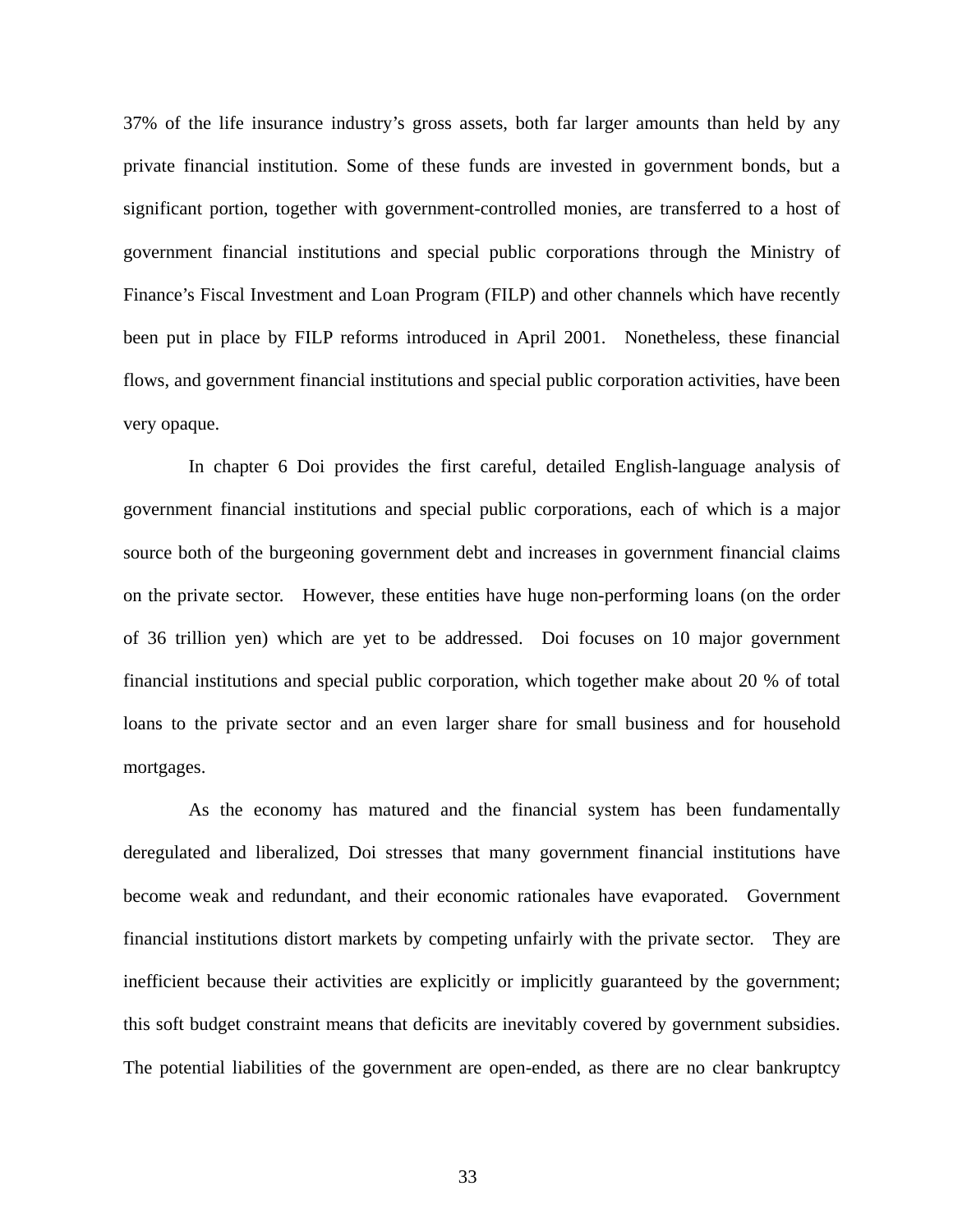statutes for the government financial institutions or the special public corporations.

Doi identifies the specific set of problems for each major government financial institution or special public corporation and proposes appropriate solutions. More broadly, he recommends that these government institutions be required to raise funds by selling their bonds in the market, as has only just begun, in order to impose market discipline. However, so far the spreads show the market views these bonds as having at least an implicit government guarantee. Doi also recommends that some institutions be closed and that the others be transformed into state-owned companies with limited liability and a hard budget constraint.

Reforming the postal system through privatization has long been a major priority for Prime Minister Junichiro Koizumi, despite opposition from many of his fellow LDP politicians who benefit from the local power of the special postmasters in some 24,000 post offices. The Koizumi government now has underway proposals for major privatization of the postal system over a long-term (17-year) period (see Cargill and Yashiro, 2003). How this will play out politically and economically is not at all clear. Assuming some bill will be passed, what will be the specific details of privatization embodied in the legislation? How effective will they be? How will the post-Koizumi government actually implement or alter any policies enacted by the Koizumi administration. In our view, this will continue to be a contentious yet important issue for several more years. Nonetheless the major economic issues are clear.

Japan's postal system has three business lines: mail delivery service, postal savings accounts, and postal life insurance. Each function is a giant in its respective industry, so simple privatization will create huge institutions with strong market power, in conflict with a good solution in terms of competition policy. Moreover, as Doi points out, cross-subsidies are a source of unfair competition. However, separating each business line into regional divisions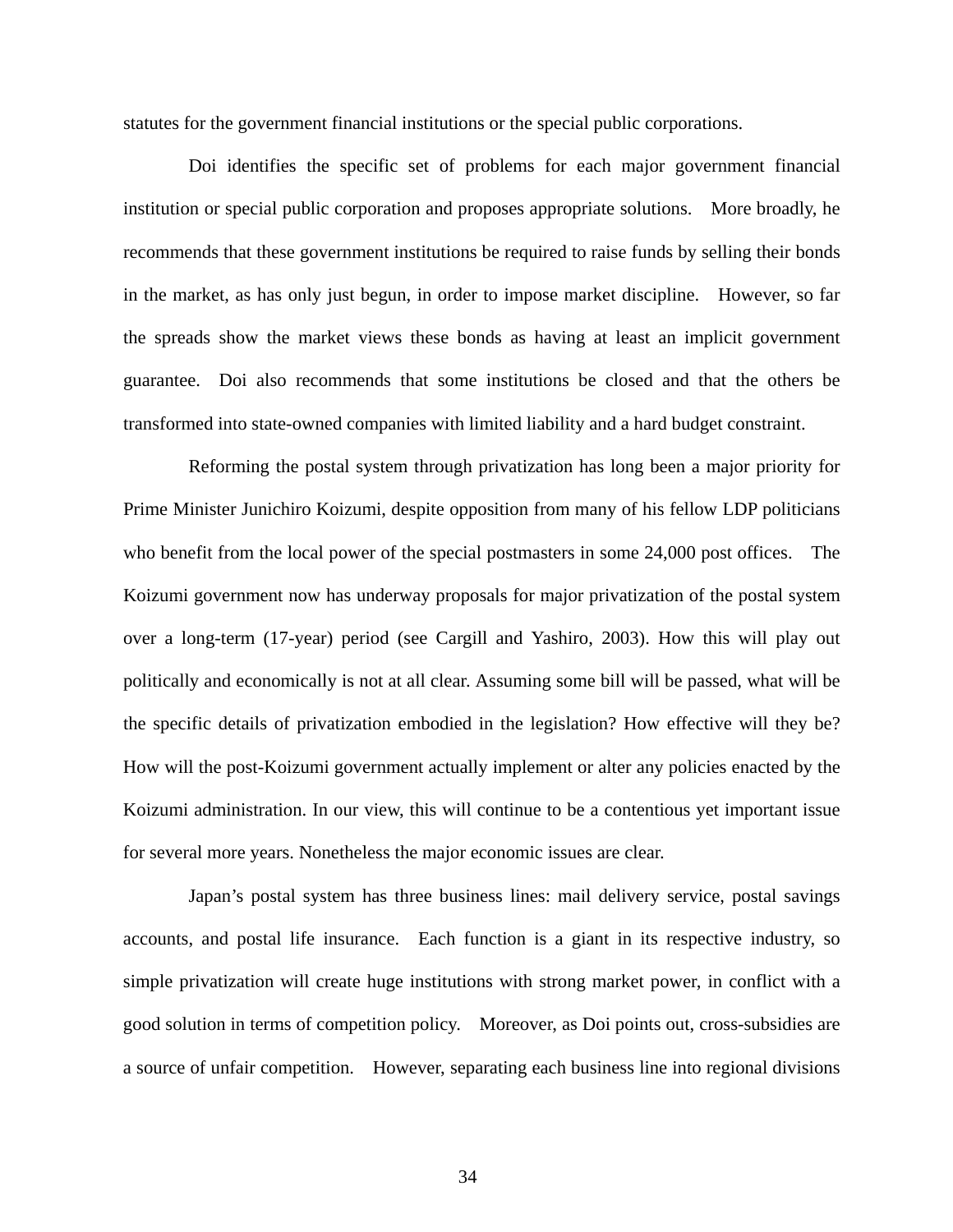could reduce the value of the services provided to households.

The incumbent provider of postal delivery services, the Ministry of Public Management, Home Affairs, Posts and Telecommunications, argues that mail service should be universal, and that private-sector entrants should be required to provide universal service. This stance would make new-entry prohibitively expensive. Package deliveries are competitive markets, as several private-sector delivery services and the postal system compete with each other. Private companies argue that the postal system has an unfair advantage because it does not pay taxes on their real estate holding or profits.

The postal savings and postal life insurance systems compete directly and powerfully with private financial institutions. In an effort to deregulate and privatize postal financial services, there are several absolutely necessary requirements, and others that are more controversial. The first requirement in reforming the postal saving system is that it should have to pay the same deposit insurance premium as banks. This change would achieve a level playing field and eliminate the government's current free guarantee of deposits. The postal savings system may be effective in collecting deposits, but it has little expertise in the portfolio management of these funds; it has no capability to make efficient, informed loan decisions. However, the Ministry of Finance wants the postal system to expand into lending operations. Doi proposes that the system be transformed into a narrow bank, that accepts savings deposits but only holds government bonds as assets. This would obviate any increases in banking services in an already over-crowded financial system, and eliminate the need to develop expertise in providing lending services. It also eliminates the threat of market power, while providing depositors with safe assets and the government with continued ready access to household savings.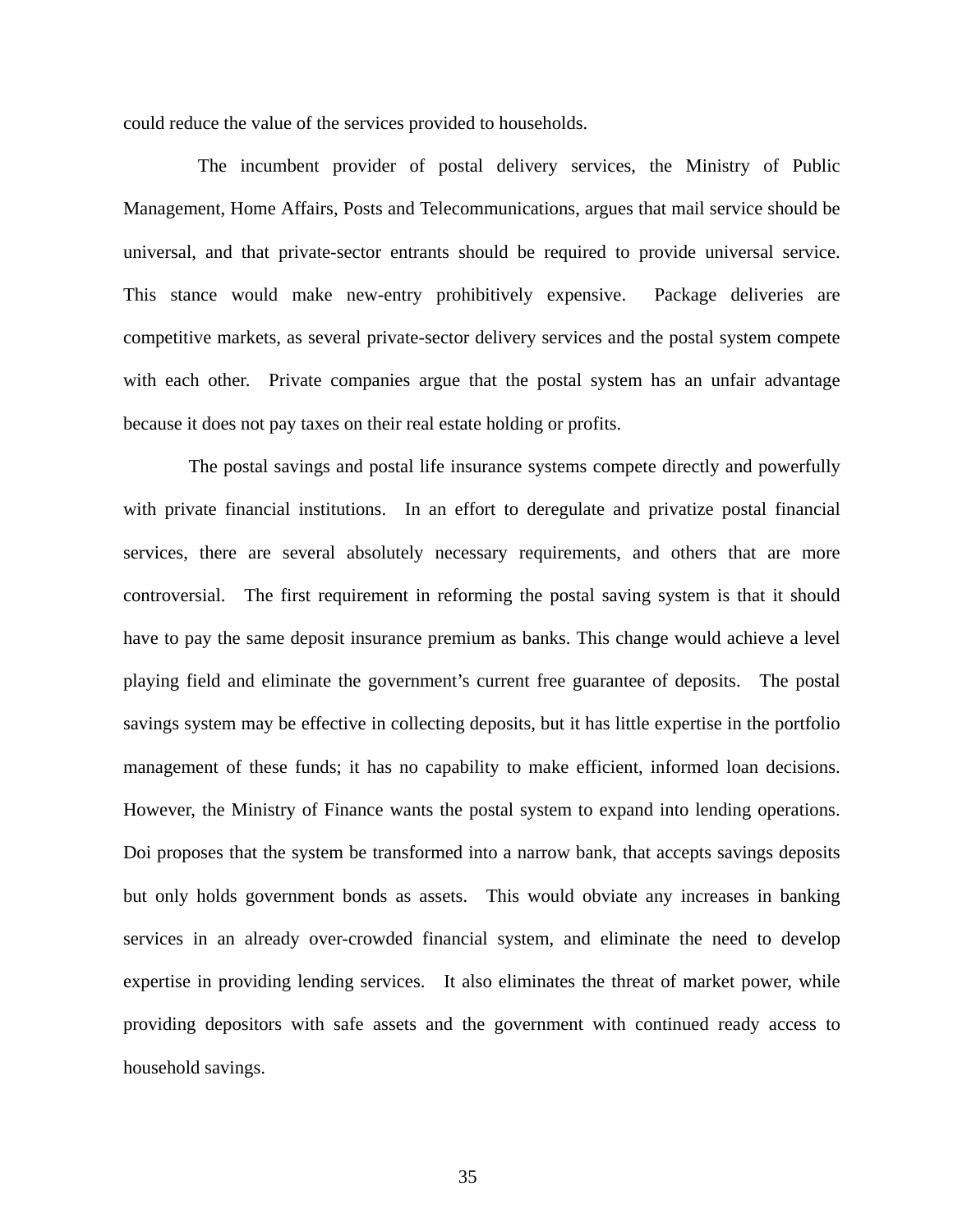In his chapter on the life insurance industry, Fukao incorporates an analysis of the government postal life insurance system (*Kampo*), which controls more assets than the five largest private companies combined. Kampo receives substantial government subsidies, explicit and implicit, including tax exemption, government guarantees, and cross-selling with deposits. These subsidies should be addressed first. How to privatize postal life insurance while ending its excessive market power is one of the key challenges of any privatization program.

Fukao paints a stark picture of the life insurance industry from the 1990s to the present. The private-sector now comprises some 40 companies of which many are new entrants, both Japanese and foreign firms, following reduced entry restrictions in the 1990s. Seven traditional companies failed in the 1990s due to weak management of interest rate risks, excessive exposure to stock market declines, perverse incentives, and lax regulatory supervision; in fact, though not reported at the time, these firms were deeply insolvent when they went bankrupt and were sold off.

Fukao focuses on the 10 major companies that together now have a dominant market share of the life insurance industry. The fundamental problem for all these firms is negative carry, the fact that the guaranteed rates of return on policies sold prior to the mid-1990s are substantially above the current rates of return on company assets in Japan's low interest-rate environment. As a consequence, these life insurance companies are suffering losses and depletion of their capital. Fukao shows that the adjusted solvency ratios are substantially weaker than reported, and several companies are in considerable difficulty. If negative carry persists, more firms may go bankrupt or be forced to reduce the guaranteed rates to policyholders, the latter of which is now allowed but will have adversely affect their reputations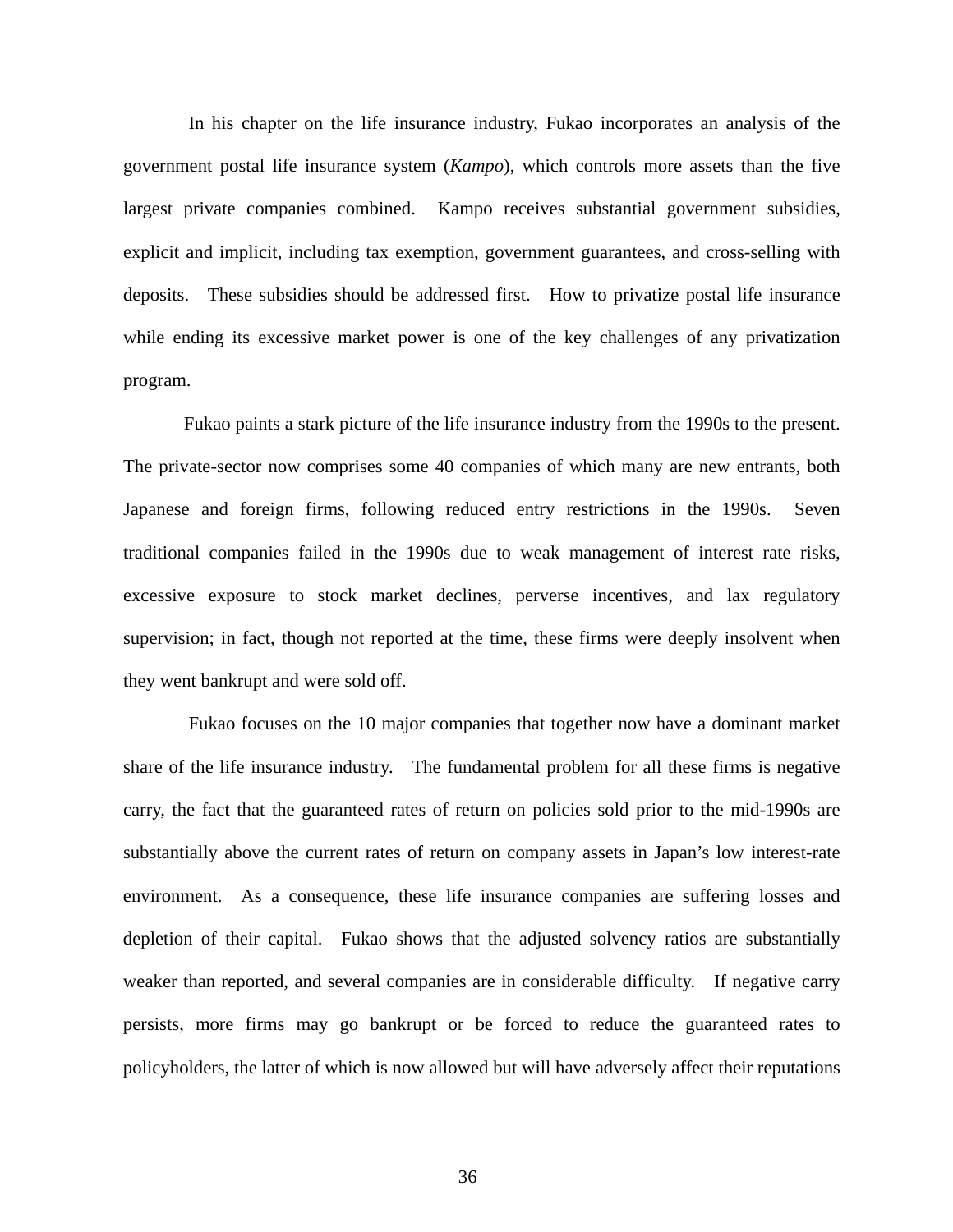in increasingly competitive markets.

Fukao also analyzes the problems of this industry's poor asset-liability management, weak corporate governance, weak regulatory supervision, double-gearing between life insurance companies and banks, and the market distortions generated by Kampo. He proposes a range of policies to restore the industry's strength, including more effective supervision and regulation, ending the inclusion of deferred tax assets in the measurement of their capital, and the prohibition of double gearing.

Chapters 5-7 make clear how significant the remaining problems of financial system reform are, and propose what should be done. Structural reform of Japan's banks, life insurance companies, and especially its government financial institutions is essential to overcome distortions in resource allocation and economic activities.

# 6 Corporate Restructuring and Financing

All sectors, companies, and households have suffered through Japan's long period of economic malaise. Credit is the life blood of all businesses, and the banking system's profound weaknesses have had great adverse spill-over effects on all economic activity, as Iwaisako discusses in his chapter analyzing business investment and restructuring. Well functioning, competitive banking and financial systems are essential to allocate resources more efficiently so as to increase GDP.

Although corporate restructuring has made some progress, much remains to be done before Japan can become a normal, efficient economy based on competitive markets unimpeded by large amounts of nonperforming assets. The average return on equity remains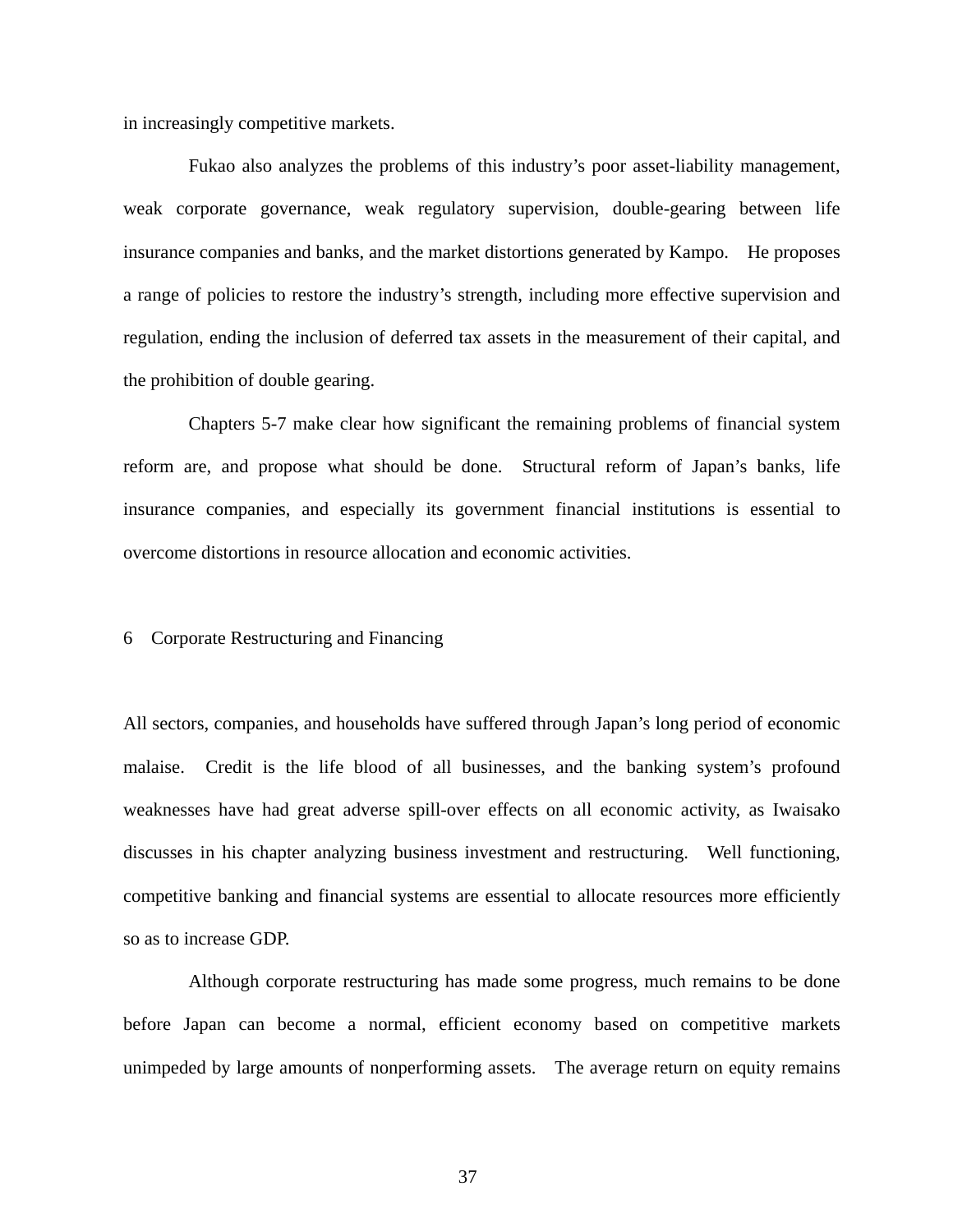low in international comparison, and the gap between strong and weak firms in all size categories has widened. In addition to the highly publicized cases of very large, inefficient, heavily indebted zombie firms subsisting on credit rollover and new injections from main banks, many small- and medium-sized enterprises remain weak due to a combination of still-huge debt burdens and lost competitiveness in a changing domestic and global business environment. The government made progress on this front by creating the Industrial Revitalization Corporation Japan in April 2003, a semi-public arm of corporate restructuring. Together with the main banks, it takes stakes in and restructures the overly-indebted companies. Firms with good cash flow have focused primarily on paying down debt to restore balance sheets. However, too many firms have yet to develop, much less implement, more effective business models. Restructuring inefficient government special corporations and agencies so far has been quite slow. These problems will endure even after the private-sector economy returns to a stable equilibrium growth path.

Iwaisako notes that business investment has slowed to about 15% of GDP, but is still higher than in the United States and certainly high relative to the GDP growth rate. The slowdown in business investment was due primarily to lack of business demand and the need to restore balance sheet equilibrium by paying down debt, despite a brief credit crunch in late 1997 and early 1998. Iwaisako identifies as a major problem the slowdown in productivity growth, due in part to the slowdown in the reallocation of capital and labor across industries. He identifies the misallocation of bank credit as a serious problem. Because banks are weak and insiders in the non-performing loan problems, they have continued lending to weak borrowers, termed evergreening. Banks have not been able to engage in their earlier monitoring and restructuring roles as outside, objective arbiters.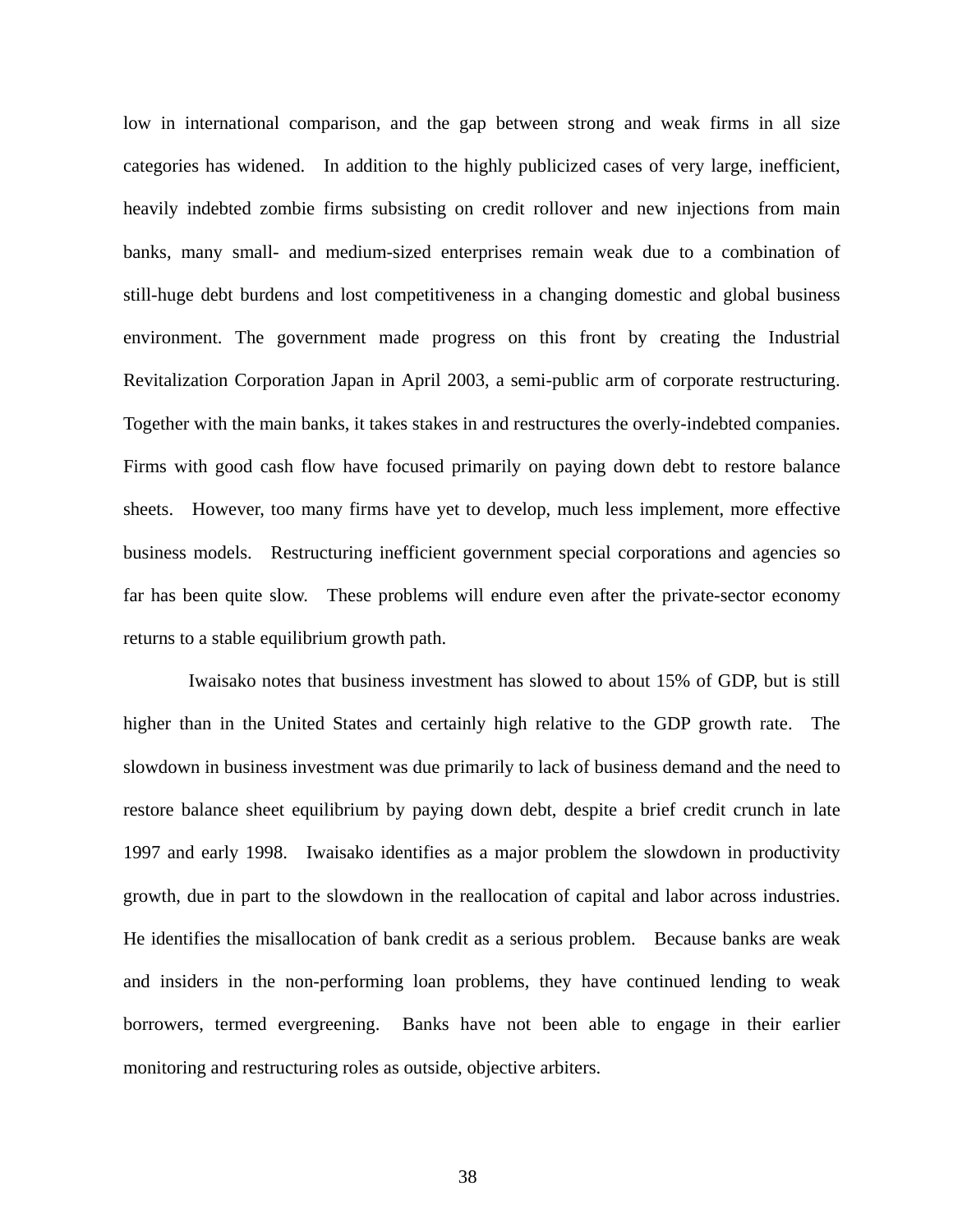New private financial institutions engaged in business restructuring have developed only since the late 1990s. Not surprisingly, restructuring brings to the fore conflicts between conventional business practices based on management control and the painful requirements of restructuring and of new corporate governance modes. Most restructuring has been taking place through normal private-market mechanisms and this is desirable. Government policies have been supportive, especially in legal and institutional changes to make management decision choices, corporate governance, and capital markets more effective.

Yet government policies to deal with the asset management difficulties of large, virtually insolvent Japanese companies have been ad hoc and partial. This is in stark contrast to countries such as Korea, in which a government asset management company was established and required to purchase bad bank loans, with the government temporarily taking over majority ownership of the banks. The Japanese government established the Reconstruction and Collection Corporation in the mid-1990s, but it has served mainly to take over non-performing loans of financial institutions in difficulty, and has not concentrated much on the restructuring of the corporate borrowers. The Industrial Revitalization Corporation Japan is more active in restructuring large companies but inevitably will have a relatively limited direct role since it has only a five year charter.

Iwaisako considers two important cases of government intervention in restructuring corporate debt. One is the nationalization of the Long-Term Credit Bank, the terms of its eventual sale to Ripplewood, and its re-establishment as Shinsei Bank. He notes that the government and business community were implicitly expecting Shinsei to play according to the existing game, in effect to keep lending to existing borrowers regardless of quality, not to exercise the put option on non-performing loans they had taken on, and in general not to rock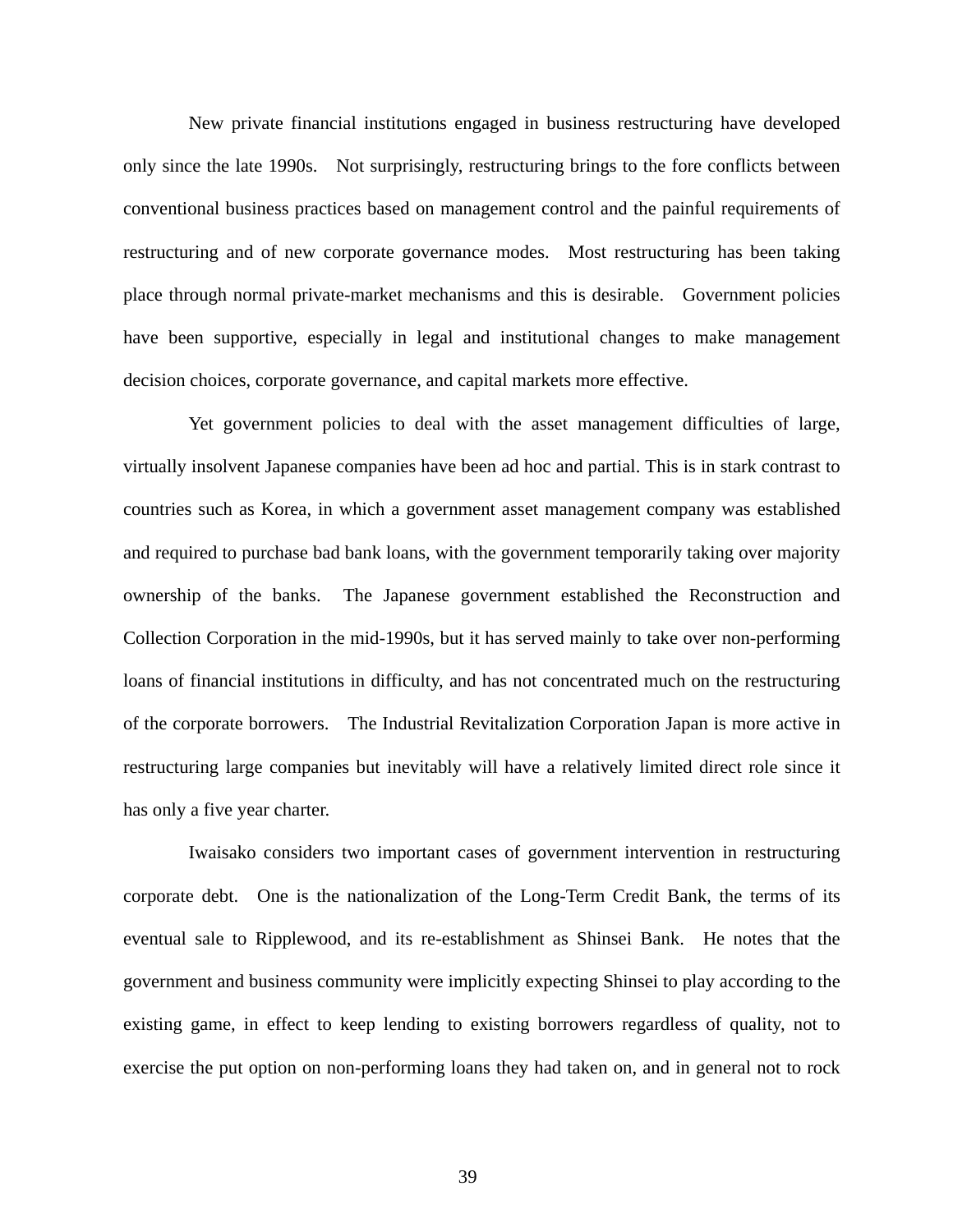the boat. Instead Shinsei behaved as a rational economic actor. This incurred the wrath of traditionalists, but was ultimately a successful strategy. The second case was the placing of the excessively diversified, heavily indebted Kanebo into the Industrial Revitalization Corporation Japan process in mid-2004. Management was changed, equity was written off as were a considerable portion of the bank loans, the successful cosmetics division is being sold, and the non-profitable divisions are being restructured, sold or closed.

Iwaisako draws several conclusions. Restructuring often needs a third, outside, party that is not involved in embedded and tangled long-term relationships among the company, its main banks, and other interested players. Government intervention should be limited in order not to crowd out private market restructuring efforts; it is desirable only when there are obvious market failures, as generous government bail-outs come at the expense of taxpayers and healthy competitors. He judges the Industrial Revitalization Corporation Japan to have been successful. However, Iwaisako is more skeptical of the increasingly extensive restructuring activities of the Development Bank of Japan, which is more vulnerable to political pressure and because its objective to ensure its own survival may be more important than efficient resource allocation.

Efficient corporate restructuring usually involves downsizing, including reducing the numbers of employees. In Japan, job cuts have been mostly through natural attrition and, in extreme cases, early retirement buy-outs. As Higuchi and Hashimoto discuss in chapter 10, labor market adjustments inevitably are specific, depending on age, skill, gender, and geographical location. They propose programs to enhance labor mobility, including training programs to ensure the smooth transition of workers to new employers rather than trying to protect existing jobs. They also emphasize the importance of good GDP growth to reduce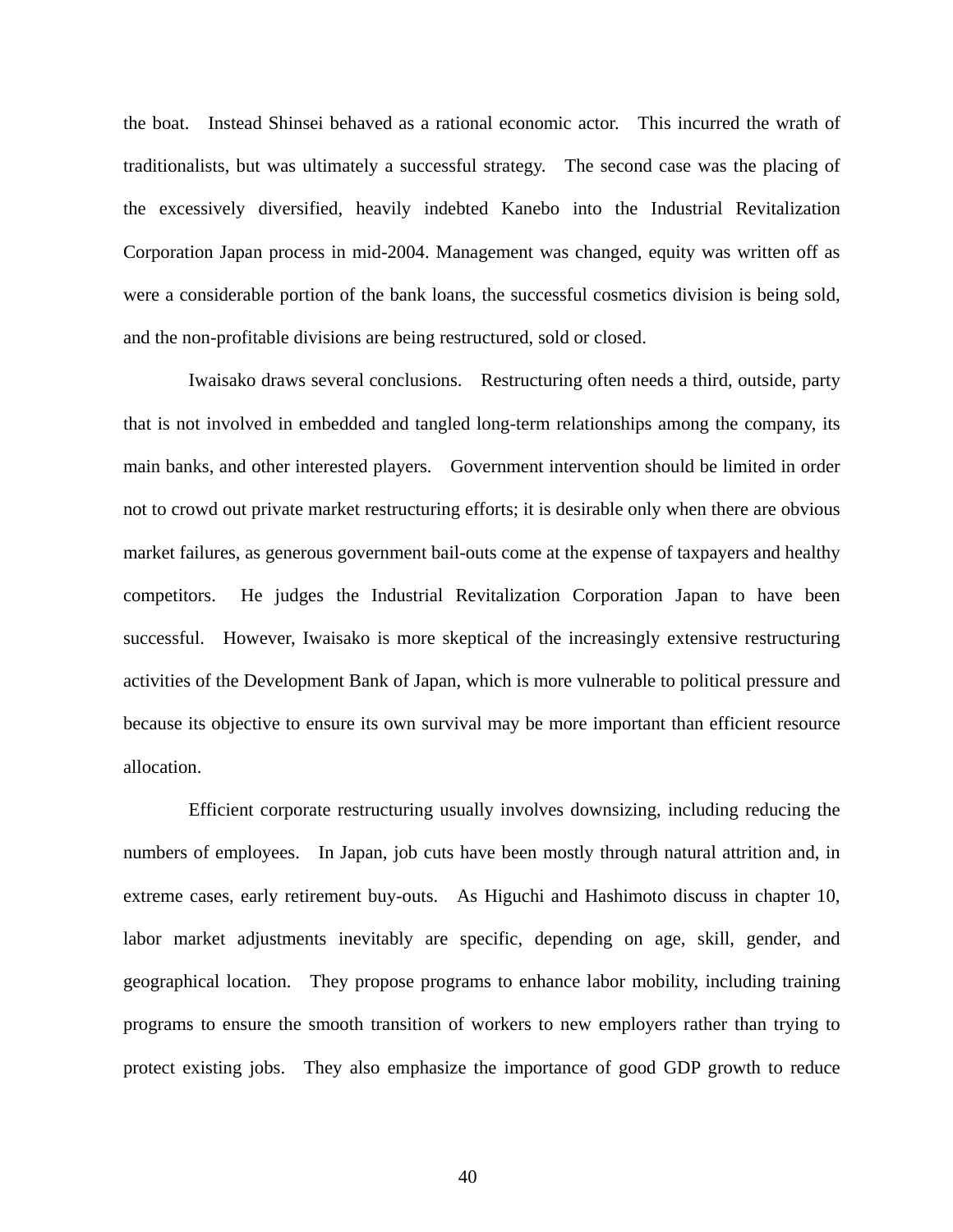unemployment, increase labor force participation rates through new employment, and make the reallocation of labor easier.

Most Japanese corporate finance has continued to be provided by banks and, especially for small- and medium-sized enterprises, government financial institutions. The government's Big Bang policies of the late 1990s have accelerated the development of capital markets. Nonetheless, the Tokyo capital market is still relatively costly, and the legal framework does not adhere to international best practices. Its rules and regulations are not foreigner-friendly; prospectuses and balance sheets have to be written in Japanese. Stock transactions and registrations are now electronically based, registration of ownership can be done with the stock depository, and changes in ownership are much easier than before. Further development of the Tokyo capital market is necessary.

In chapter 9 Fujii analyzes the development of Japan's corporate bond market since the late 1990s, which is important because bond issuance will become a significant source of business finance, as it is in other advanced countries. She uses her own survey of participants in the Tokyo capital market, and analyzes market effectiveness through bond pricing models. Respondents identified taxation issues and lack of human capital (professional expertise) as major problems.

Prior to deregulation culminating in the Big Bang financial reforms, regulations restricted corporate bond issues to only a few top-class companies. Now government restrictions on corporate bond issuance are minimal, and previously high issuance costs have been reduced substantially. However, a market has not yet developed for high yield, below investment-grade, bonds. Nor has an appropriately priced middle-market evolved for more risky bank loans. Fujii concludes that corporate bond market pricing is working reasonably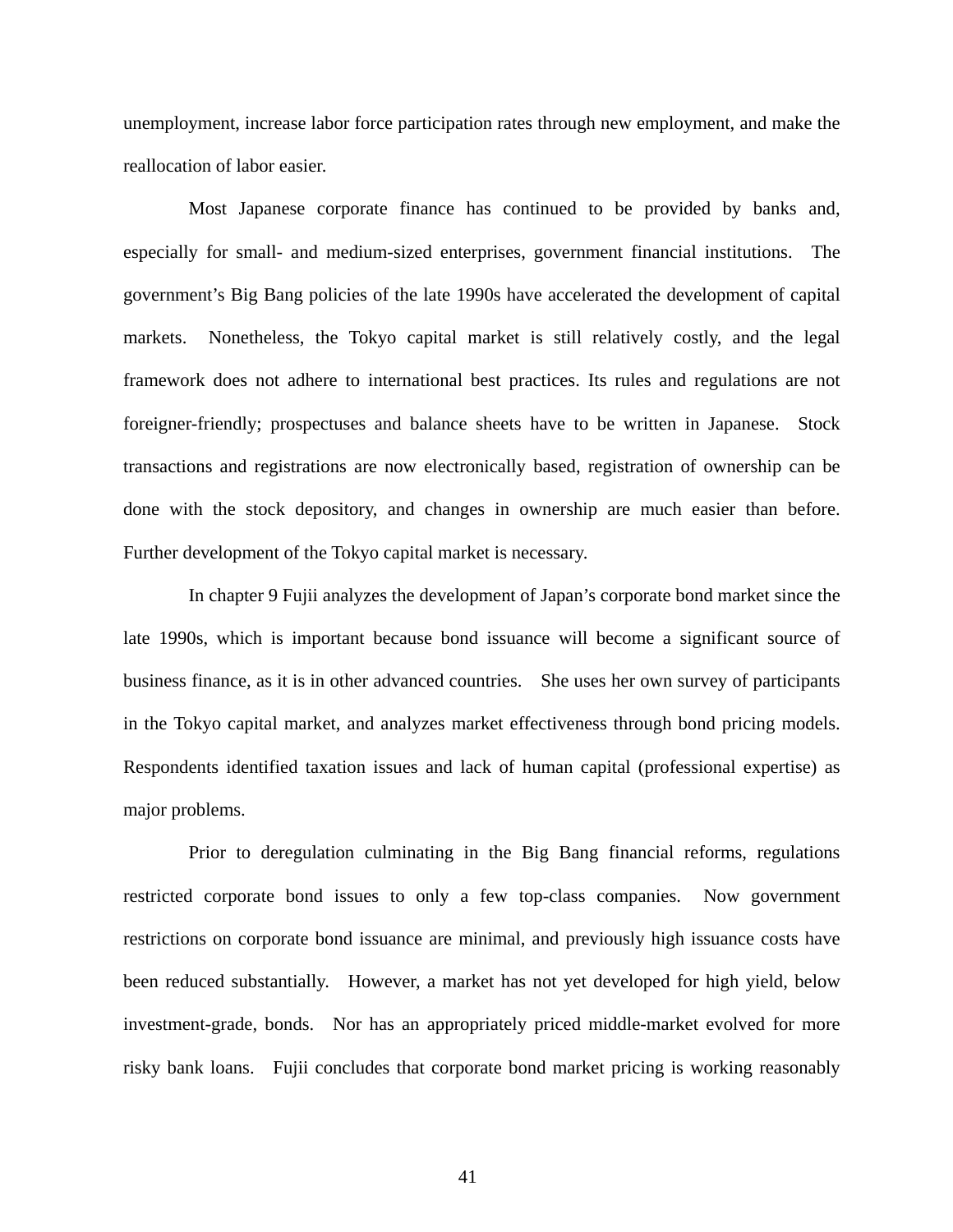well because prices and their credit-default swaps are consistent based on monthly data. Estimates of changes in the implied ratings by credit rating agencies and their actual bond ratings move together quite closely. Nonetheless, liquidity remains low.

Fujii recommends that Japan's government encourage the private market by leaving it alone, while making appropriate changes in the tax code to ensure that tax treatment is equal and neutral. Market participants, Japanese and foreign, have to develop and apply increasingly sophisticated financial technology, rather than relying on government policy prescriptions. She recommends that the government stay away from attempting to regulate high-risk markets, such as venture capital, distressed assets, and high-yield bonds. Of course there are areas where the government regulators should take useful initiatives, such as providing a more efficient settlement system and specific measures to reduce barriers that raise administrative costs.

# 7 Japan's New Trade Policy

Japan's foreign economic policy has long been founded on its comprehensive security, political, and economic alliance with the United States; its commitment to an open, globally multilateral trading system under the first General Agreement on Trade and Tariffs and how its successor the World Trade Organization; and the market-based system of global financial and direct investment flows (see Lincoln, 1999). Japan and the United States have provided learning experiences and models for each other, as exemplified in this volume by the Harrigan and Kuttner chapter on lessons for American macroeconomic policies taken from Japan's experience with deflation. These approaches and commitments have not changed. However,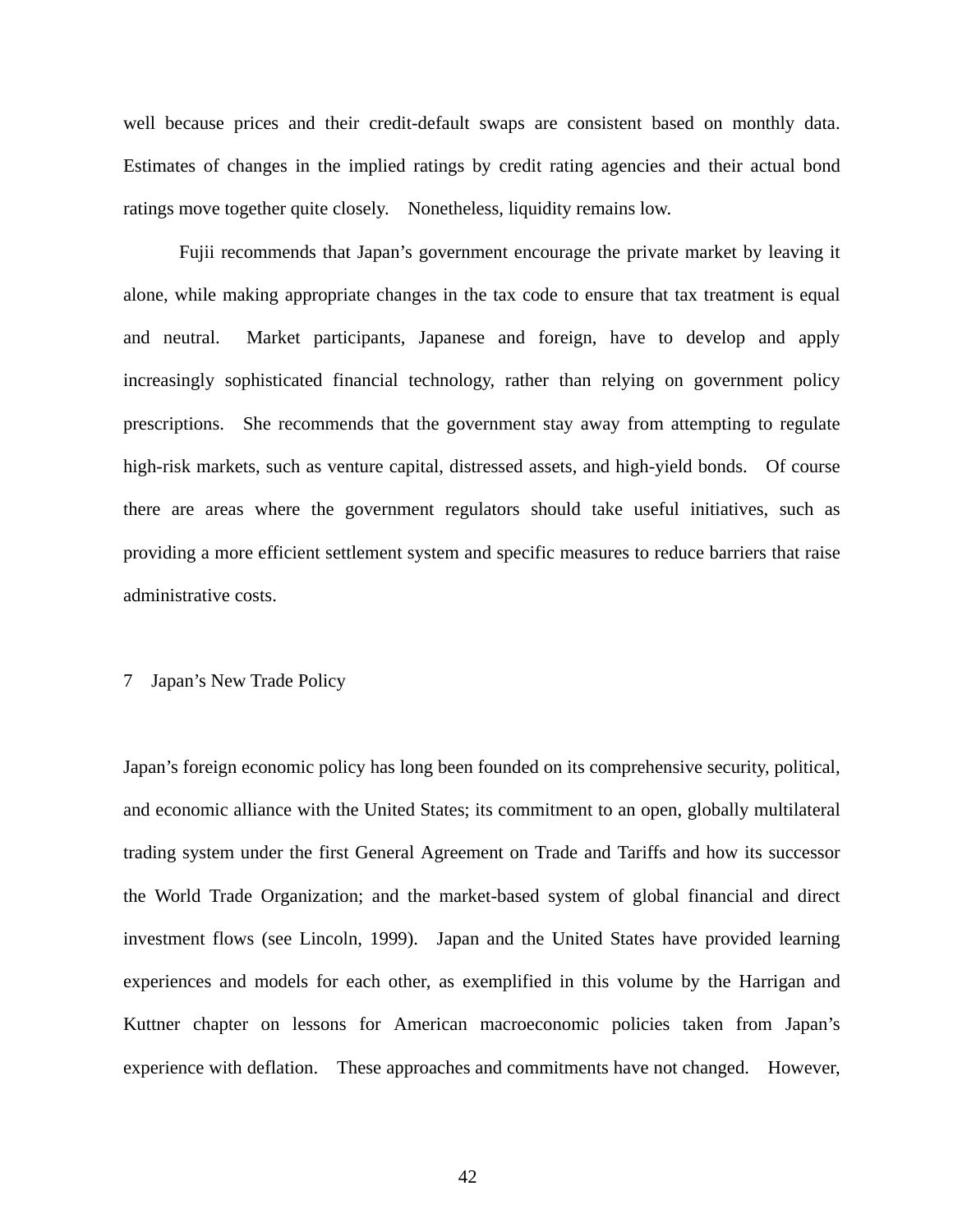a new strategic dimension has emerged in response to the increasing reliance on regional trading arrangements by the United States and the European Union, and due to China's rise as an economic power. Japan also has embarked on a new trade policy, one of bilateral cooperation under free trade agreements or, more comprehensively, economic partnership agreements.

Traditionally, Asian countries have not formed significant preferential trading arrangements. The ASEAN Free Trade Area is a regional trade agreement, but the lowering of tariffs among its 10 Southeast Asian members has been slow. Japan, Korea, and China were the only three outliers, as they had not joined any regional preferential agreements. Japan's first free trade agreement, with Singapore, became effective in 2002. Korea concluded its first negotiated free trade agreement, with Chile, in 2004. Now there are frenzied free trade negotiations among all the Asian nations. China has just signed a free trade agreement with ASEAN. Thailand is negotiating more than a dozen free trade agreements. The United States has negotiated a free trade agreement with Singapore and Australia. Japan signed one with Mexico in 2004, and is negotiating separately with the Philippines, Thailand, Malaysia, and Korea, as well as with ASEAN as a group. How these will shape trading arrangements in Asia remains to be seen.

In chapter 11 Urata explains Japan's trade policy motivations and strategy, and strongly recommends that Japan pursue free trade agreements in a manner complementary to the World Trade Organization. One reason is defensive. In the worst case scenario, Japan may become isolated from a world characterized by three dominant free trade zones --the greatly expanded European Union; the North American Free Trade Agreement (NAFTA) governing Canada, Mexico and the United States, the proposed Free Trade Area of the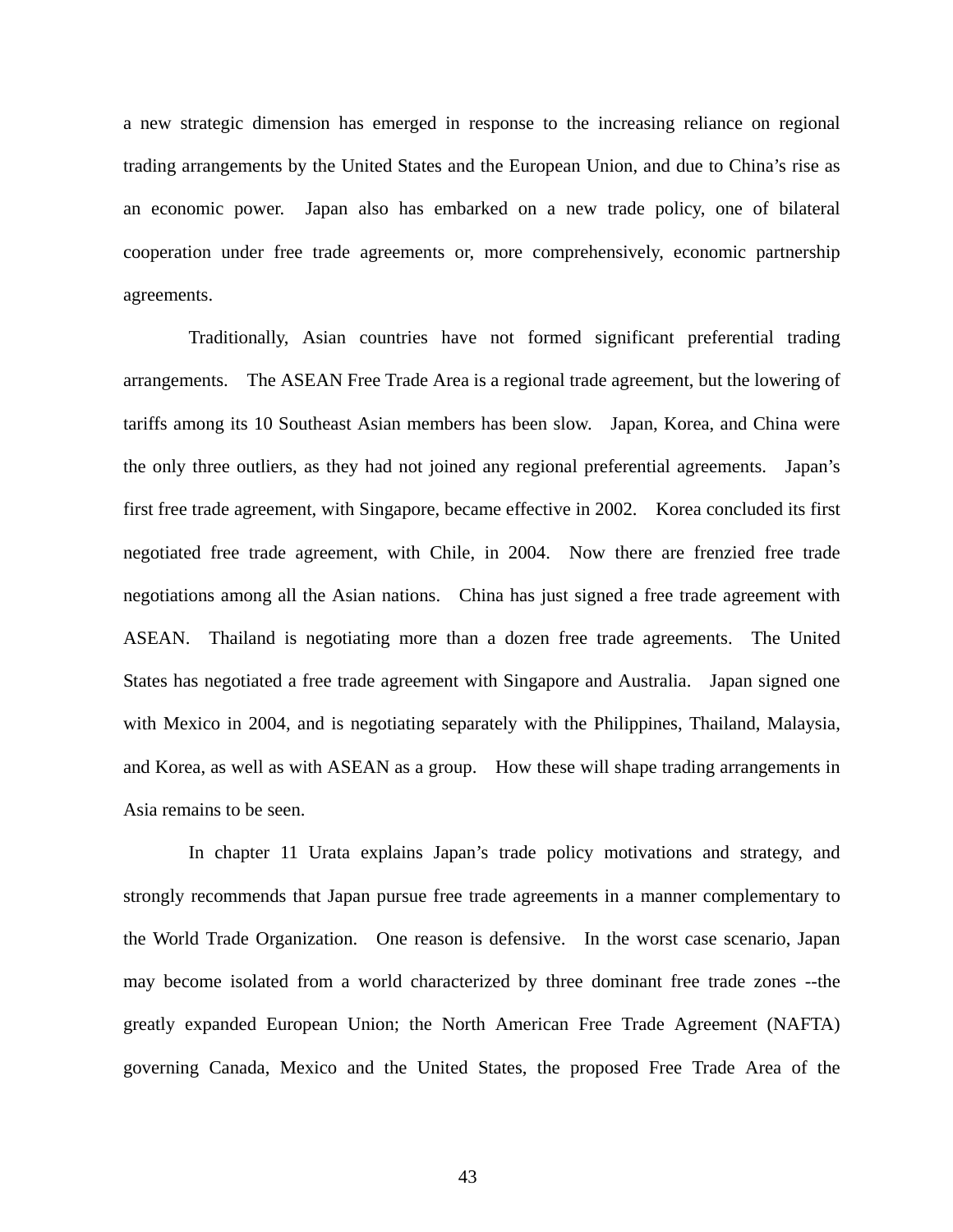Americas and ongoing American bilateral free trade negotiations; and an expanded ASEAN Free Trade Area with an increasingly powerful China. Another motivation arises from Japan's increasing policy focus on East Asia, the world's most rapidly growing economic region. The 1997-98 currency, financial, and economic crisis greatly increased East Asian interest in greater regional economic cooperation. Urata argues that free trade agreements will both expand Japan's market access in trade and investment and contribute to Asian economic growth. Japan's policy approach is more comprehensive than liberalizing trade barriers; it focuses on investment, movements of skilled workers, and facilitation and cooperation in a range of areas. In this respect, Japan aims to support the global system by addressing and testing solutions to a range of international economic issues not currently covered by the World Trade Organization. At its best, in Urata's view, an effective policy of free trade agreements can be a catalyst for Japan's economic revitalization.

Urata recognizes that the strongest Japanese opponents to this new free trade policy are the powerful domestic protectionist forces and lobbies, particularly in agriculture, fisheries, and other labor-intensive sectors which are Japan's most economically inefficient industries. The conflicts between these sectors and other business and industrial interests have become increasingly open and pronounced, in part due to the negotiation realities of free trade agreements. For some, the free trade approach reflects foreign pressure (gaiatsu) to force changes that are overdue on these domestic issues. Japan needs a fundamental reform in its approach to these inefficient sectors, perhaps by shifting to a system of guaranteed income subsidies for existing farmers combined with free imports and acceptance of world prices that will benefit consumer welfare. Even without dramatic policy solutions, these sectors will gradually weaken due to a lack of interest among young people in working in them, and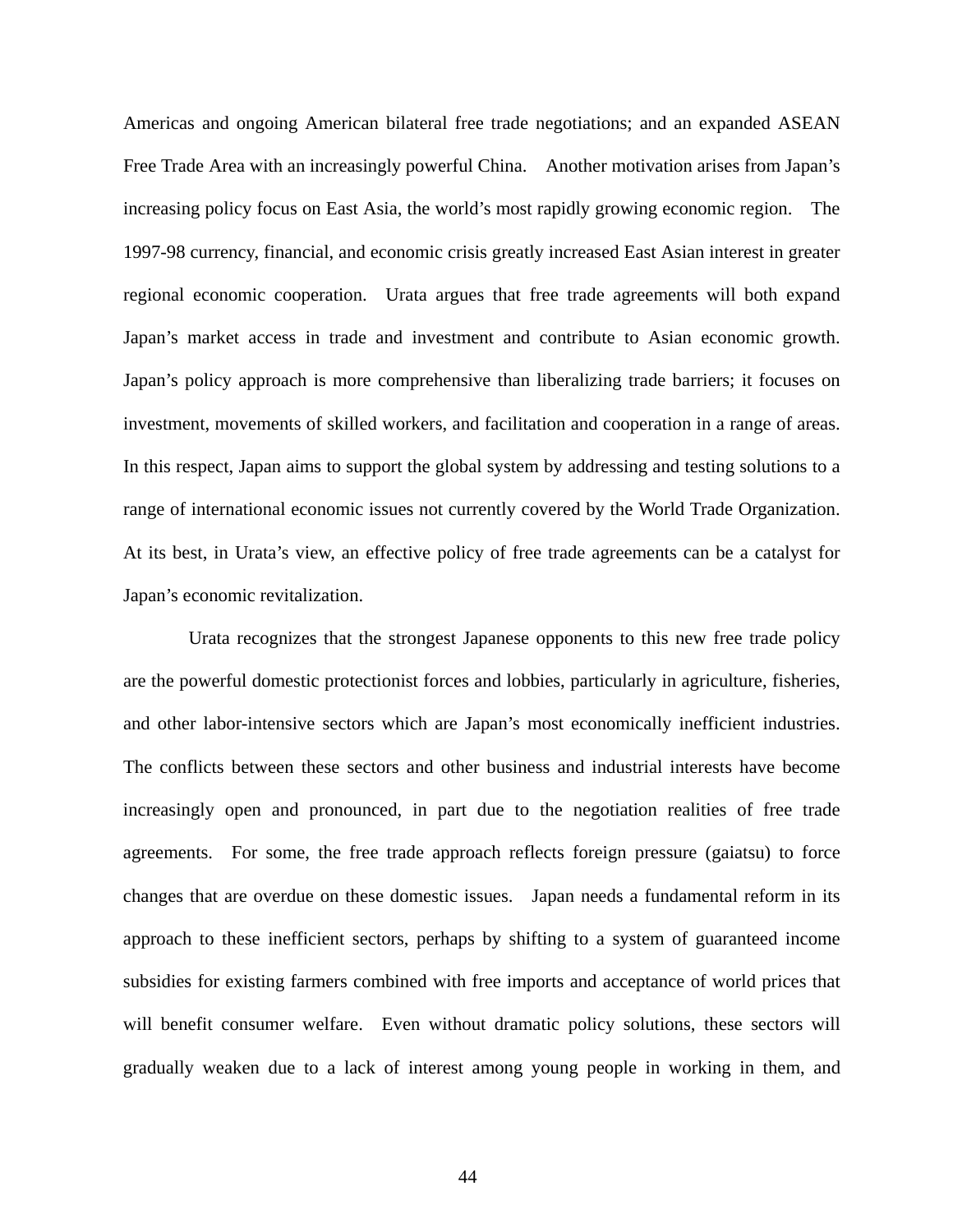domestic policies will have to move toward a more efficient resource allocation. The question is how soon and how efficiently these changes will occur. Until Japanese policy makers can overcome the domestic protectionist forces, it will be very difficult to pursue and implement a comprehensive free trade strategy because Japan's trading partners will insist on access to these protected markets.

# 8 Major Policy Recommendations

Comprehensive and detailed policy recommendations are made by the chapters' authors, founded on their careful analysis. We do not attempt to summarize their recommendations here, but offer a few broad near-term and medium to long-term policy recommendations based on the analyses provided in this volume.

Japan's highest priority in the near-term is to end deflation and put its economy back on a good, sustainable growth track, still far from being achieved as of the beginning of 2005. Since a substantial output gap still exists, growing above its long term potential for a few years will not cause substantial inflation. Growth should be supported by monetary and fiscal policy to ensure adequate aggregate demand. Until the price-level target described by Ito and Mishkin is achieved, continuing the zero interest rate policy and quantitative easing is appropriate. The Bank of Japan should learn from the United States Federal Reserve Board in carefully avoiding deflation as well as inflation, as suggested by Harrigan and Kuttner. Once sustained growth is achieved, the fiscal situation can be dealt with in the medium and longerrun, as Broda and Weinstein show.

Restoring health to banks and insurance companies is another key task to getting the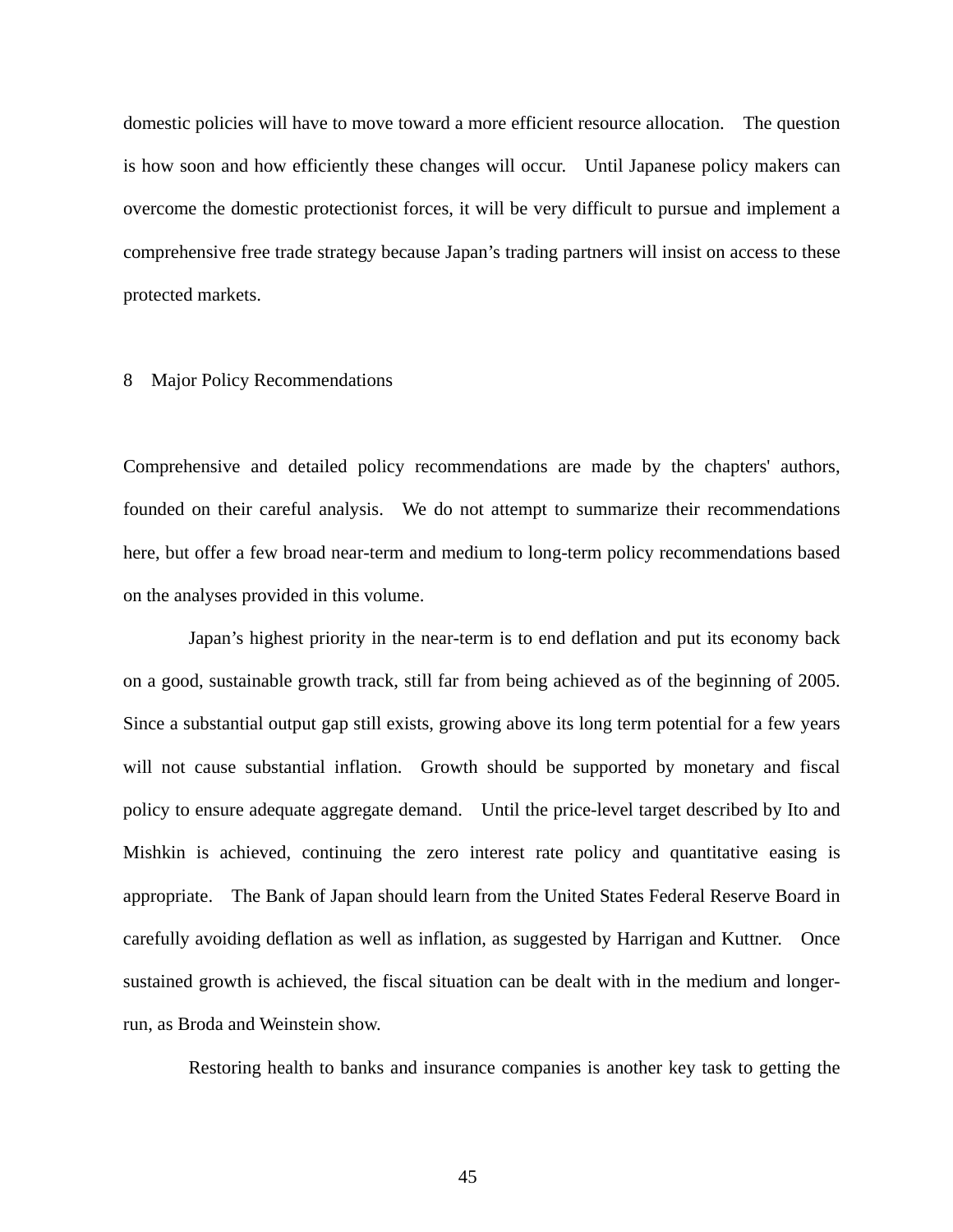economy back on track. Hoshi and Kashyap, and Fukao, in their respective studies, emphasize the importance of rigorous supervision and regulation, together with rigorous implementation by the Financial Services Agency to restore financial institution balance sheets and to create the right incentives. Regional and local banking institutions in particular need to reduce their still-high non-performing loans, which entail substantial restructuring, merger and consolidation. Solvency margin regulations and rules for life insurance companies have to be tightened, as Fukao strongly asserts.

We do not endorse the "cleansing view" that recessions effectively and naturally improve resource allocations and bring about adequate structural reform, and indeed Japan's past 14 years of malaise indicate that is not the result. As the economy recovers, reforming and restructuring policies and efforts should be strengthened for all financial institutions and businesses, private and governmental. The full and effective utilization of labor in appropriate jobs, as detailed by Higuchi and Hashimoto, and the effective reallocation of capital as emphasized by Iwaisako, is the way to enhance productivity improvements and achieve better growth in both the near and medium terms. In particular the creation of better job opportunities for younger Japanese workers is essential to maintaining a highly skilled labor force. In addition, existing market and social norms have meant that in Japan female labor is not allocated well. Institutional support for child-bearing and child-caring women is essential to take advantage of their potential productivities, and appropriate policies could increase the incentives to have children, thereby raising the fertility rate. Better-functioning capital markets, especially the further development of the corporate bond market, will contribute to the more effective allocation of resources, as Fujii argues.

In the medium to longer-term, once deflation is over and sustained growth is achieved,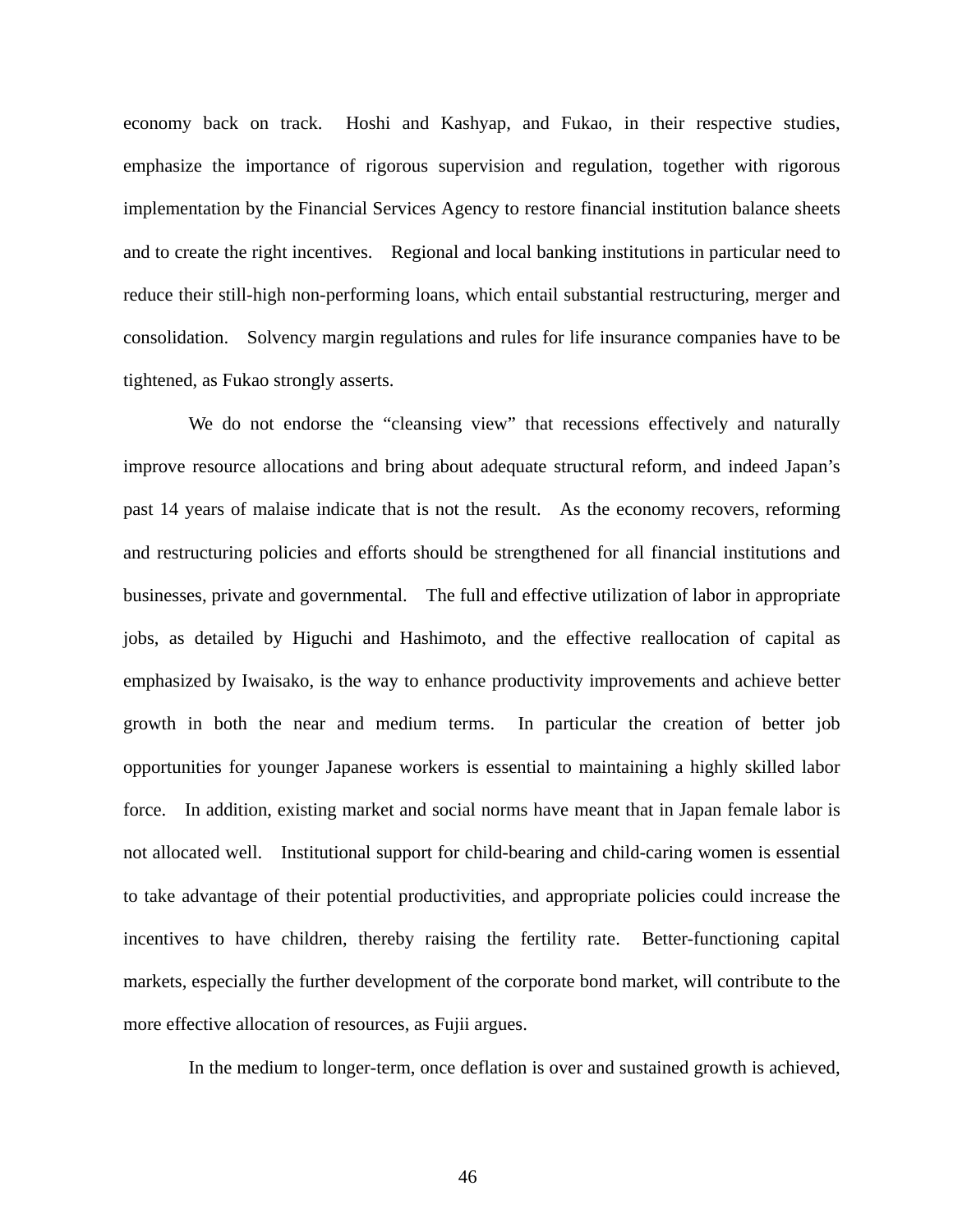the Bank of Japan should adopt some form of inflation targeting, preferably explicit, as is proposed by Ito and Mishkin. Then it will be possible to reduce, even eliminate, government budget deficits, and stabilize the government gross and net debt ratios relative to gross domestic product. As Broda and Weinstein show, fiscal sustainability can be achieved without huge increases in taxes so long as the transition costs are financed over a sufficiently long time period. Structural reforms of the government financial institutions and special public corporations, and of local government institutions, as Doi forcefully argues, are essential in order to allocate resources more efficiently and to reduce the government's contingent liabilities inherent in the existing soft budget system. For social and political reasons, reforming government institutions cannot be accomplished quickly, but the process has to begin and be strengthened now. The Japanese government's fiscal difficulties provide policy makers an incentive to make the difficult decisions the governmental reforms necessarily entail.

Two aspects of Japan's relations with other countries, particularly those in Asia, are especially significant in the medium to longer term. One is the development of free trade agreements and, more precisely, economic partnership agreements to liberalize trade and investment flows, as Urata argues. The deepening of Japan's economic integration with its neighbors has significant political and security implications that probably exceed these economic benefits. The other aspect is for Japanese to decide what is the appropriate role of foreign workers in their economy. In an immediate context, in free trade agreement discussions with Japan, the demands of Thailand and the Philippines for liberalized worker visas are stimulating Japanese debate over these issues, with a generally positive view. But in the longer-run with Japan's aging and declining population looming, the issue of how and to what degree to allow and even encourage foreign-worker immigration must be squarely faced.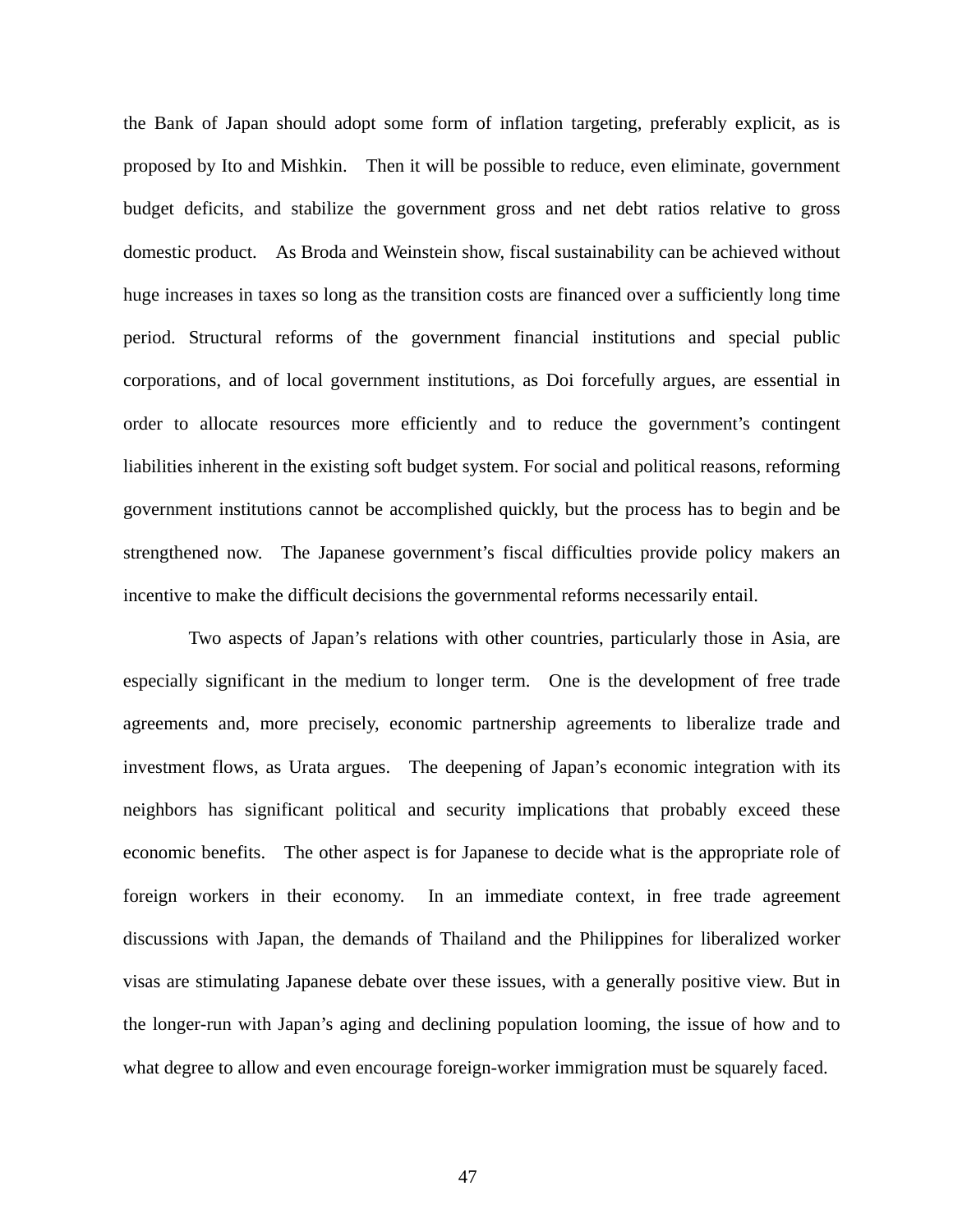We are confident that in due course the Japanese economy can and will rise again. The nation's economic and social fundamentals are still strong. As the government and private sectors accept and implement the policy recommendations contained in this volume, the economy will do better on both the demand and supply sides. While Japan's near-term growth potential is quite high because of under-utilized labor and other resources, even in the longer-run it is not only quite likely but probable that the Japanese will achieve per capita GDP growth rates at least as good as is the average for the other G7 countries. Japan will continue to be a major global economic player and technology leader, far ahead of the rest of Asia and second only to the United States. And the standard of living and economic well-being of Japan will continue to improve, a fundamental objective of this and indeed all economic analysis.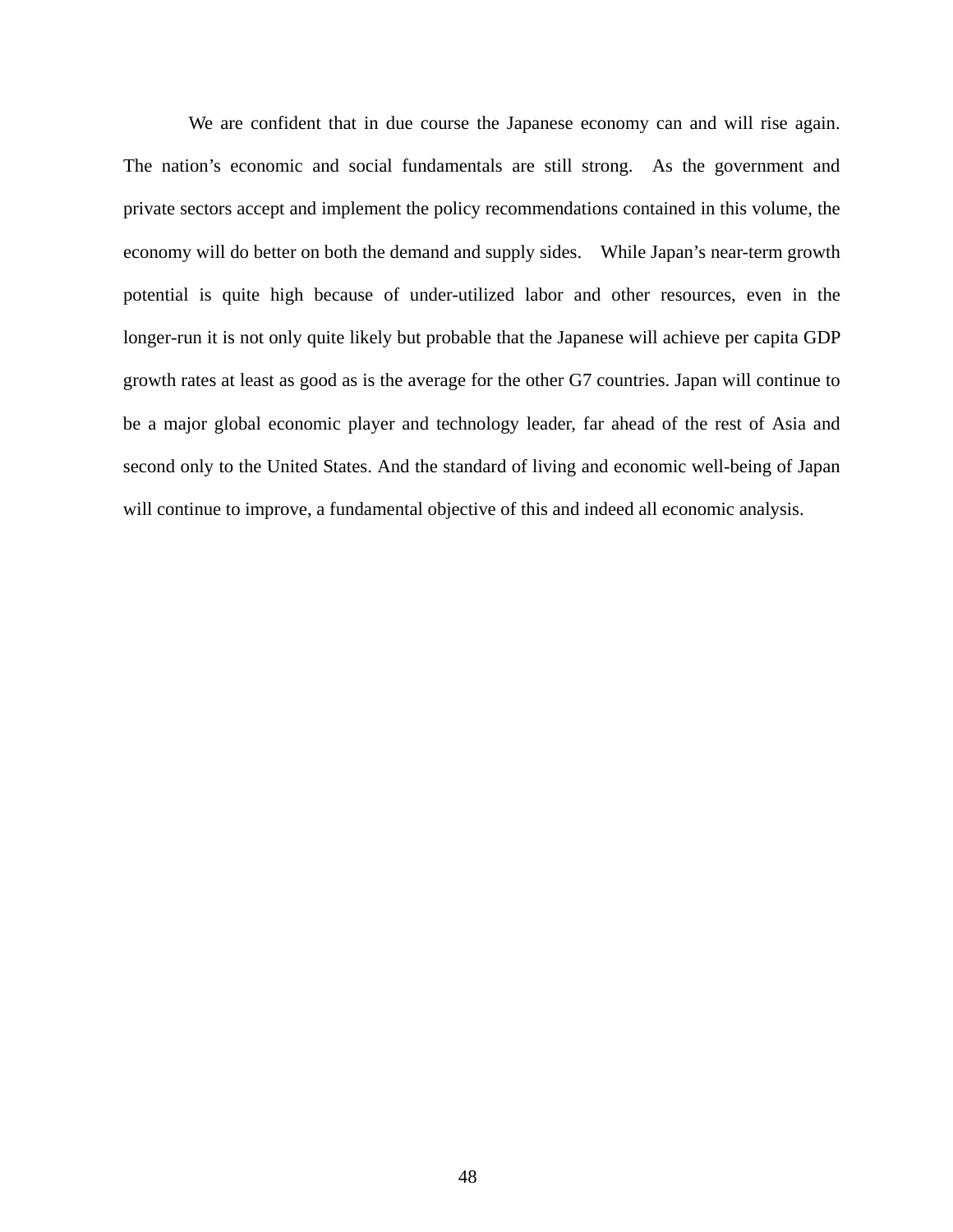# **REFERENCES**

There is an extensive professional literature in Japanese and English on various aspects of Japan's economy over the past 15 years. Most is in the form of journal articles. Since the authors of the other chapters refer to the literature in their respective fields, we limit our references primarily to relevant books in English as general background.

- Amyx, Jennifer. 2004. *Japan's Financial Crisis: Institutional Rigidity and Reluctant Change*. Princeton, NJ: Princeton University Press.
- Blomstrom, Magnus, Jenny Corbett, Fumio Hayashi, and Anil Kashyap, editors. 2003. *Structural Impediments to Growth in Japan.* Chicago: University of Chicago Press.
- Cargill, Thomas and Naoyuki Yoshino. 2003. *Postal Savings and Fiscal Investment in Japan.*  New York: Oxford University Press.
- Cargill, Thomas, Michael M. Hutchison, and Takatoshi Ito. 1997. *The Political Economy of Japanese Monetary Policy.* Cambridge, MA: MIT Press.
- Cargill, Thomas F., Michael M. Hutchison, and Takatoshi Ito. 2001. *Financial Policy and Central Banking in Japan*. Cambridge, MA: MIT Press.
- Lincoln, Edward J. 1999. *Troubled Times: U.S.-Japan Trade Relations in the 1990s*. Washington, D.C.: Brookings Institute Press.
- Mikitani, Ryoichi and Adam Posen. 2000. *Japan's Financial Crisis and its Parallels to U.S. Experience*. Washington, D.C.: Institution for International Economics.
- Organization for Economic Cooperation and Development. 2005. *OECD Economic Surveys – Japan*. Paris: OECD.
- Patrick, Hugh. 2004. The Japanese Economy: Sustained Recovery and Growth Not Yet Assured. *Center on Japanese Economy and Business*, *Annual Report 2003-2004*. New York: Columbia University Publications.
- Porter, Michael, Hirotaka Takeuchi, and Mariko Sakakibara. 2000. *Can Japan Compete?*  Cambridge, MA: Perseus.
- Posen, Adam. 1998. *Restoring Japan's Economic Growth*. Washington, D.C.: Institute for International Economics.
- Saxonhouse, Gary R. and Robert M. Stern, editors. 2003. The Bubble and the Lost Decade. *The World Economy* 26: (March) 267-381.
- Sato, Mari and Hiroko Sato, editors. 1997. *Japanese Labour and Management in Transition: Diversity, Flexibility and Participation*. London: Routledge.